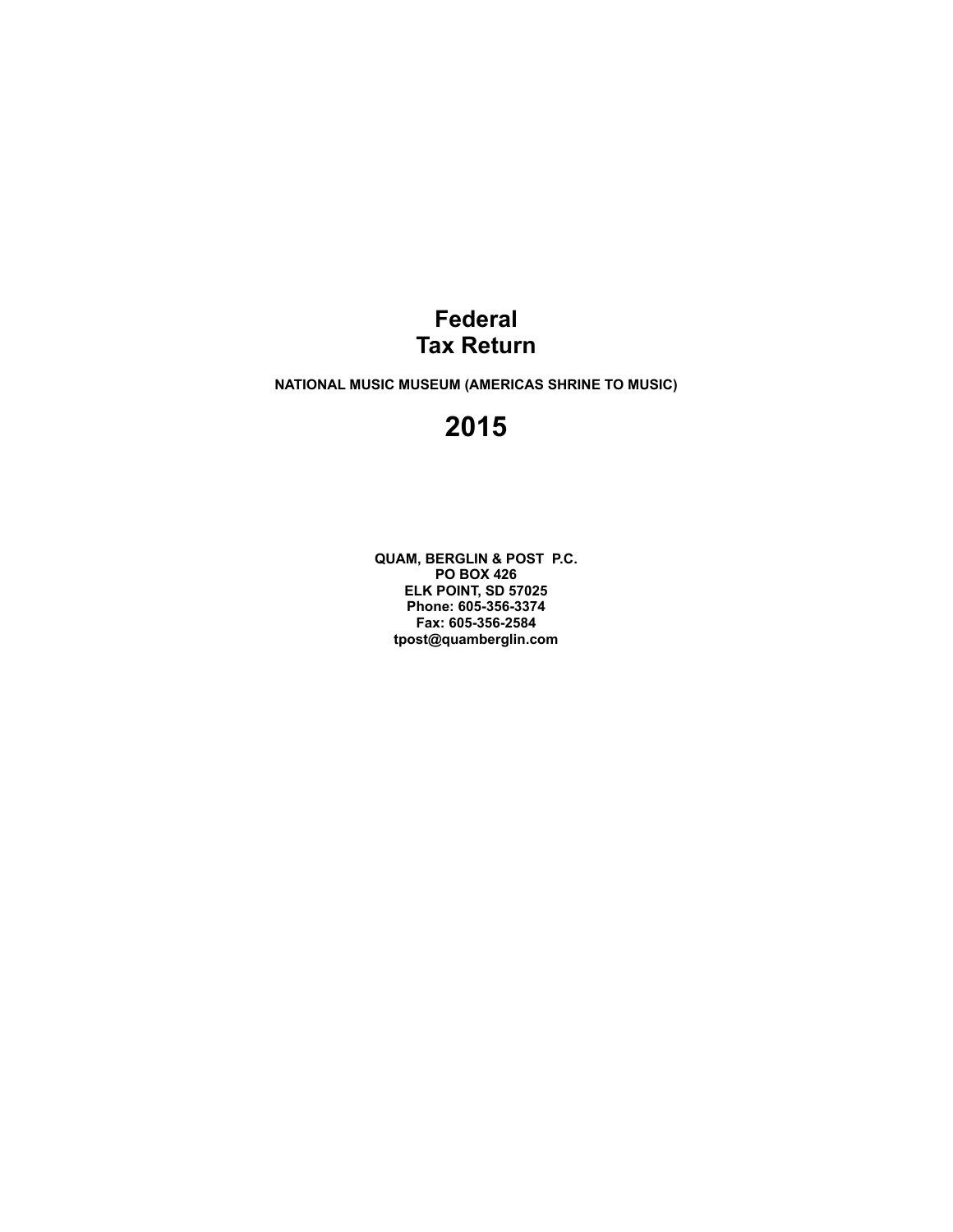# Form  $\mathbf{990}$  Return of Organization Exempt From Income Tax  $\frac{\text{OMB No. 1545-0047}}{\text{OMB No. 1545-0047}}$

**Under section 501(c), 527, or 4947(a)(1) of the Internal Revenue Code (except private foundations)**

Department of the Treasury Internal Revenue Service

**Do not enter social security numbers on this form as it may be made public. <b>Open to Public** ь **Information about Form 990 and its instructions is at** *www.irs.gov/form990.* **Inspection**

|                                |                 |                                                               | For the 2015 calendar year, or tax year beginning                                                                                                                                                                                                                                                                        |                             | 7/1/2015                                                                   |                     | and ending                |                                                     | 6/30/2016               |                                           |  |  |  |  |
|--------------------------------|-----------------|---------------------------------------------------------------|--------------------------------------------------------------------------------------------------------------------------------------------------------------------------------------------------------------------------------------------------------------------------------------------------------------------------|-----------------------------|----------------------------------------------------------------------------|---------------------|---------------------------|-----------------------------------------------------|-------------------------|-------------------------------------------|--|--|--|--|
| в                              |                 | Check if applicable:                                          | C Name of organization                                                                                                                                                                                                                                                                                                   |                             | NATIONAL MUSIC MUSEUM (AMERICAS SHRINE TO                                  |                     |                           |                                                     |                         | D Employer identification number          |  |  |  |  |
|                                | Address change  |                                                               | Doing business as                                                                                                                                                                                                                                                                                                        |                             |                                                                            |                     |                           |                                                     |                         |                                           |  |  |  |  |
|                                |                 |                                                               |                                                                                                                                                                                                                                                                                                                          |                             | Number and street (or P.O. box if mail is not delivered to street address) | Room/suite          |                           | 23-7266823                                          |                         |                                           |  |  |  |  |
|                                | Name change     |                                                               | 414 EAST CLARK                                                                                                                                                                                                                                                                                                           |                             |                                                                            |                     |                           | E Telephone number                                  |                         |                                           |  |  |  |  |
|                                | Initial return  |                                                               | City or town<br>VERMILLION                                                                                                                                                                                                                                                                                               |                             | State<br><b>SD</b>                                                         | ZIP code<br>57069   |                           | 605-677-5306                                        |                         |                                           |  |  |  |  |
|                                |                 | Final return/terminated                                       | Foreign country name                                                                                                                                                                                                                                                                                                     |                             | Foreign province/state/county                                              | Foreign postal code |                           |                                                     |                         |                                           |  |  |  |  |
|                                | Amended return  |                                                               |                                                                                                                                                                                                                                                                                                                          |                             |                                                                            |                     |                           | G Gross receipts \$                                 |                         | 732,054                                   |  |  |  |  |
|                                |                 | Application pending                                           | F Name and address of principal officer:                                                                                                                                                                                                                                                                                 |                             |                                                                            |                     |                           |                                                     |                         | Yes X No                                  |  |  |  |  |
|                                |                 |                                                               |                                                                                                                                                                                                                                                                                                                          |                             | TOM LILLIBRIDGE 414 EAST CLARK ST, VERMILLION, SD 57069                    |                     |                           | H(a) Is this a group return for subordinates?       |                         |                                           |  |  |  |  |
|                                |                 |                                                               |                                                                                                                                                                                                                                                                                                                          |                             |                                                                            |                     |                           | H(b) Are all subordinates included?                 |                         | Yes<br><b>No</b>                          |  |  |  |  |
|                                |                 | Tax-exempt status:                                            | $X \mid 501(c)(3)$<br>501(c)                                                                                                                                                                                                                                                                                             |                             | $\blacktriangleleft$ (insert no.)<br>4947(a)(1) or                         | 527                 |                           | If "No," attach a list. (see instructions)          |                         |                                           |  |  |  |  |
|                                |                 |                                                               | J Website: > WWW.USD.EDU/SMM                                                                                                                                                                                                                                                                                             |                             |                                                                            |                     |                           | $H(c)$ Group exemption number $\blacktriangleright$ |                         |                                           |  |  |  |  |
|                                |                 | K Form of organization:                                       | X Corporation                                                                                                                                                                                                                                                                                                            | Trust<br>Association        | Other $\blacktriangleright$                                                |                     | L Year of formation: 1973 |                                                     |                         | M State of legal domicile:<br>SD          |  |  |  |  |
|                                | Part I          |                                                               | <b>Summary</b>                                                                                                                                                                                                                                                                                                           |                             |                                                                            |                     |                           |                                                     |                         |                                           |  |  |  |  |
|                                | -1              |                                                               | Briefly describe the organization's mission or most significant activities:                                                                                                                                                                                                                                              |                             |                                                                            |                     |                           |                                                     |                         | Serves the people of South Dakota and the |  |  |  |  |
|                                |                 |                                                               | Nation as an international center for collecting and conserving musical instruments of all                                                                                                                                                                                                                               |                             |                                                                            |                     |                           |                                                     |                         |                                           |  |  |  |  |
| Governance                     |                 |                                                               | cultures and bringing people together to study, enjoy, and understand our diverse musical                                                                                                                                                                                                                                |                             |                                                                            |                     |                           |                                                     |                         |                                           |  |  |  |  |
|                                | $\mathbf{2}$    |                                                               | Check this box $\blacktriangleright$   if the organization discontinued its operations or disposed of more than 25% of its net assets.                                                                                                                                                                                   |                             |                                                                            |                     |                           |                                                     |                         |                                           |  |  |  |  |
|                                | -3              |                                                               | Number of voting members of the governing body (Part VI, line 1a)                                                                                                                                                                                                                                                        |                             |                                                                            |                     |                           |                                                     | 3                       | 26                                        |  |  |  |  |
|                                | 4               |                                                               | Number of independent voting members of the governing body (Part VI, line 1b).                                                                                                                                                                                                                                           |                             |                                                                            |                     |                           |                                                     | $\overline{\mathbf{4}}$ | 26                                        |  |  |  |  |
| <b>Activities &amp;</b>        | 5               |                                                               | Total number of individuals employed in calendar year 2015 (Part V, line 2a).                                                                                                                                                                                                                                            |                             |                                                                            |                     |                           |                                                     | $\overline{\mathbf{5}}$ |                                           |  |  |  |  |
|                                | 6               |                                                               |                                                                                                                                                                                                                                                                                                                          |                             |                                                                            |                     |                           |                                                     | 6                       |                                           |  |  |  |  |
|                                | 7а              |                                                               | Total unrelated business revenue from Part VIII, column (C), line 12                                                                                                                                                                                                                                                     |                             |                                                                            |                     |                           |                                                     | 7a                      |                                           |  |  |  |  |
|                                | b               |                                                               | Net unrelated business taxable income from Form 990-T, line 34                                                                                                                                                                                                                                                           |                             |                                                                            |                     |                           |                                                     | $\overline{7b}$         |                                           |  |  |  |  |
|                                |                 |                                                               |                                                                                                                                                                                                                                                                                                                          |                             |                                                                            |                     |                           | <b>Prior Year</b>                                   |                         | <b>Current Year</b>                       |  |  |  |  |
|                                | 8               |                                                               | Contributions and grants (Part VIII, line 1h)                                                                                                                                                                                                                                                                            |                             |                                                                            |                     |                           |                                                     | 1,240,491               | 504,821                                   |  |  |  |  |
| Revenue                        | 9               | Program service revenue (Part VIII, line 2g)                  |                                                                                                                                                                                                                                                                                                                          |                             |                                                                            |                     | 3,229                     | 79,027                                              |                         |                                           |  |  |  |  |
|                                | 10              | Investment income (Part VIII, column (A), lines 3, 4, and 7d) |                                                                                                                                                                                                                                                                                                                          |                             |                                                                            |                     |                           | 94,895                                              | 120,354                 |                                           |  |  |  |  |
|                                | 11              |                                                               | Other revenue (Part VIII, column (A), lines 5, 6d, 8c, 9c, 10c, and 11e)                                                                                                                                                                                                                                                 |                             |                                                                            |                     |                           |                                                     | 13,504                  | $-3,609$                                  |  |  |  |  |
|                                | 12              |                                                               | Total revenue—add lines 8 through 11 (must equal Part VIII, column (A), line 12). .                                                                                                                                                                                                                                      |                             |                                                                            |                     |                           |                                                     | 1,352,119               | 700,593                                   |  |  |  |  |
|                                | 13              |                                                               | Grants and similar amounts paid (Part IX, column (A), lines 1-3)                                                                                                                                                                                                                                                         |                             |                                                                            |                     |                           |                                                     | 0                       |                                           |  |  |  |  |
|                                | 14              |                                                               | Benefits paid to or for members (Part IX, column (A), line 4)                                                                                                                                                                                                                                                            |                             |                                                                            |                     |                           |                                                     |                         |                                           |  |  |  |  |
|                                | 15              |                                                               | Salaries, other compensation, employee benefits (Part IX, column (A), lines 5-10).                                                                                                                                                                                                                                       |                             |                                                                            |                     |                           |                                                     | 878,303                 | 847,628                                   |  |  |  |  |
| Expenses                       | 16a             |                                                               | Professional fundraising fees (Part IX, column (A), line 11e)                                                                                                                                                                                                                                                            |                             |                                                                            |                     |                           |                                                     |                         |                                           |  |  |  |  |
|                                | b               |                                                               | Total fundraising expenses (Part IX, column (D), line 25) ▶                                                                                                                                                                                                                                                              |                             |                                                                            | 132,859             |                           |                                                     |                         |                                           |  |  |  |  |
|                                | 17              |                                                               | Other expenses (Part IX, column (A), lines 11a-11d, 11f-24e)                                                                                                                                                                                                                                                             |                             |                                                                            |                     |                           |                                                     | 737,953                 | 790,506                                   |  |  |  |  |
|                                | 18              |                                                               | Total expenses. Add lines 13-17 (must equal Part IX, column (A), line 25)                                                                                                                                                                                                                                                |                             |                                                                            |                     |                           |                                                     | 1,616,256               | 1,638,134                                 |  |  |  |  |
|                                | 19              |                                                               | Revenue less expenses. Subtract line 18 from line 12                                                                                                                                                                                                                                                                     |                             |                                                                            |                     |                           |                                                     | $-264, 137$             | $-937,541$                                |  |  |  |  |
|                                |                 |                                                               |                                                                                                                                                                                                                                                                                                                          |                             |                                                                            |                     |                           | <b>Beginning of Current Year</b>                    |                         | <b>End of Year</b>                        |  |  |  |  |
| Net Assets or<br>Fund Balances | 20              |                                                               |                                                                                                                                                                                                                                                                                                                          |                             |                                                                            |                     |                           |                                                     | 7,125,899               | 6,543,278                                 |  |  |  |  |
|                                | 21              |                                                               |                                                                                                                                                                                                                                                                                                                          |                             |                                                                            |                     |                           |                                                     | 42,014                  | 42,422                                    |  |  |  |  |
|                                | 22              |                                                               | Net assets or fund balances. Subtract line 21 from line 20                                                                                                                                                                                                                                                               |                             |                                                                            |                     |                           |                                                     | 7,083,885               | 6,500,856                                 |  |  |  |  |
|                                | Part II         |                                                               | <b>Signature Block</b>                                                                                                                                                                                                                                                                                                   |                             |                                                                            |                     |                           |                                                     |                         |                                           |  |  |  |  |
|                                |                 |                                                               | Under penalties of perjury, I declare that I have examined this return, including accompanying schedules and statements, and to the best of my knowledge<br>and belief, it is true, correct, and complete. Declaration of preparer (other than officer) is based on all information of which preparer has any knowledge. |                             |                                                                            |                     |                           |                                                     |                         |                                           |  |  |  |  |
|                                |                 |                                                               |                                                                                                                                                                                                                                                                                                                          |                             |                                                                            |                     |                           |                                                     |                         |                                           |  |  |  |  |
|                                | Sign            |                                                               | Signature of officer                                                                                                                                                                                                                                                                                                     |                             |                                                                            |                     |                           | Date                                                |                         |                                           |  |  |  |  |
|                                | Here            |                                                               | <b>JOAN HOLTER</b>                                                                                                                                                                                                                                                                                                       |                             |                                                                            |                     | <b>TREASURER</b>          |                                                     |                         |                                           |  |  |  |  |
|                                |                 |                                                               | Type or print name and title                                                                                                                                                                                                                                                                                             |                             |                                                                            |                     |                           |                                                     |                         |                                           |  |  |  |  |
|                                |                 |                                                               | Print/Type preparer's name                                                                                                                                                                                                                                                                                               |                             | Preparer's signature                                                       |                     | Date                      |                                                     |                         | PTIN                                      |  |  |  |  |
|                                | Paid            |                                                               |                                                                                                                                                                                                                                                                                                                          |                             |                                                                            |                     |                           |                                                     | Check                   | $\sim 100$                                |  |  |  |  |
|                                | Preparer        |                                                               | <b>TERRIL POST</b>                                                                                                                                                                                                                                                                                                       |                             |                                                                            |                     |                           | 5/10/2017                                           | self-employed           | P00027869                                 |  |  |  |  |
|                                | <b>Use Only</b> |                                                               | Firm's name                                                                                                                                                                                                                                                                                                              | ▶ QUAM, BERGLIN & POST P.C. |                                                                            |                     |                           | Firm's EIN ▶ 46-0440166                             |                         |                                           |  |  |  |  |
|                                |                 |                                                               | Firm's address > PO BOX 426, ELK POINT, SD 57025                                                                                                                                                                                                                                                                         |                             |                                                                            |                     |                           | Phone no.                                           |                         | 605-356-3374                              |  |  |  |  |
|                                |                 |                                                               | May the IRS discuss this return with the preparer shown above? (see instructions).                                                                                                                                                                                                                                       |                             |                                                                            |                     |                           |                                                     |                         | $\mathsf{X}$<br><b>No</b><br>Yes          |  |  |  |  |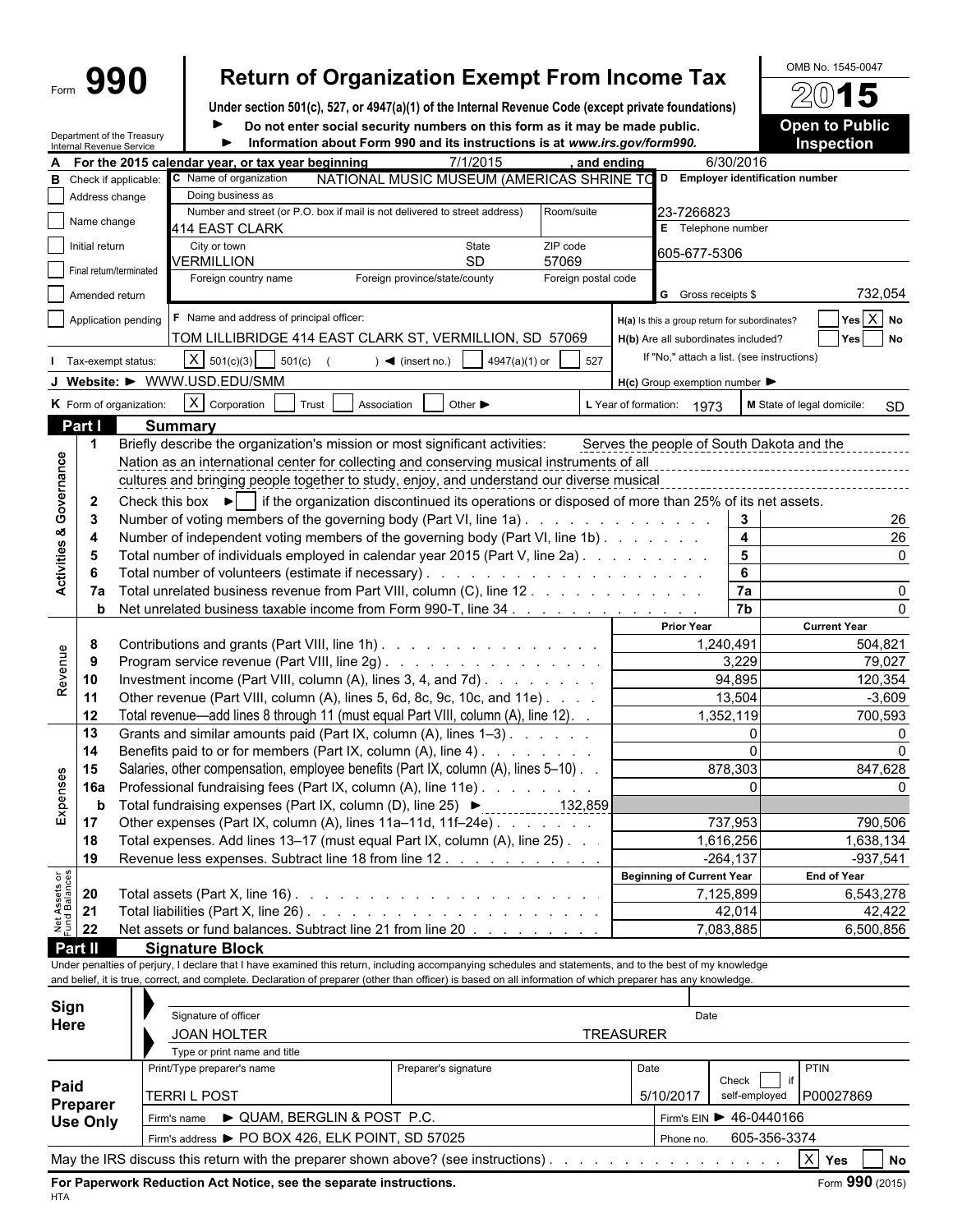|                         | Form 990 (2015) | NATIONAL MUSIC MUSEUM (AMERICAS SHRINE TO MUSIC)                                                                                                                                                                                                          | 23-7266823                                         | Page 2             |
|-------------------------|-----------------|-----------------------------------------------------------------------------------------------------------------------------------------------------------------------------------------------------------------------------------------------------------|----------------------------------------------------|--------------------|
|                         | <b>Part III</b> | <b>Statement of Program Service Accomplishments</b>                                                                                                                                                                                                       |                                                    |                    |
|                         |                 | Check if Schedule O contains a response or note to any line in this Part III.                                                                                                                                                                             |                                                    |                    |
| $\mathbf 1$             |                 | Briefly describe the organization's mission:                                                                                                                                                                                                              |                                                    |                    |
|                         |                 |                                                                                                                                                                                                                                                           |                                                    |                    |
|                         |                 | enjoy, and understand our diverse musical heritage.                                                                                                                                                                                                       |                                                    |                    |
|                         |                 |                                                                                                                                                                                                                                                           |                                                    |                    |
| $\overline{\mathbf{2}}$ |                 | Did the organization undertake any significant program services during the year which were not listed on                                                                                                                                                  |                                                    |                    |
|                         |                 |                                                                                                                                                                                                                                                           | $\boxed{\phantom{1}}$ Yes $\boxed{\phantom{1}}$ No |                    |
|                         |                 | If "Yes," describe these new services on Schedule O.                                                                                                                                                                                                      |                                                    |                    |
| 3                       |                 | Did the organization cease conducting, or make significant changes in how it conducts, any program                                                                                                                                                        | $\blacksquare$                                     | Yes $\boxed{X}$ No |
|                         |                 | If "Yes," describe these changes on Schedule O.                                                                                                                                                                                                           |                                                    |                    |
| 4                       |                 | Describe the organization's program service accomplishments for each of its three largest program services, as measured by                                                                                                                                |                                                    |                    |
|                         |                 | expenses. Section 501(c)(3) and 501(c)(4) organizations are required to report the amount of grants and allocations to others,                                                                                                                            |                                                    |                    |
|                         |                 | the total expenses, and revenue, if any, for each program service reported.                                                                                                                                                                               |                                                    |                    |
|                         |                 |                                                                                                                                                                                                                                                           |                                                    |                    |
|                         |                 | 4a (Code: ) (Expenses \$ 237,443 including grants of \$ ) (Revenue \$ )<br>MAINTENANCE OF MUSEUM FACILITY EXHIBITING WORLD CLASS MUSICAL INSTRUMENTS                                                                                                      |                                                    |                    |
|                         |                 |                                                                                                                                                                                                                                                           |                                                    |                    |
|                         |                 |                                                                                                                                                                                                                                                           |                                                    |                    |
|                         |                 |                                                                                                                                                                                                                                                           |                                                    |                    |
|                         |                 |                                                                                                                                                                                                                                                           |                                                    |                    |
|                         |                 |                                                                                                                                                                                                                                                           |                                                    |                    |
|                         |                 |                                                                                                                                                                                                                                                           |                                                    |                    |
|                         |                 |                                                                                                                                                                                                                                                           |                                                    |                    |
|                         |                 |                                                                                                                                                                                                                                                           |                                                    |                    |
|                         |                 |                                                                                                                                                                                                                                                           |                                                    |                    |
|                         |                 |                                                                                                                                                                                                                                                           |                                                    |                    |
| 4b                      |                 | (Code: ________________) (Expenses $\frac{1}{2}$ [20038] including grants of $\frac{1}{2}$ [2004] (Revenue $\frac{1}{2}$ [2004] (Revenue $\frac{1}{2}$ [2004] (Revenue $\frac{1}{2}$ [2004] (Revenue $\frac{1}{2}$ [2004] (Revenue $\frac{1}{2}$ [2004] ( |                                                    |                    |
|                         |                 |                                                                                                                                                                                                                                                           |                                                    |                    |
|                         |                 |                                                                                                                                                                                                                                                           |                                                    |                    |
|                         |                 |                                                                                                                                                                                                                                                           |                                                    |                    |
|                         |                 |                                                                                                                                                                                                                                                           |                                                    |                    |
|                         |                 |                                                                                                                                                                                                                                                           |                                                    |                    |
|                         |                 |                                                                                                                                                                                                                                                           |                                                    |                    |
|                         |                 |                                                                                                                                                                                                                                                           |                                                    |                    |
|                         |                 |                                                                                                                                                                                                                                                           |                                                    |                    |
|                         |                 |                                                                                                                                                                                                                                                           |                                                    |                    |
|                         |                 |                                                                                                                                                                                                                                                           |                                                    |                    |
| 4c                      |                 | (Code: ________________)(Expenses $$$ ________664,086 including grants of $$$ ______________________)(Revenue $$$                                                                                                                                         |                                                    |                    |
|                         |                 | PAYROLL AND EXPENSES TO KEEP PROGRAMS OPERATING EFFICIENTLY ON A DAILY BASIS                                                                                                                                                                              |                                                    |                    |
|                         |                 |                                                                                                                                                                                                                                                           |                                                    |                    |
|                         |                 |                                                                                                                                                                                                                                                           |                                                    |                    |
|                         |                 |                                                                                                                                                                                                                                                           |                                                    |                    |
|                         |                 |                                                                                                                                                                                                                                                           |                                                    |                    |
|                         |                 |                                                                                                                                                                                                                                                           |                                                    |                    |
|                         |                 |                                                                                                                                                                                                                                                           |                                                    |                    |
|                         |                 |                                                                                                                                                                                                                                                           |                                                    |                    |
|                         |                 |                                                                                                                                                                                                                                                           |                                                    |                    |
|                         |                 |                                                                                                                                                                                                                                                           |                                                    |                    |
|                         |                 | 4d Other program services. (Describe in Schedule O.)                                                                                                                                                                                                      |                                                    |                    |
|                         | (Expenses \$    | 0) (Revenue \$<br>0 including grants of \$                                                                                                                                                                                                                | $0$ )                                              |                    |
|                         |                 | 4e Total program service expenses<br>936,567                                                                                                                                                                                                              |                                                    |                    |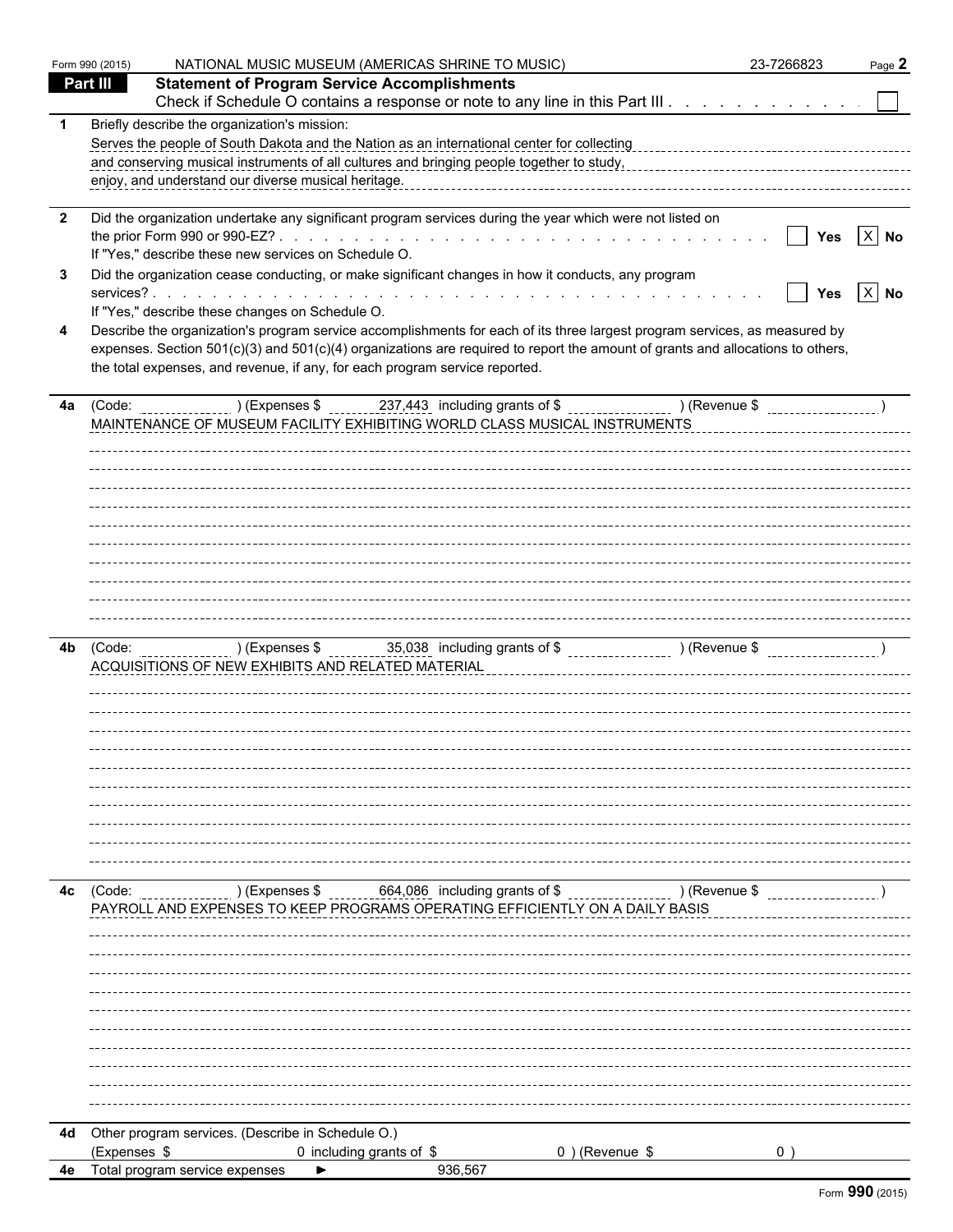**Part IV Checklist of Required Schedules**

| Form 990 (2015)  | MUSIC<br>TO.<br>. MUSIC MUSEUM (AMERICAS SHRINE <sup>-</sup><br>`TIONAL<br>NА | 700000<br>7008ZJ<br>້ | Page |
|------------------|-------------------------------------------------------------------------------|-----------------------|------|
| $D2$ $\star$ $N$ | Chocklist of Poquirod Schodules                                               |                       |      |

|    |                                                                                                                                                                                                                                                                                                                                                                           |                               | Yes                       | <b>No</b>                |  |
|----|---------------------------------------------------------------------------------------------------------------------------------------------------------------------------------------------------------------------------------------------------------------------------------------------------------------------------------------------------------------------------|-------------------------------|---------------------------|--------------------------|--|
|    | Is the organization described in section 501(c)(3) or $4947(a)(1)$ (other than a private foundation)? If "Yes,"<br>complete Schedule A.<br>de la caractería de la caractería de la caractería de la caractería de la caractería de la caractería de la caractería de la caractería de la caractería de la caractería de la caractería de la caractería de la caractería d |                               | X                         |                          |  |
|    | 2 Is the organization required to complete Schedule B, Schedule of Contributors (see instructions)?<br>3 Did the organization engage in direct or indirect political campaign activities on behalf of or in opposition to                                                                                                                                                 | $\overline{2}$<br>$3^{\circ}$ |                           | $\mathsf{X}$<br>$\times$ |  |
|    | 4 Section 501(c)(3) organizations. Did the organization engage in lobbying activities, or have a section 501(h)                                                                                                                                                                                                                                                           | $\overline{4}$                |                           | $\mathsf{X}$             |  |
|    | 5 Is the organization a section $501(c)(4)$ , $501(c)(5)$ , or $501(c)(6)$ organization that receives membership dues,<br>assessments, or similar amounts as defined in Revenue Procedure 98-19? If "Yes," complete Schedule C,                                                                                                                                           |                               |                           |                          |  |
|    | 6 Did the organization maintain any donor advised funds or any similar funds or accounts for which donors<br>have the right to provide advice on the distribution or investment of amounts in such funds or accounts? If                                                                                                                                                  | 5                             |                           | X                        |  |
|    |                                                                                                                                                                                                                                                                                                                                                                           | 6                             |                           | $\mathsf{X}$             |  |
|    | 7 Did the organization receive or hold a conservation easement, including easements to preserve open space,<br>the environment, historic land areas, or historic structures? If "Yes," complete Schedule D, Part II.                                                                                                                                                      | $\overline{7}$                |                           | $\times$                 |  |
|    | 8 Did the organization maintain collections of works of art, historical treasures, or other similar assets? If "Yes,"                                                                                                                                                                                                                                                     | 8                             | $\boldsymbol{\mathsf{X}}$ |                          |  |
|    | 9 Did the organization report an amount in Part X, line 21, for escrow or custodial account liability, serve as a<br>custodian for amounts not listed in Part X; or provide credit counseling, debt management, credit repair, or debt                                                                                                                                    | 9                             |                           | $\times$                 |  |
| 10 | Did the organization, directly or through a related organization, hold assets in temporarily restricted<br>endowments, permanent endowments, or quasi-endowments? If "Yes," complete Schedule D, Part V.                                                                                                                                                                  | 10 <sup>1</sup>               | $\mathsf{X}$              |                          |  |
|    | 11 If the organization's answer to any of the following questions is "Yes," then complete Schedule D, Parts VI,<br>VII, VIII, IX, or X as applicable.                                                                                                                                                                                                                     |                               |                           |                          |  |
|    | a Did the organization report an amount for land, buildings, and equipment in Part X, line 10? If "Yes," complete                                                                                                                                                                                                                                                         | $11a$ $\times$                |                           |                          |  |
|    | <b>b</b> Did the organization report an amount for investments—other securities in Part X, line 12 that is 5% or more<br>of its total assets reported in Part X, line 16? If "Yes," complete Schedule D, Part VII.                                                                                                                                                        | 11 <sub>b</sub>               |                           | $\times$                 |  |
|    | c Did the organization report an amount for investments—program related in Part X, line 13 that is 5% or more<br>of its total assets reported in Part X, line 16? If "Yes," complete Schedule D, Part VIII.                                                                                                                                                               | 11c                           |                           | X                        |  |
|    | d Did the organization report an amount for other assets in Part X, line 15 that is 5% or more of its total assets                                                                                                                                                                                                                                                        | 11d                           |                           | X                        |  |
|    | e Did the organization report an amount for other liabilities in Part X, line 25? If "Yes," complete Schedule D, Part X.<br>f Did the organization's separate or consolidated financial statements for the tax year include a footnote that addresses                                                                                                                     | 11e                           |                           | $\mathsf{X}$             |  |
|    | the organization's liability for uncertain tax positions under FIN 48 (ASC 740)? If "Yes," complete Schedule D, Part X.<br>12a Did the organization obtain separate, independent audited financial statements for the tax year? If "Yes," complete                                                                                                                        | 11f                           |                           | X.                       |  |
|    | <b>b</b> Was the organization included in consolidated, independent audited financial statements for the tax year? If "Yes,"                                                                                                                                                                                                                                              | $ 12a  \times$                |                           |                          |  |
|    | and if the organization answered "No" to line 12a, then completing Schedule D, Parts XI and XII is optional                                                                                                                                                                                                                                                               | 12 <sub>b</sub>               |                           | X<br>$\mathsf{X}$        |  |
|    | 13 Is the organization a school described in section 170(b)(1)(A)(ii)? If "Yes," complete Schedule E.<br>14a Did the organization maintain an office, employees, or agents outside of the United States?                                                                                                                                                                  | 13<br>14a                     |                           | $\mathsf{X}$             |  |
|    | <b>b</b> Did the organization have aggregate revenues or expenses of more than \$10,000 from grantmaking,                                                                                                                                                                                                                                                                 |                               |                           |                          |  |
|    | fundraising, business, investment, and program service activities outside the United States, or aggregate                                                                                                                                                                                                                                                                 |                               |                           |                          |  |
|    | foreign investments valued at \$100,000 or more? If "Yes," complete Schedule F, Parts I and IV.<br>15 Did the organization report on Part IX, column (A), line 3, more than \$5,000 of grants or other assistance to or                                                                                                                                                   | l 14b                         |                           | $\mathsf{X}$             |  |
|    |                                                                                                                                                                                                                                                                                                                                                                           | 15                            |                           | $\mathsf{X}$             |  |
|    | 16 Did the organization report on Part IX, column (A), line 3, more than \$5,000 of aggregate grants or other<br>assistance to or for foreign individuals? If "Yes," complete Schedule F, Parts III and IV.                                                                                                                                                               | 16                            |                           | $\mathsf{X}$             |  |
| 17 | Did the organization report a total of more than \$15,000 of expenses for professional fundraising services<br>on Part IX, column (A), lines 6 and 11e? If "Yes," complete Schedule G, Part I (see instructions).                                                                                                                                                         | 17 <sup>1</sup>               | $\mathsf{X}$              |                          |  |
|    | 18 Did the organization report more than \$15,000 total of fundraising event gross income and contributions on                                                                                                                                                                                                                                                            | 18                            |                           | X                        |  |
| 19 | Did the organization report more than \$15,000 of gross income from gaming activities on Part VIII, line 9a?                                                                                                                                                                                                                                                              | 19                            |                           |                          |  |

Form **990** (2015)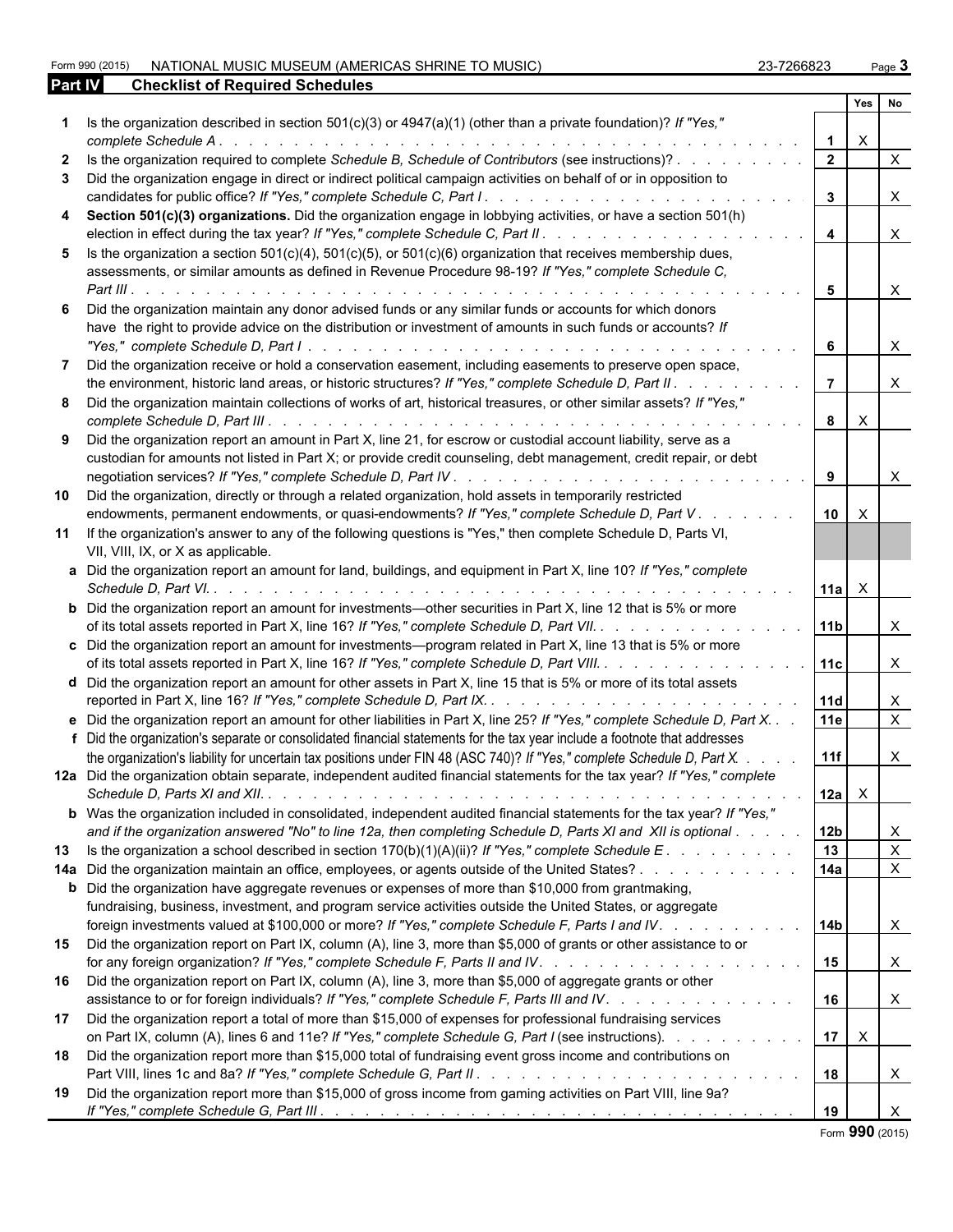|                | Form 990 (2015)<br>NATIONAL MUSIC MUSEUM (AMERICAS SHRINE TO MUSIC)                                                                                                                                                            | 23-7266823        |                     | Page 4                                    |  |
|----------------|--------------------------------------------------------------------------------------------------------------------------------------------------------------------------------------------------------------------------------|-------------------|---------------------|-------------------------------------------|--|
| <b>Part IV</b> | <b>Checklist of Required Schedules (continued)</b>                                                                                                                                                                             |                   |                     |                                           |  |
|                |                                                                                                                                                                                                                                |                   | Yes                 | No                                        |  |
|                | 20a Did the organization operate one or more hospital facilities? If "Yes," complete Schedule H.                                                                                                                               | 20a               |                     | $\mathsf{x}$                              |  |
|                | <b>b</b> If "Yes" to line 20a, did the organization attach a copy of its audited financial statements to this return?                                                                                                          | 20b               |                     |                                           |  |
|                | 21 Did the organization report more than \$5,000 of grants or other assistance to any domestic organization or<br>domestic government on Part IX, column (A), line 1? If "Yes," complete Schedule I, Parts I and II.           | 21                |                     | $\times$                                  |  |
|                | 22 Did the organization report more than \$5,000 of grants or other assistance to or for domestic individuals on<br>Part IX, column (A), line 2? If "Yes," complete Schedule I, Parts I and III.                               | 22                |                     | $\times$                                  |  |
| 23             | Did the organization answer "Yes" to Part VII, Section A, line 3, 4, or 5 about compensation of the                                                                                                                            |                   |                     |                                           |  |
|                | organization's current and former officers, directors, trustees, key employees, and highest compensated<br>employees? If "Yes," complete Schedule J.<br>.                                                                      | 23                |                     | X                                         |  |
|                | 24a Did the organization have a tax-exempt bond issue with an outstanding principal amount of more than                                                                                                                        |                   |                     |                                           |  |
|                | \$100,000 as of the last day of the year, that was issued after December 31, 2002? If "Yes," answer lines<br>24b through 24d and complete Schedule K. If "No," go to line 25a<br>and a straight and a straight and             | 24a               |                     | X                                         |  |
|                | <b>b</b> Did the organization invest any proceeds of tax-exempt bonds beyond a temporary period exception?                                                                                                                     | 24b               |                     |                                           |  |
|                | c Did the organization maintain an escrow account other than a refunding escrow at any time during the year<br>to defease any tax-exempt bonds?                                                                                |                   |                     |                                           |  |
|                | and the company of the company of the company of the company of the company of the company of the company of the company of the company of the company of the company of the company of the company of the company of the comp | 24c<br><b>24d</b> |                     |                                           |  |
|                | d Did the organization act as an "on behalf of" issuer for bonds outstanding at any time during the year?<br>25a Section 501(c)(3), 501(c)(4), and 501(c)(29) organizations. Did the organization engage in an excess benefit  |                   |                     |                                           |  |
|                | transaction with a disqualified person during the year? If "Yes," complete Schedule L, Part I.<br><b>b</b> Is the organization aware that it engaged in an excess benefit transaction with a disqualified person in a          | <b>25a</b>        |                     |                                           |  |
|                | prior year, and that the transaction has not been reported on any of the organization's prior Forms 990 or                                                                                                                     | 25b               |                     | X                                         |  |
| 26             | Did the organization report any amount on Part X, line 5, 6, or 22 for receivables from or payables to any                                                                                                                     |                   |                     |                                           |  |
|                | current or former officers, directors, trustees, key employees, highest compensated employees, or                                                                                                                              |                   |                     |                                           |  |
| 27             | Did the organization provide a grant or other assistance to an officer, director, trustee, key employee,                                                                                                                       | 26                |                     | X                                         |  |
|                | substantial contributor or employee thereof, a grant selection committee member, or to a 35% controlled<br>entity or family member of any of these persons? If "Yes," complete Schedule L, Part III. .                         | 27                |                     |                                           |  |
|                | 28 Was the organization a party to a business transaction with one of the following parties (see Schedule L,                                                                                                                   |                   |                     |                                           |  |
|                | Part IV instructions for applicable filing thresholds, conditions, and exceptions):                                                                                                                                            |                   |                     |                                           |  |
|                | a A current or former officer, director, trustee, or key employee? If "Yes," complete Schedule L, Part IV.                                                                                                                     | 28a               |                     | $\times$                                  |  |
|                | <b>b</b> A family member of a current or former officer, director, trustee, or key employee? If "Yes," complete                                                                                                                |                   |                     |                                           |  |
|                | Schedule L, Part IV.                                                                                                                                                                                                           | 28b               |                     | X                                         |  |
|                | c An entity of which a current or former officer, director, trustee, or key employee (or a family member thereof)<br>was an officer, director, trustee, or direct or indirect owner? If "Yes," complete Schedule L, Part IV    | 28c               |                     | X                                         |  |
|                | Did the organization receive more than \$25,000 in non-cash contributions? If "Yes," complete Schedule M. 29                                                                                                                   |                   |                     | $\mathsf{X}$                              |  |
| 30             | Did the organization receive contributions of art, historical treasures, or other similar assets, or qualified                                                                                                                 |                   | $30 \mid X$         |                                           |  |
| 31             | Did the organization liquidate, terminate, or dissolve and cease operations? If "Yes," complete Schedule N,                                                                                                                    | 31                |                     | X                                         |  |
|                | 32 Did the organization sell, exchange, dispose of, or transfer more than 25% of its net assets?                                                                                                                               | 32                |                     | $\times$                                  |  |
|                | 33 Did the organization own 100% of an entity disregarded as separate from the organization under Regulations                                                                                                                  | 33                |                     | $\mathsf{X}$                              |  |
|                | 34 Was the organization related to any tax-exempt or taxable entity? If "Yes," complete Schedule R, Part II,                                                                                                                   |                   |                     |                                           |  |
|                | 35a Did the organization have a controlled entity within the meaning of section 512(b)(13)?                                                                                                                                    | 34<br>35a         |                     | $\mathsf{X}$<br>$\boldsymbol{\mathsf{X}}$ |  |
|                | <b>b</b> If "Yes" to line 35a, did the organization receive any payment from or engage in any transaction with a controlled                                                                                                    |                   |                     |                                           |  |
|                | entity within the meaning of section 512(b)(13)? If "Yes," complete Schedule R, Part V, line 2                                                                                                                                 | 35b               |                     |                                           |  |
|                | 36 Section 501(c)(3) organizations. Did the organization make any transfers to an exempt non-charitable related                                                                                                                | 36                |                     | $\mathsf{X}$                              |  |
| 37             | Did the organization conduct more than 5% of its activities through an entity that is not a related organization                                                                                                               |                   |                     |                                           |  |
|                | and that is treated as a partnership for federal income tax purposes? If "Yes," complete Schedule R, Part                                                                                                                      | 37                |                     | X                                         |  |
| 38             | Did the organization complete Schedule O and provide explanations in Schedule O for Part VI, lines 11b and                                                                                                                     |                   |                     |                                           |  |
|                |                                                                                                                                                                                                                                | 38 <sup>1</sup>   | $\mathsf{I} \times$ |                                           |  |
|                |                                                                                                                                                                                                                                |                   | 000                 |                                           |  |

|  |  | Form 990 (2015) |
|--|--|-----------------|
|--|--|-----------------|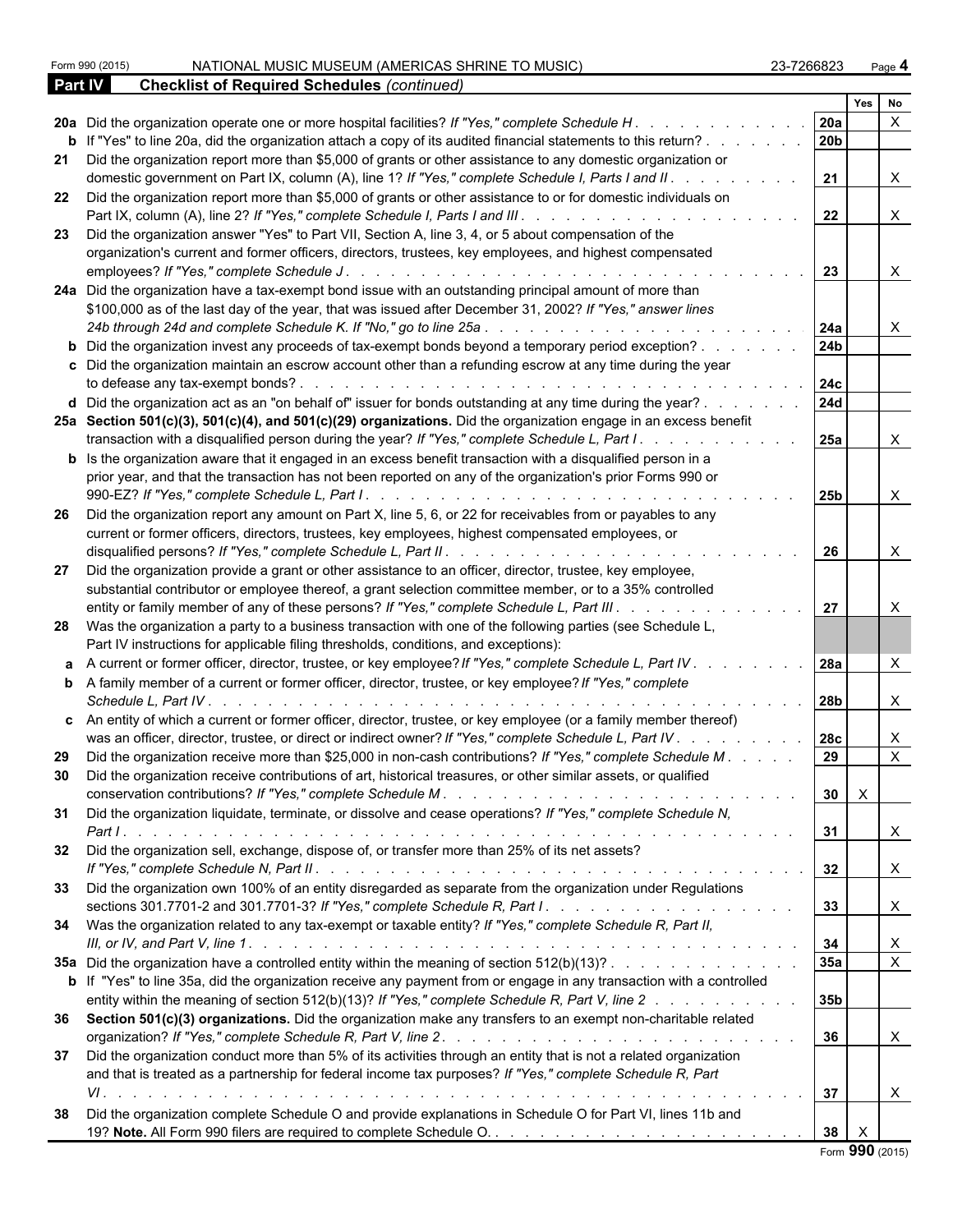|               | Form 990 (2015) | NATIONAL MUSIC MUSEUM (AMERICAS SHRINE TO MUSIC)                                                                                    | 23-7266823      | Page 5       |  |
|---------------|-----------------|-------------------------------------------------------------------------------------------------------------------------------------|-----------------|--------------|--|
| <b>Part V</b> |                 | <b>Statements Regarding Other IRS Filings and Tax Compliance</b>                                                                    |                 |              |  |
|               |                 | Check if Schedule O contains a response or note to any line in this Part V                                                          |                 |              |  |
|               |                 |                                                                                                                                     |                 | Yes          |  |
|               |                 | Enter the number reported in Box 3 of Form 1096. Enter -0- if not applicable<br>1a                                                  |                 |              |  |
|               |                 | 1 <sub>b</sub><br>Enter the number of Forms W-2G included in line 1a. Enter -0- if not applicable                                   |                 |              |  |
| C             |                 | Did the organization comply with backup withholding rules for reportable payments to vendors and reportable                         |                 |              |  |
|               |                 |                                                                                                                                     | 1c <sub>1</sub> | $\mathsf{X}$ |  |
|               |                 | 2a Enter the number of employees reported on Form W-3, Transmittal of Wage and Tax                                                  |                 |              |  |
|               |                 | Statements, filed for the calendar year ending with or within the year covered by this return .<br>2a                               |                 |              |  |
|               |                 | <b>b</b> If at least one is reported on line 2a, did the organization file all required federal employment tax returns?             | 2b              | $\mathsf{X}$ |  |
|               |                 | Note. If the sum of lines 1a and 2a is greater than 250, you may be required to e-file. (see instructions)                          |                 |              |  |
| За            |                 | Did the organization have unrelated business gross income of \$1,000 or more during the year?.                                      | 3a              |              |  |
|               |                 | If "Yes," has it filed a Form 990-T for this year? If "No" to line 3b, provide an explanation in Schedule O.                        | 3 <sub>b</sub>  |              |  |
| 4a            |                 | At any time during the calendar year, did the organization have an interest in, or a signature or other authority                   |                 |              |  |
|               |                 | over, a financial account in a foreign country (such as a bank account, securities account, or other financial                      |                 |              |  |
|               | account)?       |                                                                                                                                     | 4a              |              |  |
|               |                 | <b>b</b> If "Yes," enter the name of the foreign country: $\blacktriangleright$                                                     |                 |              |  |
|               |                 | See instructions for filing requirements for FinCEN Form 114, Report of Foreign Bank and Financial Accounts                         |                 |              |  |
|               | (FBAR).         |                                                                                                                                     |                 |              |  |
|               |                 | 5a Was the organization a party to a prohibited tax shelter transaction at any time during the tax year?.                           | 5a              |              |  |
|               |                 | Did any taxable party notify the organization that it was or is a party to a prohibited tax shelter transaction?                    | 5 <sub>b</sub>  |              |  |
| c             |                 | If "Yes" to line 5a or 5b, did the organization file Form 8886-T?                                                                   | 5c              |              |  |
| 6а            |                 | Does the organization have annual gross receipts that are normally greater than \$100,000, and did the                              |                 |              |  |
|               |                 | organization solicit any contributions that were not tax deductible as charitable contributions?                                    | 6а              | $\times$     |  |
|               |                 | <b>b</b> If "Yes," did the organization include with every solicitation an express statement that such contributions or             |                 |              |  |
|               |                 | gifts were not tax deductible?.                                                                                                     | 6b              |              |  |
|               |                 | Organizations that may receive deductible contributions under section 170(c).                                                       |                 |              |  |
|               |                 | Did the organization receive a payment in excess of \$75 made partly as a contribution and partly for goods                         |                 |              |  |
|               |                 | and services provided to the payor?.<br>the contract of the contract of the contract of the contract of the contract of             | 7a              | $\mathsf{X}$ |  |
|               |                 | <b>b</b> If "Yes," did the organization notify the donor of the value of the goods or services provided?                            | 7 <sub>b</sub>  | $\mathsf{X}$ |  |
| C.            |                 | Did the organization sell, exchange, or otherwise dispose of tangible personal property for which it was                            |                 |              |  |
|               |                 | required to file Form 8282?.                                                                                                        | 7c              |              |  |
|               |                 | d If "Yes," indicate the number of Forms 8282 filed during the year<br> 7d                                                          |                 |              |  |
|               |                 | Did the organization receive any funds, directly or indirectly, to pay premiums on a personal benefit contract?                     | 7e              |              |  |
|               |                 | Did the organization, during the year, pay premiums, directly or indirectly, on a personal benefit contract? .                      | 7f              |              |  |
|               |                 | If the organization received a contribution of qualified intellectual property, did the organization file Form 8899 as required?.   | 7g              |              |  |
|               |                 | If the organization received a contribution of cars, boats, airplanes, or other vehicles, did the organization file a Form 1098-C?. | 7h              |              |  |
| 8             |                 | Sponsoring organizations maintaining donor advised funds. Did a donor advised fund maintained by the                                |                 |              |  |
|               |                 | sponsoring organization have excess business holdings at any time during the year?.                                                 | 8               |              |  |
| 9             |                 | Sponsoring organizations maintaining donor advised funds.                                                                           |                 |              |  |
|               |                 | Did the sponsoring organization make any taxable distributions under section 4966?                                                  | 9a              |              |  |
| b             |                 | Did the sponsoring organization make a distribution to a donor, donor advisor, or related person?                                   | 9 <sub>b</sub>  |              |  |
| 10            |                 | Section 501(c)(7) organizations. Enter:<br>10a                                                                                      |                 |              |  |
| а             |                 | Initiation fees and capital contributions included on Part VIII, line 12.<br>10 <sub>b</sub>                                        |                 |              |  |
| b             |                 | Gross receipts, included on Form 990, Part VIII, line 12, for public use of club facilities                                         |                 |              |  |
|               |                 | Section 501(c)(12) organizations. Enter:<br>11a                                                                                     |                 |              |  |
| а             |                 | Gross income from other sources (Do not net amounts due or paid to other sources                                                    |                 |              |  |
|               |                 | 11 <sub>b</sub>                                                                                                                     |                 |              |  |
|               |                 | 12a Section 4947(a)(1) non-exempt charitable trusts. Is the organization filing Form 990 in lieu of Form 1041?                      | 12a             |              |  |
| b             |                 | 12 <sub>b</sub><br>If "Yes," enter the amount of tax-exempt interest received or accrued during the year                            |                 |              |  |
| 13            |                 | Section 501(c)(29) qualified nonprofit health insurance issuers.                                                                    |                 |              |  |
| a             |                 | Is the organization licensed to issue qualified health plans in more than one state?                                                | 13a             |              |  |
|               |                 | Note. See the instructions for additional information the organization must report on Schedule O.                                   |                 |              |  |
|               |                 | <b>b</b> Enter the amount of reserves the organization is required to maintain by the states in which                               |                 |              |  |
|               |                 | 13 <sub>b</sub>                                                                                                                     |                 |              |  |
| C             |                 | 13 <sub>c</sub>                                                                                                                     |                 |              |  |
| 14a           |                 | Did the organization receive any payments for indoor tanning services during the tax year?.                                         | 14a             |              |  |
|               |                 | <b>b</b> If "Yes," has it filed a Form 720 to report these payments? If "No," provide an explanation in Schedule O.                 | 14 <sub>b</sub> |              |  |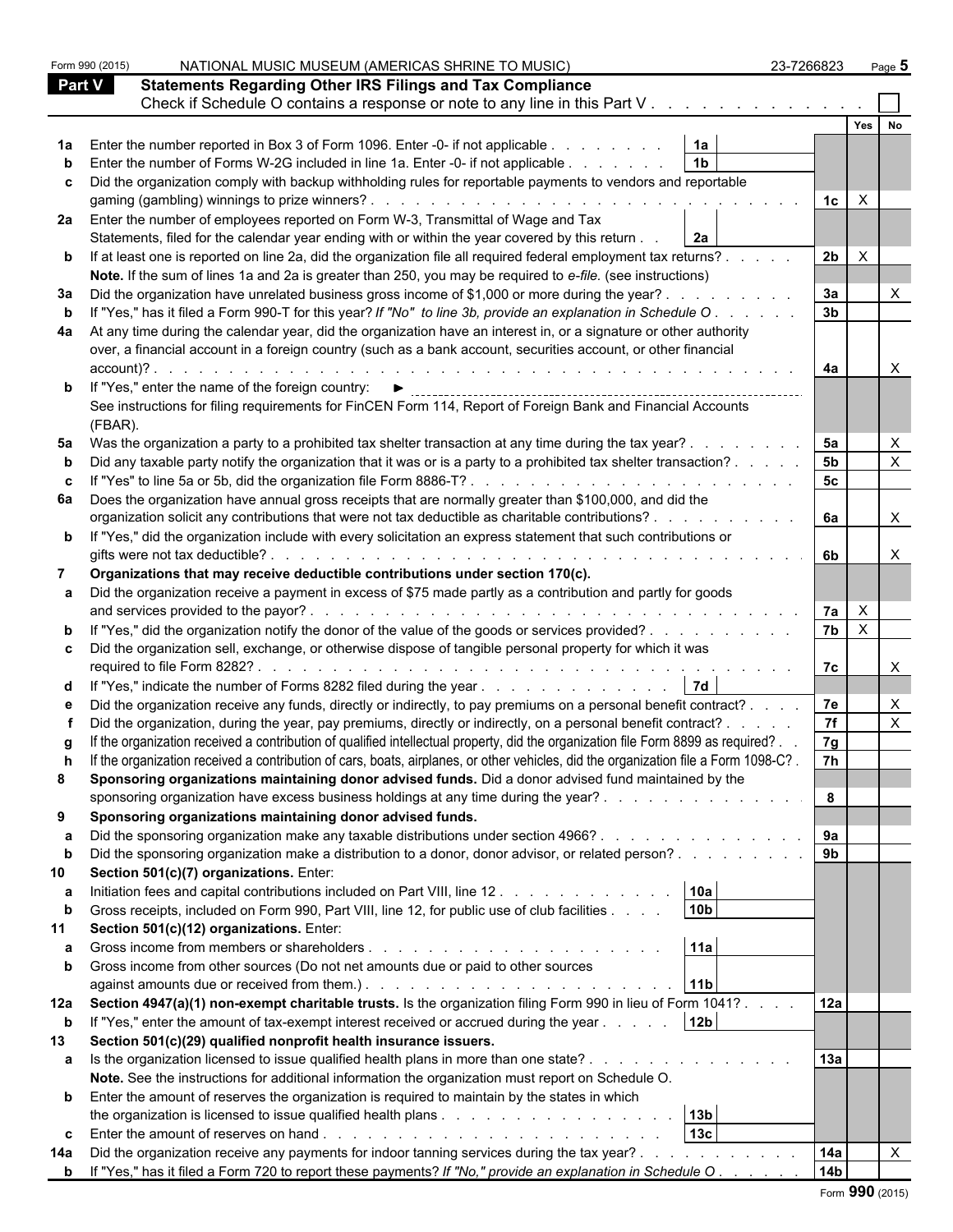|                | Form 990 (2015)              | NATIONAL MUSIC MUSEUM (AMERICAS SHRINE TO MUSIC)                                                                                                                                                                                                                                          | 23-7266823 |                | Page 6       |              |
|----------------|------------------------------|-------------------------------------------------------------------------------------------------------------------------------------------------------------------------------------------------------------------------------------------------------------------------------------------|------------|----------------|--------------|--------------|
| <b>Part VI</b> |                              | Governance, Management, and Disclosure For each "Yes" response to lines 2 through 7b below, and for a "No"                                                                                                                                                                                |            |                |              |              |
|                |                              | response to line 8a, 8b, or 10b below, describe the circumstances, processes, or changes in Schedule O. See instructions.                                                                                                                                                                 |            |                |              |              |
|                |                              |                                                                                                                                                                                                                                                                                           |            |                |              |              |
|                |                              | <b>Section A. Governing Body and Management</b>                                                                                                                                                                                                                                           |            |                |              |              |
|                |                              |                                                                                                                                                                                                                                                                                           |            |                | Yes          | No           |
|                |                              | 1a Enter the number of voting members of the governing body at the end of the tax year<br>1a                                                                                                                                                                                              | 26         |                |              |              |
|                |                              | If there are material differences in voting rights among members of the governing body, or                                                                                                                                                                                                |            |                |              |              |
|                |                              | if the governing body delegated broad authority to an executive committee or similar                                                                                                                                                                                                      |            |                |              |              |
|                |                              | committee, explain in Schedule O.                                                                                                                                                                                                                                                         |            |                |              |              |
|                |                              | <b>b</b> Enter the number of voting members included in line 1a, above, who are independent.                                                                                                                                                                                              | 26         |                |              |              |
|                |                              | Did any officer, director, trustee, or key employee have a family relationship or a business relationship with                                                                                                                                                                            |            |                |              |              |
|                |                              | any other officer, director, trustee, or key employee?.<br>and the contract of the contract of the contract of the contract of the contract of the contract of the contract of the contract of the contract of the contract of the contract of the contract of the contract of the contra |            | $\overline{2}$ | $\mathsf{X}$ |              |
| 3              |                              | Did the organization delegate control over management duties customarily performed by or under the direct                                                                                                                                                                                 |            |                |              |              |
|                |                              | supervision of officers, directors, or trustees, or key employees to a management company or other person?.                                                                                                                                                                               |            |                |              |              |
|                |                              |                                                                                                                                                                                                                                                                                           |            | 3              |              | $\mathsf{X}$ |
|                |                              | Did the organization make any significant changes to its governing documents since the prior Form 990 was filed?                                                                                                                                                                          |            | $\overline{4}$ |              |              |
| 5              |                              | Did the organization become aware during the year of a significant diversion of the organization's assets? .                                                                                                                                                                              |            | $5^{\circ}$    |              | $\mathsf{X}$ |
| 6              |                              | Did the organization have members or stockholders?                                                                                                                                                                                                                                        |            | 6              | $\mathsf{X}$ |              |
|                |                              | 7a Did the organization have members, stockholders, or other persons who had the power to elect or appoint                                                                                                                                                                                |            |                |              |              |
|                |                              |                                                                                                                                                                                                                                                                                           |            | 7a             | $\mathsf{X}$ |              |
|                |                              | <b>b</b> Are any governance decisions of the organization reserved to (or subject to approval by) members,                                                                                                                                                                                |            |                |              |              |
|                |                              |                                                                                                                                                                                                                                                                                           |            | 7b             |              |              |
| 8              |                              | Did the organization contemporaneously document the meetings held or written actions undertaken during                                                                                                                                                                                    |            |                |              |              |
|                |                              | the year by the following:                                                                                                                                                                                                                                                                |            |                |              |              |
|                |                              | a The governing body?                                                                                                                                                                                                                                                                     |            | 8a             | $\mathsf{X}$ |              |
|                |                              |                                                                                                                                                                                                                                                                                           |            | 8 <sub>b</sub> | $\mathsf{X}$ |              |
| 9              |                              | Is there any officer, director, trustee, or key employee listed in Part VII, Section A, who cannot be reached                                                                                                                                                                             |            |                |              |              |
|                |                              | at the organization's mailing address? If "Yes," provide the names and addresses in Schedule O.                                                                                                                                                                                           |            |                |              | $\mathsf{X}$ |
|                |                              | Section B. Policies (This Section B requests information about policies not required by the Internal Revenue Code.)                                                                                                                                                                       |            |                |              |              |
|                |                              |                                                                                                                                                                                                                                                                                           |            |                | Yes No       |              |
|                |                              |                                                                                                                                                                                                                                                                                           |            | l 10a          |              | $\times$     |
|                |                              | <b>b</b> If "Yes," did the organization have written policies and procedures governing the activities of such chapters,                                                                                                                                                                   |            |                |              |              |
|                |                              | affiliates, and branches to ensure their operations are consistent with the organization's exempt purposes?.                                                                                                                                                                              |            | 10b            |              |              |
|                |                              | 11a Has the organization provided a complete copy of this Form 990 to all members of its governing body before filing the form?.                                                                                                                                                          |            | 11a            | $\mathsf{X}$ |              |
|                |                              | <b>b</b> Describe in Schedule O the process, if any, used by the organization to review this Form 990.                                                                                                                                                                                    |            |                |              |              |
|                |                              | 12a Did the organization have a written conflict of interest policy? If "No," go to line 13.                                                                                                                                                                                              |            | 12a            | $\mathsf{X}$ |              |
|                |                              | <b>b</b> Were officers, directors, or trustees, and key employees required to disclose annually interests that could give rise to conflicts?                                                                                                                                              |            | $12b$ $\times$ |              |              |
|                |                              | Did the organization regularly and consistently monitor and enforce compliance with the policy? If "Yes,"                                                                                                                                                                                 |            |                |              |              |
|                |                              |                                                                                                                                                                                                                                                                                           |            | $12c \quad X$  |              |              |
|                |                              |                                                                                                                                                                                                                                                                                           |            | 13             |              | $\mathsf{X}$ |
| 14             |                              |                                                                                                                                                                                                                                                                                           |            | 14             | $\mathsf{X}$ |              |
|                |                              | 15 Did the process for determining compensation of the following persons include a review and approval by                                                                                                                                                                                 |            |                |              |              |
|                |                              | independent persons, comparability data, and contemporaneous substantiation of the deliberation and decision?                                                                                                                                                                             |            |                |              |              |
|                |                              |                                                                                                                                                                                                                                                                                           |            | $15a$ $\times$ |              |              |
|                |                              |                                                                                                                                                                                                                                                                                           |            | $15b \times$   |              |              |
|                |                              |                                                                                                                                                                                                                                                                                           |            |                |              |              |
|                |                              | If "Yes" to line 15a or 15b, describe the process in Schedule O (see instructions).                                                                                                                                                                                                       |            |                |              |              |
|                |                              | 16a Did the organization invest in, contribute assets to, or participate in a joint venture or similar arrangement                                                                                                                                                                        |            |                |              |              |
|                |                              |                                                                                                                                                                                                                                                                                           |            | <b>16a</b>     |              | $\mathsf{X}$ |
|                |                              | <b>b</b> If "Yes," did the organization follow a written policy or procedure requiring the organization to evaluate its                                                                                                                                                                   |            |                |              |              |
|                |                              | participation in joint venture arrangements under applicable federal tax law, and take steps to safeguard                                                                                                                                                                                 |            |                |              |              |
|                |                              |                                                                                                                                                                                                                                                                                           |            | l 16b          |              |              |
|                | <b>Section C. Disclosure</b> |                                                                                                                                                                                                                                                                                           |            |                |              |              |
| 17             |                              | List the states with which a copy of this Form 990 is required to be filed                                                                                                                                                                                                                |            |                |              |              |
| 18             |                              | Section 6104 requires an organization to make its Forms 1023 (or 1024 if applicable), 990, and 990-T (Section 501(c)(3)s only)                                                                                                                                                            |            |                |              |              |
|                |                              | available for public inspection. Indicate how you made these available. Check all that apply.                                                                                                                                                                                             |            |                |              |              |
|                |                              | $X$ Upon request<br>Own website<br>Another's website<br>Other (explain in Schedule O)                                                                                                                                                                                                     |            |                |              |              |
| 19             |                              | Describe in Schedule O whether (and if so, how) the organization made its governing documents, conflict of interest policy, and                                                                                                                                                           |            |                |              |              |
|                |                              | financial statements available to the public during the tax year.                                                                                                                                                                                                                         |            |                |              |              |
| 20             |                              | State the name, address, and telephone number of the person who possesses the organization's books and records:                                                                                                                                                                           |            |                |              |              |
|                |                              | CLEVELAND JOHNSON                                                                                                                                                                                                                                                                         |            |                |              |              |
|                |                              | 414 EAST CLARK, VERMILLION, SD 57069                                                                                                                                                                                                                                                      |            |                |              |              |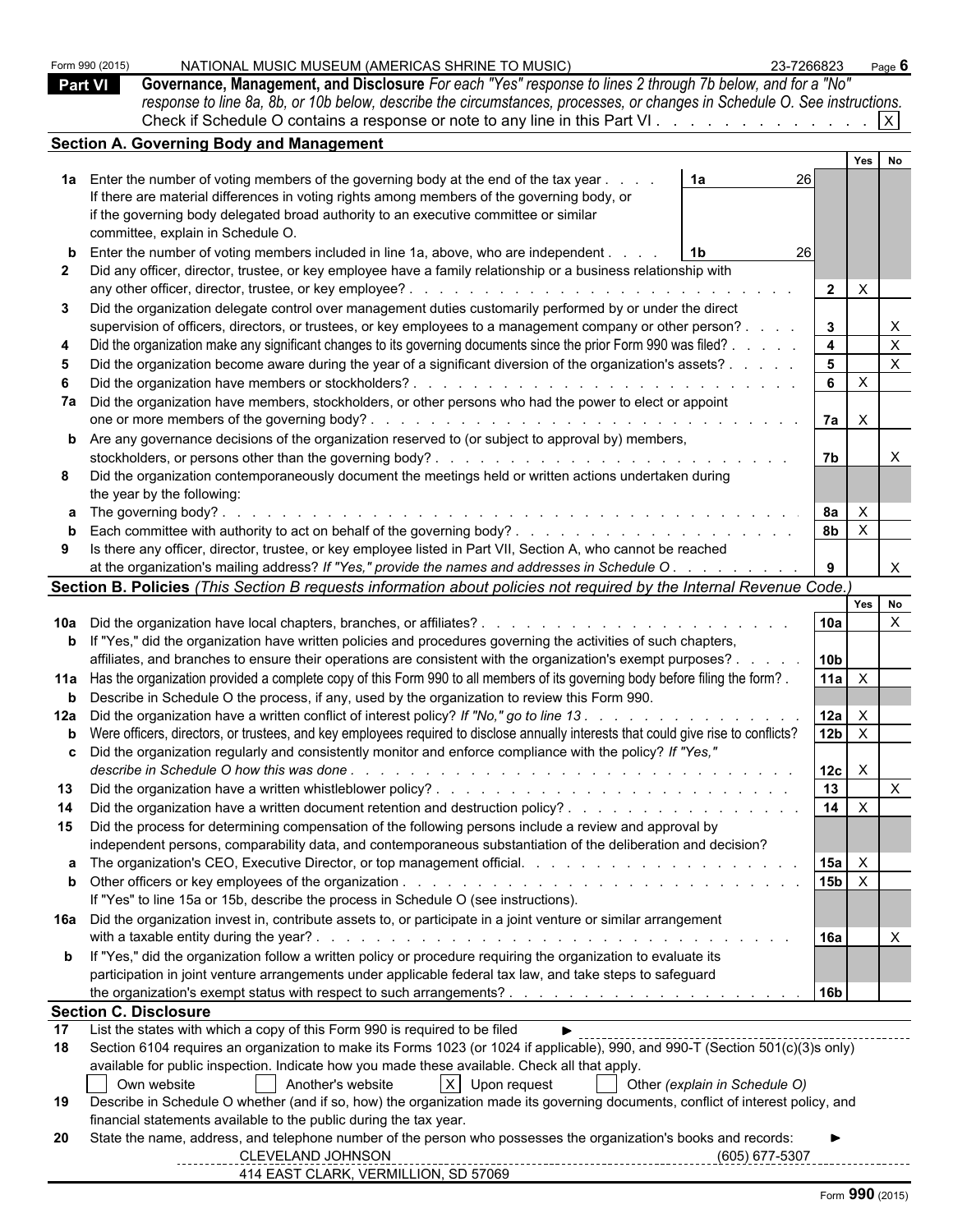| Form 990 (2015)   | NATIONAL MUSIC MUSEUM (AMERICAS SHRINE TO MUSIC)                                                                                  | 23-7266823 | Page |
|-------------------|-----------------------------------------------------------------------------------------------------------------------------------|------------|------|
| <b>Part VII</b>   | <b>Compensation of Officers, Directors, Trustees, Key Employees, Highest Compensated</b>                                          |            |      |
|                   | <b>Employees, and Independent Contractors</b><br>Check if Schedule O contains a response or note to any line in this Part VII.    |            |      |
| <b>Section A.</b> | Officers, Directors, Trustees, Key Employees, and Highest Compensated Employees                                                   |            |      |
|                   | An Complete this topic for all persons required to be listed. Depart componention for the selender vegrapeding with or within the |            |      |

**1a** Complete this table for all persons required to be listed. Report compensation for the calendar year ending with or within the organization's tax year.

List all of the organization's **current** officers, directors, trustees (whether individuals or organizations), regardless of amount of compensation. Enter -0- in columns (D), (E), and (F) if no compensation was paid.

List all of the organization's **current** key employees, if any. See instructions for definition of "key employee."

List the organization's five **current** highest compensated employees (other than an officer, director, trustee, or key employee) who received reportable compensation (Box 5 of Form W-2 and/or Box 7 of Form 1099-MISC) of more than \$100,000 from the organization and any related organizations.

List all of the organization's **former** officers, key employees, and highest compensated employees who received more than \$100,000 of reportable compensation from the organization and any related organizations.

List all of the organization's **former directors or trustees** that received, in the capacity as a former director or trustee of the organization, more than \$10,000 of reportable compensation from the organization and any related organizations.

List persons in the following order: individual trustees or directors; institutional trustees; officers; key employees; highest compensated employees; and former such persons.

X Check this box if neither the organization nor any related organization compensated any current officer, director, or trustee.

|                              |                                                                                  |                                   |                       | (C)      |                 |                                                                                                 |        |                                                |                                                  |                                                                                   |
|------------------------------|----------------------------------------------------------------------------------|-----------------------------------|-----------------------|----------|-----------------|-------------------------------------------------------------------------------------------------|--------|------------------------------------------------|--------------------------------------------------|-----------------------------------------------------------------------------------|
| (A)<br>Name and Title        | (B)<br>Average<br>hours per                                                      |                                   |                       | Position |                 | (do not check more than one<br>box, unless person is both an<br>officer and a director/trustee) |        | (D)<br>Reportable<br>compensation              | (E)<br>Reportable<br>compensation                | (F)<br>Estimated<br>amount of                                                     |
|                              | week (list any<br>hours for<br>related<br>organizations<br>below dotted<br>line) | or director<br>Individual trustee | Institutional trustee | Officer  | Key<br>employee | Highest compensated<br>employee                                                                 | Former | from<br>the<br>organization<br>(W-2/1099-MISC) | from related<br>organizations<br>(W-2/1099-MISC) | other<br>compensation<br>from the<br>organization<br>and related<br>organizations |
| (1) JAMES ABBOTT             | 1.00                                                                             |                                   |                       |          |                 |                                                                                                 |        |                                                |                                                  |                                                                                   |
| <b>EX OFFICIO MEMBER</b>     | 0.00                                                                             | X                                 |                       |          |                 |                                                                                                 |        | 0                                              |                                                  |                                                                                   |
| (2) ALAN BATES               | 1.00                                                                             |                                   |                       |          |                 |                                                                                                 |        |                                                |                                                  |                                                                                   |
| <b>TRUSTEE EMERITI</b>       | 0.00                                                                             | X                                 |                       |          |                 |                                                                                                 |        | 0                                              |                                                  |                                                                                   |
| (3) STEVE BROWN              | 1.00                                                                             |                                   |                       |          |                 |                                                                                                 |        |                                                |                                                  |                                                                                   |
| <b>EX OFFICIO MEMBER</b>     | 0.00                                                                             | X                                 |                       |          |                 |                                                                                                 |        | 0                                              |                                                  |                                                                                   |
| <b>RICHARD CUTLER</b><br>(4) | 1.00                                                                             |                                   |                       |          |                 |                                                                                                 |        |                                                |                                                  |                                                                                   |
| <b>TRUSTEE</b>               | 0.00                                                                             | X                                 |                       |          |                 |                                                                                                 |        | 0                                              |                                                  |                                                                                   |
| (5) JULIET EVERIST           | 1.00                                                                             |                                   |                       |          |                 |                                                                                                 |        |                                                |                                                  |                                                                                   |
| <b>TRUSTEE</b>               | 0.00                                                                             | X                                 |                       |          |                 |                                                                                                 |        | 0                                              |                                                  |                                                                                   |
| (6) BRIAN FISCHER            | 1.00                                                                             |                                   |                       |          |                 |                                                                                                 |        |                                                |                                                  |                                                                                   |
| <b>TRUSTEE</b>               | 0.00                                                                             | Χ                                 |                       |          |                 |                                                                                                 |        | 0                                              |                                                  |                                                                                   |
| <b>VAN FISHBACK</b><br>(7)   | 1.00                                                                             |                                   |                       |          |                 |                                                                                                 |        |                                                |                                                  |                                                                                   |
| <b>TRUSTEE</b>               | 0.00                                                                             | X                                 |                       |          |                 |                                                                                                 |        | 0                                              |                                                  |                                                                                   |
| (8) CLAIRE GIVENS            | 1.00                                                                             |                                   |                       |          |                 |                                                                                                 |        |                                                |                                                  |                                                                                   |
| <b>TRUSTEE</b>               | 0.00                                                                             | X                                 |                       |          |                 |                                                                                                 |        | 0                                              |                                                  |                                                                                   |
| (9) SUSAN HAIG               | 1.00                                                                             |                                   |                       |          |                 |                                                                                                 |        |                                                |                                                  |                                                                                   |
| <b>TRUSTEE</b>               | 0.00                                                                             | X                                 |                       |          |                 |                                                                                                 |        | 0                                              |                                                  |                                                                                   |
| (10) ALBERT P. HEGYI         | 1.00                                                                             |                                   |                       |          |                 |                                                                                                 |        |                                                |                                                  |                                                                                   |
| <b>TRUSTEE</b>               | 0.00                                                                             | $\boldsymbol{\mathsf{X}}$         |                       |          |                 |                                                                                                 |        | 0                                              |                                                  |                                                                                   |
| (11) VINCENT DIMARTINO       | 1.00                                                                             |                                   |                       |          |                 |                                                                                                 |        |                                                |                                                  |                                                                                   |
| <b>TRUSTEE</b>               | 0.00                                                                             | $\boldsymbol{\mathsf{X}}$         |                       |          |                 |                                                                                                 |        | 0                                              |                                                  |                                                                                   |
| (12) THOMAS MACE             | 1.00                                                                             |                                   |                       |          |                 |                                                                                                 |        |                                                |                                                  |                                                                                   |
| <b>TRUSTEE</b>               | 0.00                                                                             | X                                 |                       |          |                 |                                                                                                 |        | 0                                              |                                                  |                                                                                   |
| (13) CINDY LILLIBRIDGE       | 1.00                                                                             |                                   |                       |          |                 |                                                                                                 |        |                                                |                                                  |                                                                                   |
| <b>TRUSTEE</b>               | 0.00                                                                             | Χ                                 |                       |          |                 |                                                                                                 |        | 0                                              |                                                  |                                                                                   |
| (14) LARRY NESS              | 1.00                                                                             |                                   |                       |          |                 |                                                                                                 |        |                                                |                                                  |                                                                                   |
| <b>TRUSTEE</b>               | 0.00                                                                             | X                                 |                       |          |                 |                                                                                                 |        | 0                                              |                                                  |                                                                                   |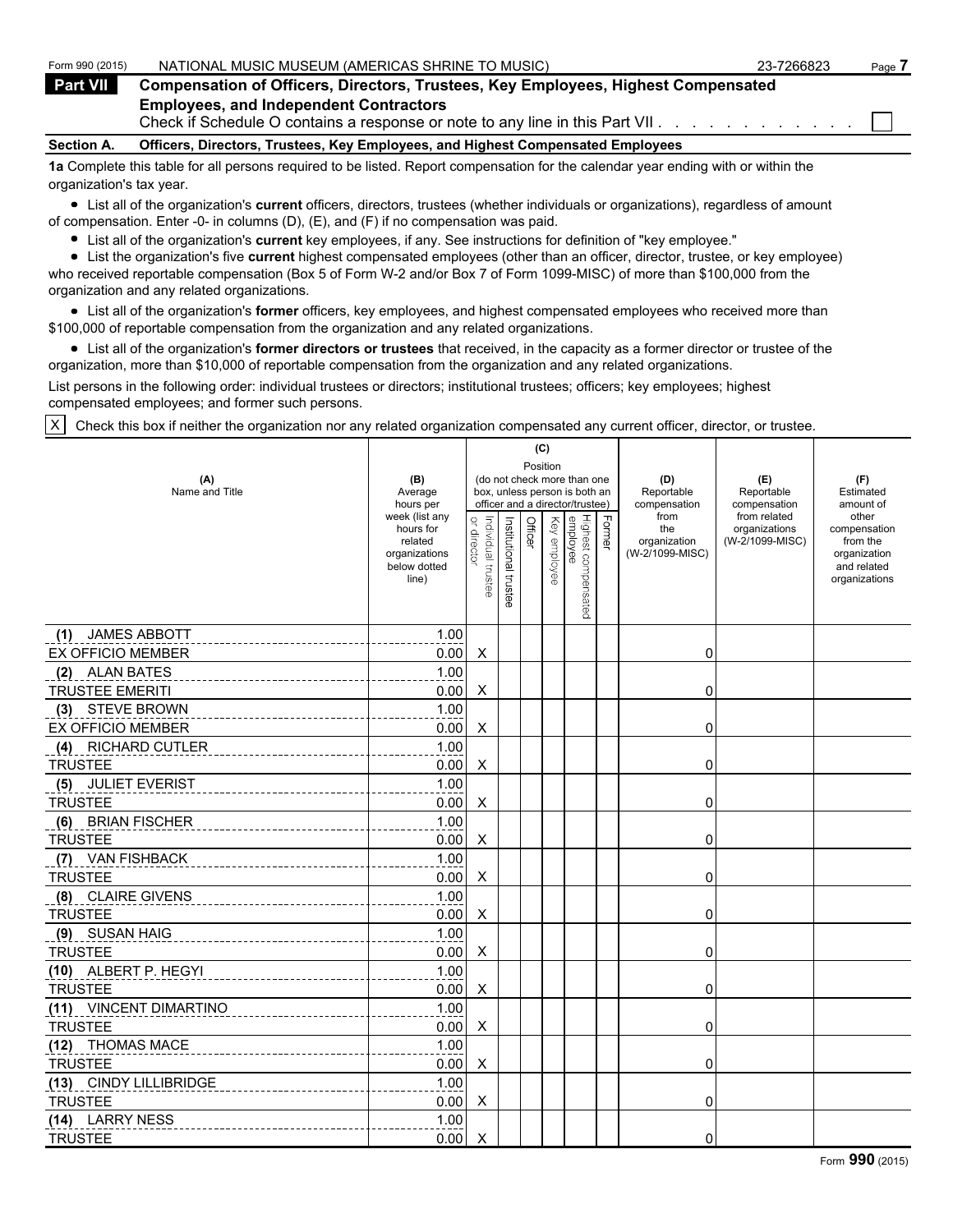| Form 990 (2015)<br>NATIONAL MUSIC MUSEUM (AMERICAS SHRINE TO MUSIC)                                                                                                                                                                                                      |                                                                                                                                                                     |                                   |                       | 23-7266823<br>Page 8 |  |                                                   |        |                                           |                                                   |                                        |                                                                          |  |  |
|--------------------------------------------------------------------------------------------------------------------------------------------------------------------------------------------------------------------------------------------------------------------------|---------------------------------------------------------------------------------------------------------------------------------------------------------------------|-----------------------------------|-----------------------|----------------------|--|---------------------------------------------------|--------|-------------------------------------------|---------------------------------------------------|----------------------------------------|--------------------------------------------------------------------------|--|--|
| <b>Part VII</b><br>Section A. Officers, Directors, Trustees, Key Employees, and Highest Compensated Employees (continued)                                                                                                                                                |                                                                                                                                                                     |                                   |                       |                      |  |                                                   |        |                                           |                                                   |                                        |                                                                          |  |  |
| (A)<br>Name and title                                                                                                                                                                                                                                                    | (C)<br>Position<br>(do not check more than one<br>(B)<br>box, unless person is both an<br>Average<br>officer and a director/trustee)<br>hours per<br>week (list any |                                   |                       |                      |  |                                                   |        | (D)<br>Reportable<br>compensation<br>from | (E)<br>Reportable<br>compensation<br>from related | (F)<br>Estimated<br>amount of<br>other |                                                                          |  |  |
|                                                                                                                                                                                                                                                                          | hours for<br>related<br>organizations<br>below dotted<br>line)                                                                                                      | Individual trustee<br>or director | Institutional trustee | Officer              |  | Highest compensated<br>employee<br>  Key employee | Former | the<br>organization<br>(W-2/1099-MISC)    | organizations<br>(W-2/1099-MISC)                  |                                        | compensation<br>from the<br>organization<br>and related<br>organizations |  |  |
| (15) KEVIN V SCHIEFFER                                                                                                                                                                                                                                                   | 1.00                                                                                                                                                                |                                   |                       |                      |  |                                                   |        |                                           |                                                   |                                        |                                                                          |  |  |
| <b>TRUSTEE</b>                                                                                                                                                                                                                                                           | $0.00\quad$ X                                                                                                                                                       |                                   |                       |                      |  |                                                   |        | 0                                         |                                                   |                                        |                                                                          |  |  |
| (16) LARRY SCHOU                                                                                                                                                                                                                                                         | 1.00                                                                                                                                                                |                                   |                       |                      |  |                                                   |        |                                           |                                                   |                                        |                                                                          |  |  |
| EX OFFICIO MEMBER                                                                                                                                                                                                                                                        | $0.00\quad$ X                                                                                                                                                       |                                   |                       |                      |  |                                                   |        | 0                                         |                                                   |                                        |                                                                          |  |  |
| (17) MARLOWE SIGAL                                                                                                                                                                                                                                                       | 1.00                                                                                                                                                                |                                   |                       |                      |  |                                                   |        |                                           |                                                   |                                        |                                                                          |  |  |
| <b>TRUSTEE</b>                                                                                                                                                                                                                                                           | $0.00\quad$ X                                                                                                                                                       |                                   |                       |                      |  |                                                   |        | 0                                         |                                                   |                                        |                                                                          |  |  |
| (18) SUSANNE L. SKYRM                                                                                                                                                                                                                                                    | 1.00                                                                                                                                                                |                                   |                       |                      |  |                                                   |        |                                           |                                                   |                                        |                                                                          |  |  |
| <b>TRUSTEE</b>                                                                                                                                                                                                                                                           | $0.00\ X$                                                                                                                                                           |                                   |                       |                      |  |                                                   |        | 0                                         |                                                   |                                        |                                                                          |  |  |
|                                                                                                                                                                                                                                                                          | 1.00                                                                                                                                                                |                                   |                       |                      |  |                                                   |        |                                           |                                                   |                                        |                                                                          |  |  |
| <b>TRUSTEE</b>                                                                                                                                                                                                                                                           | $0.00\quad$ X                                                                                                                                                       |                                   |                       |                      |  |                                                   |        | 0                                         |                                                   |                                        |                                                                          |  |  |
| (20) JOSEPH A. VINATIERI                                                                                                                                                                                                                                                 | 1.00                                                                                                                                                                |                                   |                       |                      |  |                                                   |        |                                           |                                                   |                                        |                                                                          |  |  |
| <b>TRUSTEE</b>                                                                                                                                                                                                                                                           | $0.00 \quad X$                                                                                                                                                      |                                   |                       |                      |  |                                                   |        | 0                                         |                                                   |                                        |                                                                          |  |  |
| (21) JO WOHLENBERG                                                                                                                                                                                                                                                       | 20.00                                                                                                                                                               |                                   |                       |                      |  |                                                   |        |                                           |                                                   |                                        |                                                                          |  |  |
| <b>TRUSTEE</b>                                                                                                                                                                                                                                                           | $0.00 \quad X$                                                                                                                                                      |                                   |                       |                      |  |                                                   |        | 0                                         |                                                   |                                        |                                                                          |  |  |
| (22) MARIFRAN WOHLENBERG                                                                                                                                                                                                                                                 | 1.00                                                                                                                                                                |                                   |                       |                      |  |                                                   |        |                                           |                                                   |                                        |                                                                          |  |  |
| <b>TRUSTEE</b>                                                                                                                                                                                                                                                           | $0.00\quad$ X                                                                                                                                                       |                                   |                       |                      |  |                                                   |        | 0                                         |                                                   |                                        |                                                                          |  |  |
| (23) ANDRE LARSON                                                                                                                                                                                                                                                        | 1.00                                                                                                                                                                |                                   |                       |                      |  |                                                   |        |                                           |                                                   |                                        |                                                                          |  |  |
|                                                                                                                                                                                                                                                                          |                                                                                                                                                                     |                                   |                       |                      |  |                                                   |        |                                           |                                                   |                                        |                                                                          |  |  |
| <b>DIRECTOR EMERITUS</b>                                                                                                                                                                                                                                                 | $0.00\quad$ X                                                                                                                                                       |                                   |                       |                      |  |                                                   |        | 0                                         |                                                   |                                        |                                                                          |  |  |
| (24) BOYD HOPKINS                                                                                                                                                                                                                                                        | 1.00                                                                                                                                                                |                                   |                       |                      |  |                                                   |        |                                           |                                                   |                                        |                                                                          |  |  |
| PAST CHAIRMAN, TRUSTEE                                                                                                                                                                                                                                                   | $0.00\quad$ X                                                                                                                                                       |                                   |                       |                      |  |                                                   |        | 0                                         |                                                   |                                        |                                                                          |  |  |
|                                                                                                                                                                                                                                                                          | 1.00                                                                                                                                                                |                                   |                       |                      |  |                                                   |        |                                           |                                                   |                                        |                                                                          |  |  |
| <b>DIRECTOR</b>                                                                                                                                                                                                                                                          | $0.00 \quad X$                                                                                                                                                      |                                   |                       |                      |  |                                                   |        | 0                                         |                                                   |                                        |                                                                          |  |  |
| Sub-total.<br>1b                                                                                                                                                                                                                                                         |                                                                                                                                                                     |                                   |                       |                      |  |                                                   |        | $\Omega$                                  |                                                   | $\Omega$                               | 0                                                                        |  |  |
| Total from continuation sheets to Part VII, Section A. ▶                                                                                                                                                                                                                 |                                                                                                                                                                     |                                   |                       |                      |  |                                                   |        | $\Omega$                                  |                                                   | $\Omega$                               | 0                                                                        |  |  |
| d Total (add lines 1b and 1c). $\ldots$ . $\ldots$ . $\ldots$ . $\ldots$ . $\ldots$ . $\ldots$ . $\ldots$ . $\blacktriangleright$ 0                                                                                                                                      |                                                                                                                                                                     |                                   |                       |                      |  |                                                   |        |                                           |                                                   | $\Omega$                               | $\Omega$                                                                 |  |  |
| reportable compensation from the organization                                                                                                                                                                                                                            | ▶                                                                                                                                                                   |                                   |                       | <sup>0</sup>         |  |                                                   |        |                                           |                                                   |                                        |                                                                          |  |  |
| Did the organization list any former officer, director, or trustee, key employee, or highest compensated<br>3<br>employee on line 1a? If "Yes," complete Schedule J for such individual                                                                                  |                                                                                                                                                                     |                                   |                       |                      |  |                                                   |        |                                           |                                                   | 3                                      | Yes No<br>X                                                              |  |  |
| For any individual listed on line 1a, is the sum of reportable compensation and other compensation from<br>4<br>the organization and related organizations greater than \$150,000? If "Yes," complete Schedule J for such                                                |                                                                                                                                                                     |                                   |                       |                      |  |                                                   |        |                                           |                                                   | 4                                      | X                                                                        |  |  |
| Did any person listed on line 1a receive or accrue compensation from any unrelated organization or individual<br>5<br>for services rendered to the organization? If "Yes," complete Schedule J for such person.                                                          |                                                                                                                                                                     |                                   |                       |                      |  |                                                   |        |                                           |                                                   | 5                                      | X                                                                        |  |  |
| <b>Section B. Independent Contractors</b>                                                                                                                                                                                                                                |                                                                                                                                                                     |                                   |                       |                      |  |                                                   |        |                                           |                                                   |                                        |                                                                          |  |  |
| Complete this table for your five highest compensated independent contractors that received more than \$100,000 of<br>$\mathbf 1$<br>compensation from the organization. Report compensation for the calendar year ending with or within the organization's tax<br>year. |                                                                                                                                                                     |                                   |                       |                      |  |                                                   |        |                                           |                                                   |                                        |                                                                          |  |  |
| (A)<br>Name and business address                                                                                                                                                                                                                                         |                                                                                                                                                                     |                                   |                       |                      |  |                                                   |        | (B)<br>Description of services            |                                                   | (C)<br>Compensation                    |                                                                          |  |  |
|                                                                                                                                                                                                                                                                          |                                                                                                                                                                     |                                   |                       |                      |  |                                                   |        |                                           |                                                   |                                        | 0                                                                        |  |  |
|                                                                                                                                                                                                                                                                          |                                                                                                                                                                     |                                   |                       |                      |  |                                                   |        |                                           |                                                   |                                        | 0                                                                        |  |  |
|                                                                                                                                                                                                                                                                          |                                                                                                                                                                     |                                   |                       |                      |  |                                                   |        |                                           |                                                   |                                        | 0                                                                        |  |  |
|                                                                                                                                                                                                                                                                          |                                                                                                                                                                     |                                   |                       |                      |  |                                                   |        |                                           |                                                   |                                        | 0                                                                        |  |  |
|                                                                                                                                                                                                                                                                          |                                                                                                                                                                     |                                   |                       |                      |  |                                                   |        |                                           |                                                   |                                        |                                                                          |  |  |
|                                                                                                                                                                                                                                                                          | .                                                                                                                                                                   |                                   |                       |                      |  |                                                   |        |                                           |                                                   |                                        |                                                                          |  |  |

 **2** Total number of independent contractors (including but not limited to those listed above) who received more than \$100,000 of compensation from the organization  $\triangleright$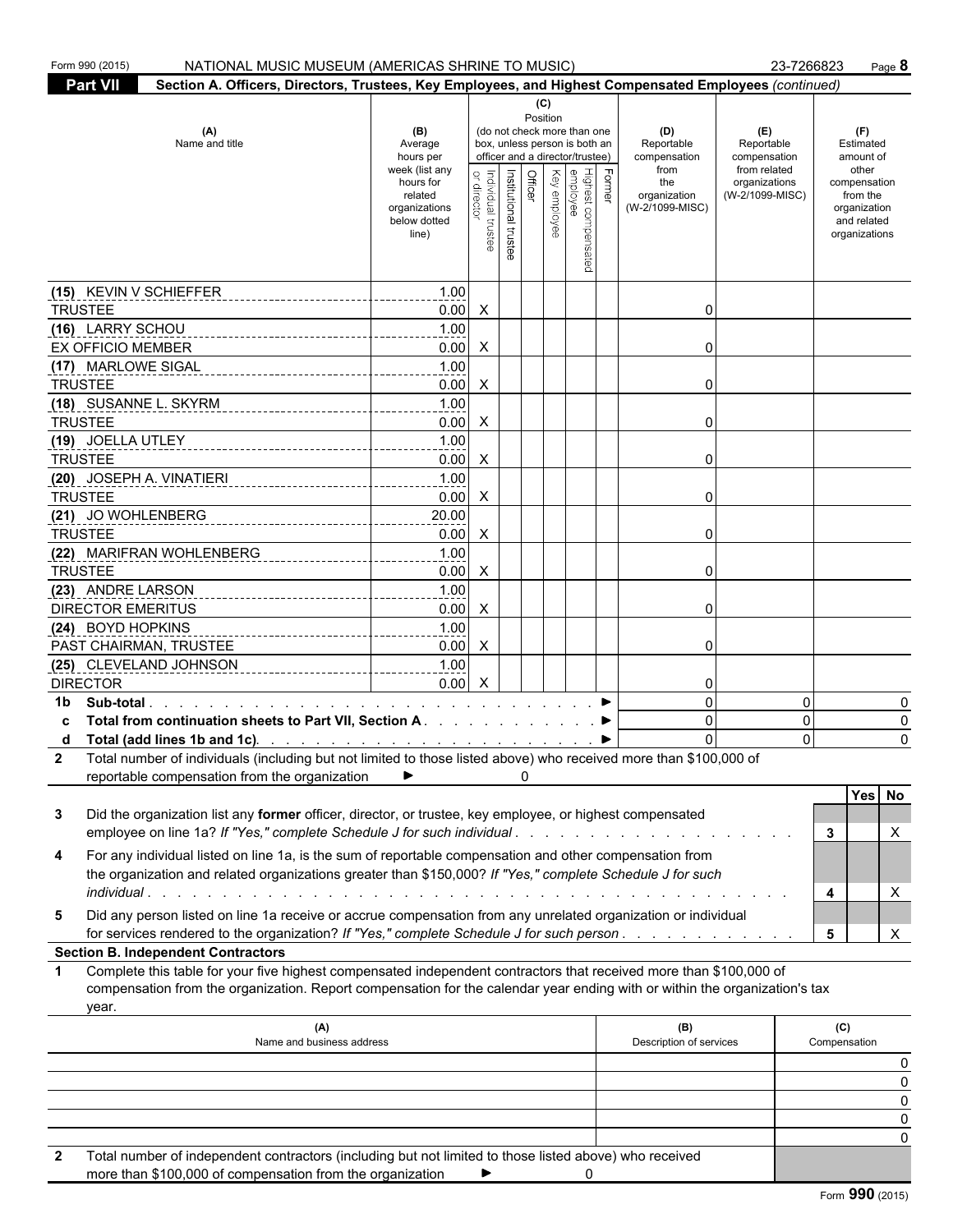|                                                                  | Form 990 (2015)              | NATIONAL MUSIC MUSEUM (AMERICAS SHRINE TO MUSIC)                                                                                                                                                                                                                                                                                                                                                                                                                                                                                                   |                                                                                        |                                                                                               |                                                 |                                                    | 23-7266823                                         | Page 9                                                           |
|------------------------------------------------------------------|------------------------------|----------------------------------------------------------------------------------------------------------------------------------------------------------------------------------------------------------------------------------------------------------------------------------------------------------------------------------------------------------------------------------------------------------------------------------------------------------------------------------------------------------------------------------------------------|----------------------------------------------------------------------------------------|-----------------------------------------------------------------------------------------------|-------------------------------------------------|----------------------------------------------------|----------------------------------------------------|------------------------------------------------------------------|
|                                                                  | <b>Part VIII</b>             | <b>Statement of Revenue</b>                                                                                                                                                                                                                                                                                                                                                                                                                                                                                                                        |                                                                                        |                                                                                               |                                                 |                                                    |                                                    |                                                                  |
|                                                                  |                              |                                                                                                                                                                                                                                                                                                                                                                                                                                                                                                                                                    |                                                                                        |                                                                                               |                                                 |                                                    |                                                    |                                                                  |
|                                                                  |                              |                                                                                                                                                                                                                                                                                                                                                                                                                                                                                                                                                    |                                                                                        |                                                                                               | (A)<br>Total revenue                            | (B)<br>Related or<br>exempt<br>function<br>revenue | $\overline{c}$<br>Unrelated<br>business<br>revenue | (D)<br>Revenue<br>excluded from<br>tax under sections<br>512-514 |
| <b>Contributions, Gifts, Grants</b><br>and Other Similar Amounts | 1a<br>b<br>c<br>d<br>е<br>h. | Federated campaigns<br>Membership dues<br>Fundraising events<br>Related organizations<br>Government grants (contributions)<br>All other contributions, gifts, grants, and<br>similar amounts not included above<br>Noncash contributions included in lines 1a-1f:<br>Total. Add lines 1a-1f                                                                                                                                                                                                                                                        | 1a<br> 1 <sub>b</sub><br> 1c <br>1d<br> 1e<br> 1f <br>$\mathbb{S}$                     | $\Omega$<br>39,343<br>0<br>37,206<br>428,272<br>19,675<br>$\qquad \qquad \blacktriangleright$ | 504,821                                         |                                                    |                                                    |                                                                  |
| Program Service Revenue                                          | 2a<br>b                      | PUBLIC PROGRAMMING<br>RESEARCH SERVICES<br>BOOKS/MUSIC SALES<br>All other program service revenue                                                                                                                                                                                                                                                                                                                                                                                                                                                  |                                                                                        | <b>Business Code</b><br>711300<br>611710<br>453000                                            | 648<br>78,379<br>$\Omega$<br>$\Omega$<br>79,027 | 648<br>78,379                                      |                                                    |                                                                  |
|                                                                  | 3<br>4<br>5<br>6a            | Investment income (including dividends, interest, and<br>other similar amounts). $\ldots$ $\ldots$ $\ldots$ $\ldots$ $\ldots$ $\ldots$<br>Income from investment of tax-exempt bond proceeds ▶<br>Gross rents $\ldots$ $\ldots$ $\ldots$<br>Rental income or (loss)  <br>Net rental income or (loss) <u>.</u><br>7a Gross amount from sales of<br>assets other than inventory<br>Less: cost or other basis<br>and sales expenses<br><b>c</b> Gain or (loss) $\ldots$ $\ldots$                                                                      | $\overline{0}$<br>(i) Securities<br>$\overline{0}$<br>$\overline{0}$<br>$\overline{0}$ | $\Omega$<br>(ii) Other<br>$\Omega$<br>0<br>$\Omega$                                           | 120,354<br>$\Omega$<br>$\Omega$<br>$\Omega$     |                                                    |                                                    | 120,354                                                          |
| Other Revenue                                                    | 8а<br>c                      | Gross income from fundraising<br>of contributions reported on line 1c).<br>See Part IV, line 18. $\therefore$ $\therefore$ $\therefore$ $\therefore$ $\therefore$ a<br>Less: direct expenses<br>Net income or (loss) from fundraising events<br>9a Gross income from gaming activities.<br>See Part IV, line 19. $\ldots$ $\ldots$ $\ldots$ <b>a</b><br>Less: direct expenses<br>Net income or (loss) from gaming activities <u>. ▶</u><br>10a Gross sales of inventory, less<br>returns and allowances $\mathbf{a}$<br>Less: cost of goods sold b | $\mathbf b$<br>b                                                                       | 27,852<br>31,461                                                                              | $\Omega$<br>$\Omega$<br>$\Omega$                |                                                    |                                                    |                                                                  |
|                                                                  | 11a                          | Net income or (loss) from sales of inventory ▶<br>Miscellaneous Revenue                                                                                                                                                                                                                                                                                                                                                                                                                                                                            |                                                                                        | <b>Business Code</b>                                                                          | $-3,609$<br>$\Omega$<br>$\Omega$<br>$\Omega$    |                                                    |                                                    |                                                                  |
|                                                                  | е<br>12                      | All other revenue<br>Total. Add lines 11a–11d ▶<br>Total revenue. See instructions. ▶                                                                                                                                                                                                                                                                                                                                                                                                                                                              |                                                                                        |                                                                                               | $\Omega$<br>$\Omega$<br>700,593                 | 79,027                                             |                                                    | $\overline{0}$<br>120,354                                        |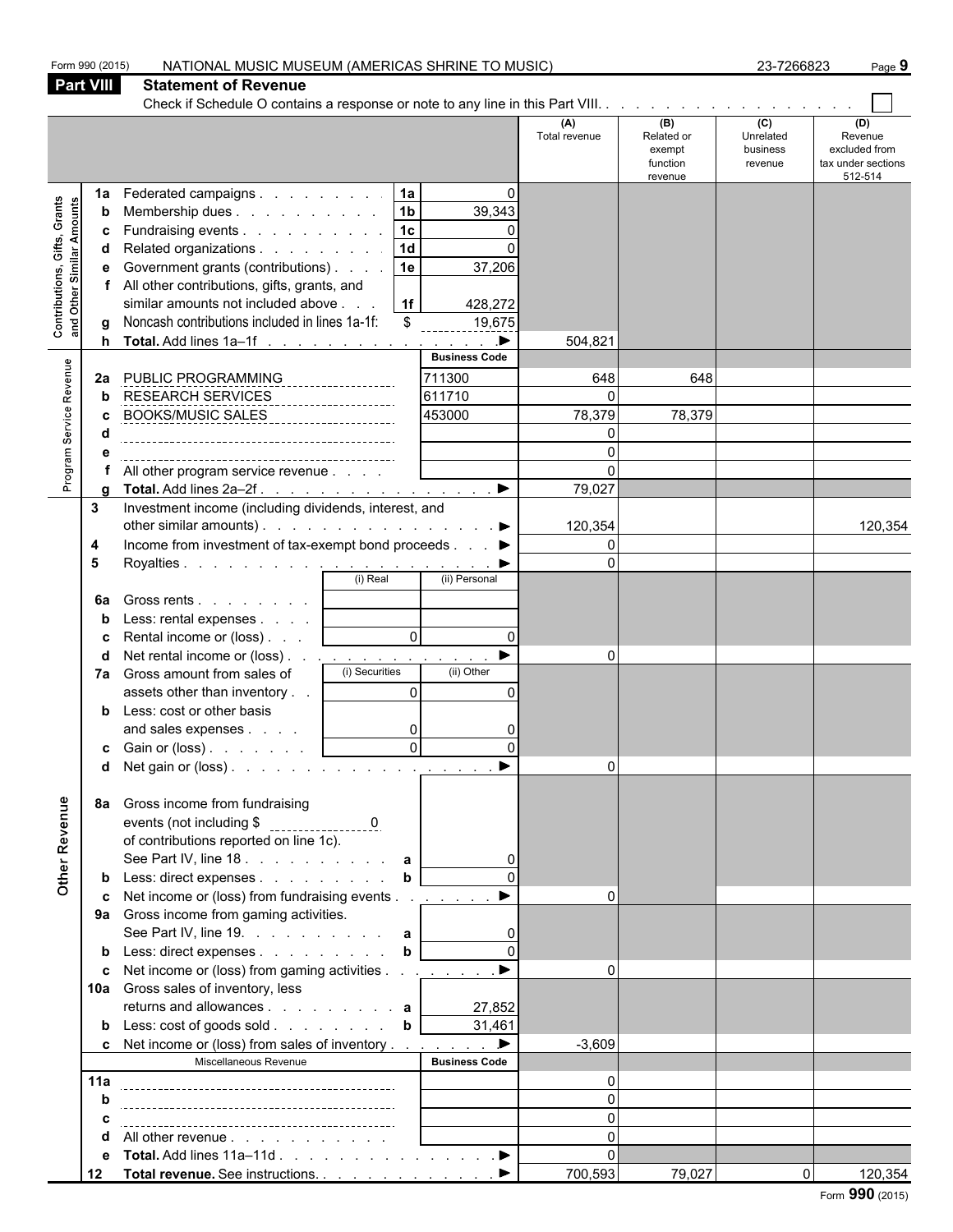|              | Part IX<br><b>Statement of Functional Expenses</b>                                                                         |                   |                             |                                    |                         |
|--------------|----------------------------------------------------------------------------------------------------------------------------|-------------------|-----------------------------|------------------------------------|-------------------------|
|              | Section 501(c)(3) and 501(c)(4) organizations must complete all columns. All other organizations must complete column (A). |                   |                             |                                    |                         |
|              |                                                                                                                            |                   |                             |                                    |                         |
|              |                                                                                                                            | (A)               | (B)                         | (C)                                | (D)                     |
|              | Do not include amounts reported on lines 6b, 7b,<br>8b, 9b, and 10b of Part VIII.                                          | Total expenses    | Program service<br>expenses | Management and<br>general expenses | Fundraising<br>expenses |
| $\mathbf 1$  | Grants and other assistance to domestic organizations                                                                      |                   |                             |                                    |                         |
|              | domestic governments. See Part IV, line 21                                                                                 | $\Omega$          |                             |                                    |                         |
| $\mathbf{2}$ | Grants and other assistance to domestic                                                                                    |                   |                             |                                    |                         |
|              | individuals. See Part IV, line 22.                                                                                         | 0                 |                             |                                    |                         |
| 3            | Grants and other assistance to foreign                                                                                     |                   |                             |                                    |                         |
|              | organizations, foreign governments, and foreign                                                                            |                   |                             |                                    |                         |
|              | individuals. See Part IV, lines 15 and 16                                                                                  |                   |                             |                                    |                         |
| 4            | Benefits paid to or for members                                                                                            |                   |                             |                                    |                         |
| 5            | Compensation of current officers, directors,                                                                               |                   |                             |                                    |                         |
|              | trustees, and key employees                                                                                                | $\Omega$          |                             | 0                                  |                         |
| 6            | Compensation not included above, to disqualified                                                                           |                   |                             |                                    |                         |
|              | persons (as defined under section 4958(f)(1)) and                                                                          |                   |                             |                                    |                         |
|              | persons described in section $4958(c)(3)(B)$ .                                                                             | 0                 |                             |                                    |                         |
|              | Other salaries and wages                                                                                                   | 847,628           | 627,245                     | 203,431                            | 16,952                  |
| 8            | Pension plan accruals and contributions (include                                                                           |                   |                             |                                    |                         |
|              | section $401(k)$ and $403(b)$ employer contributions).                                                                     | 0                 |                             |                                    |                         |
| 9            | Other employee benefits                                                                                                    | $\Omega$          |                             |                                    |                         |
| 10           | Payroll taxes                                                                                                              |                   |                             |                                    |                         |
| 11           | Fees for services (non-employees):                                                                                         |                   |                             |                                    |                         |
| a            | Management.                                                                                                                | 0                 |                             |                                    |                         |
| b            |                                                                                                                            | 33,737            |                             | 33,737                             |                         |
|              |                                                                                                                            | 7,357<br>$\Omega$ |                             | 7,357                              |                         |
| d            | Professional fundraising services. See Part IV, line 17.                                                                   | $\Omega$          |                             |                                    |                         |
| е            | Investment management fees                                                                                                 | 69,758            |                             | 69,758                             |                         |
| g            | Other. (If line 11g amount exceeds 10% of line 25, column                                                                  |                   |                             |                                    |                         |
|              | (A) amount, list line 11g expenses on Schedule O.)                                                                         | 0                 |                             |                                    |                         |
| 12           | Advertising and promotion                                                                                                  | 140,349           | 89,643                      | 22,681                             | 28,025                  |
| 13           | Office expenses                                                                                                            | 39,259            | 11,380                      | 27,879                             |                         |
| 14           | Information technology.                                                                                                    | 21,799            |                             | 21,799                             |                         |
| 15           |                                                                                                                            | $\Omega$          |                             |                                    |                         |
| 16           | Occupancy.                                                                                                                 | 120,473           | 80,882                      | 39,591                             |                         |
| 17           |                                                                                                                            | $\overline{0}$    |                             |                                    |                         |
| 18           | Payments of travel or entertainment expenses                                                                               |                   |                             |                                    |                         |
|              | for any federal, state, or local public officials                                                                          | $\Omega$          |                             |                                    |                         |
| 19           | Conferences, conventions, and meetings                                                                                     | 19,359            |                             | 19,359                             |                         |
| 20           |                                                                                                                            | $\mathbf{0}$      |                             |                                    |                         |
| 21           | Payments to affiliates                                                                                                     | $\Omega$          |                             |                                    |                         |
| 22           | Depreciation, depletion, and amortization                                                                                  | 20,358            | O                           | 20,358                             |                         |
| 23           |                                                                                                                            | 21,894            |                             | 21,894                             |                         |
| 24           | Other expenses. Itemize expenses not covered                                                                               |                   |                             |                                    |                         |
|              | above (List miscellaneous expenses in line 24e. If                                                                         |                   |                             |                                    |                         |
|              | line 24e amount exceeds 10% of line 25, column                                                                             |                   |                             |                                    |                         |
|              | (A) amount, list line 24e expenses on Schedule O.)                                                                         |                   |                             |                                    |                         |
| a            | <b>GRADUATE PROGRAM/WORK STUDY</b>                                                                                         | 36,838            | 36,838                      |                                    |                         |
| b            | FUNDRAISING / EXPANSION FUND                                                                                               | 87,882            |                             |                                    | 87,882                  |
| c.           |                                                                                                                            | 65,059            |                             | 65,059                             |                         |
| d            | ACQUISTIONS<br>----------------------------------                                                                          | 35,038            | 35,038                      |                                    |                         |
| е            |                                                                                                                            | 71,346            | 55,541                      | 15,805                             |                         |
| 25           | Total functional expenses. Add lines 1 through 24e.                                                                        | 1,638,134         | 936,567                     | 568,708                            | 132,859                 |
| 26           | Joint costs. Complete this line only if the                                                                                |                   |                             |                                    |                         |
|              | organization reported in column (B) joint costs                                                                            |                   |                             |                                    |                         |
|              | from a combined educational campaign and                                                                                   |                   |                             |                                    |                         |
|              | fundraising solicitation. Check here $\blacktriangleright$   if                                                            |                   |                             |                                    |                         |
|              | following SOP 98-2 (ASC 958-720)                                                                                           |                   |                             |                                    |                         |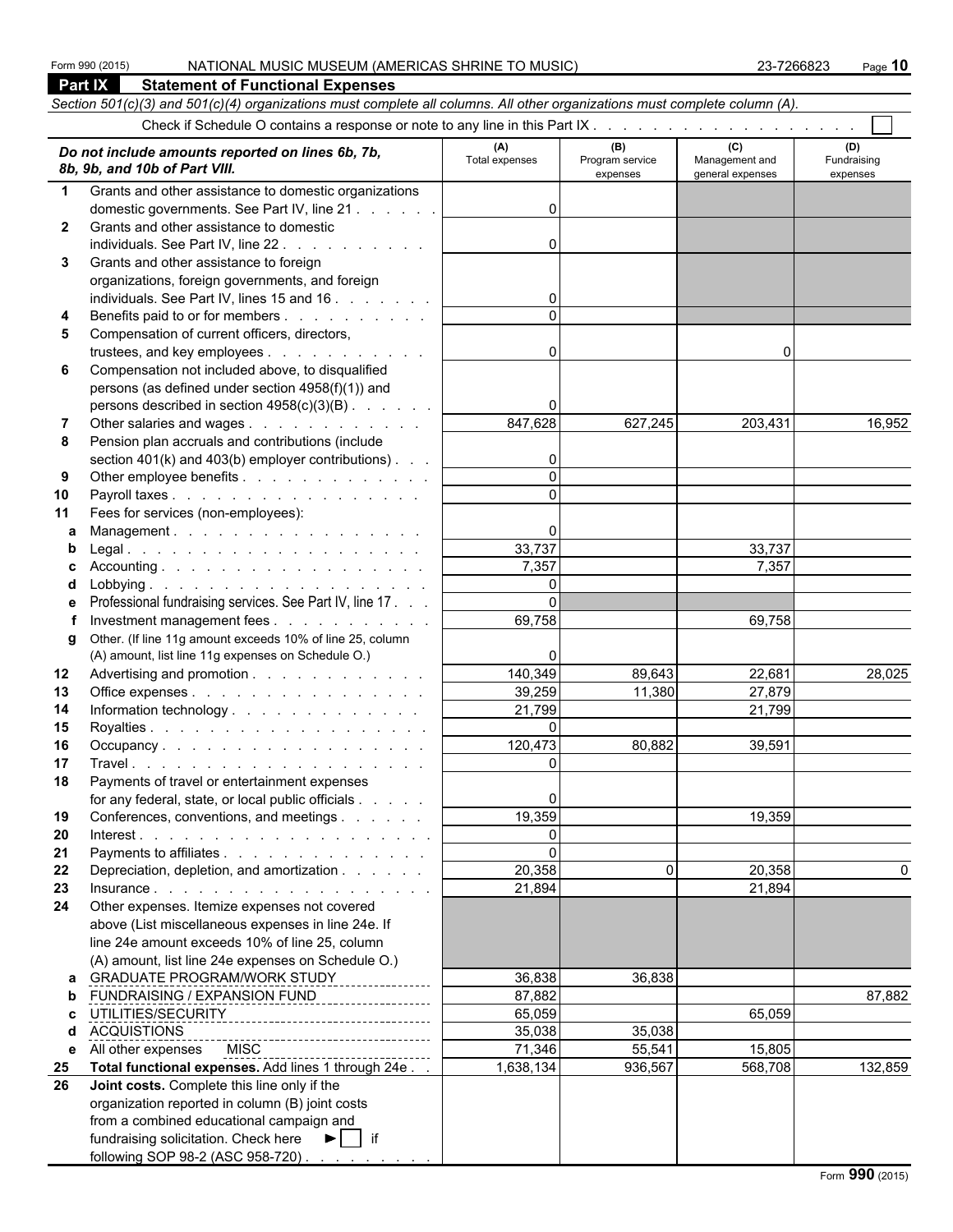|                   |              |                                                                                                                    | (A)<br>Beginning of year |                                                                                                                                                                                                                                                                                                                                                                                                                                                                                       | (B)<br>End of year                                                                                                                                                           |
|-------------------|--------------|--------------------------------------------------------------------------------------------------------------------|--------------------------|---------------------------------------------------------------------------------------------------------------------------------------------------------------------------------------------------------------------------------------------------------------------------------------------------------------------------------------------------------------------------------------------------------------------------------------------------------------------------------------|------------------------------------------------------------------------------------------------------------------------------------------------------------------------------|
|                   |              |                                                                                                                    |                          |                                                                                                                                                                                                                                                                                                                                                                                                                                                                                       | 250,724                                                                                                                                                                      |
|                   | $\mathbf{2}$ |                                                                                                                    |                          | 189,974 1<br>6,652,547<br>$\overline{\mathbf{2}}$<br>23,960<br>$\mathbf{3}$<br>10,143<br>$\overline{\mathbf{4}}$<br>5<br>6<br>$\overline{7}$<br>$\Omega$<br>140,032<br>8<br>8,941<br>9<br>100,302 10c<br>11<br>12<br>$\Omega$<br>$\Omega$<br>13<br>14<br>$\Omega$<br>15<br>$\Omega$<br>7,125,899 16<br>17<br>42,014<br>18<br>19<br>20<br>21<br>22<br>23<br>24<br>25<br>$\Omega$<br>42,014<br>26<br>2,471,400 27<br>624,800 28<br>3,987,685<br>29<br>30<br>31<br>32<br>7,083,885<br>33 |                                                                                                                                                                              |
|                   | 3            |                                                                                                                    |                          |                                                                                                                                                                                                                                                                                                                                                                                                                                                                                       |                                                                                                                                                                              |
|                   | 4            |                                                                                                                    |                          |                                                                                                                                                                                                                                                                                                                                                                                                                                                                                       |                                                                                                                                                                              |
|                   | 5            | Loans and other receivables from current and former officers, directors,                                           |                          |                                                                                                                                                                                                                                                                                                                                                                                                                                                                                       |                                                                                                                                                                              |
|                   |              | trustees, key employees, and highest compensated employees.                                                        |                          |                                                                                                                                                                                                                                                                                                                                                                                                                                                                                       |                                                                                                                                                                              |
|                   |              |                                                                                                                    |                          |                                                                                                                                                                                                                                                                                                                                                                                                                                                                                       | 6,109,099<br>23,960<br>10,977<br>46,784<br>19,337<br>82,397<br>6,543,278<br>42,422<br>ŋ<br>$\Omega$<br>42,422<br>2,099,369<br>634,026<br>3,767,461<br>6,500,856<br>6,543,278 |
|                   | 6            | Loans and other receivables from other disqualified persons (as defined under section                              |                          |                                                                                                                                                                                                                                                                                                                                                                                                                                                                                       |                                                                                                                                                                              |
|                   |              | 4958(f)(1)), persons described in section 4958(c)(3)(B), and contributing employers and                            |                          |                                                                                                                                                                                                                                                                                                                                                                                                                                                                                       |                                                                                                                                                                              |
|                   |              | sponsoring organizations of section 501(c)(9) voluntary employees' beneficiary                                     |                          |                                                                                                                                                                                                                                                                                                                                                                                                                                                                                       |                                                                                                                                                                              |
|                   |              | organizations (see instructions). Complete Part II of Schedule L.                                                  |                          |                                                                                                                                                                                                                                                                                                                                                                                                                                                                                       |                                                                                                                                                                              |
| Assets            |              |                                                                                                                    |                          |                                                                                                                                                                                                                                                                                                                                                                                                                                                                                       |                                                                                                                                                                              |
|                   | 7            |                                                                                                                    |                          |                                                                                                                                                                                                                                                                                                                                                                                                                                                                                       |                                                                                                                                                                              |
|                   | 8            |                                                                                                                    |                          |                                                                                                                                                                                                                                                                                                                                                                                                                                                                                       |                                                                                                                                                                              |
|                   | 9            | Prepaid expenses and deferred charges                                                                              |                          |                                                                                                                                                                                                                                                                                                                                                                                                                                                                                       |                                                                                                                                                                              |
|                   | 10a          | Land, buildings, and equipment: cost or<br>other basis. Complete Part VI of Schedule D                             |                          |                                                                                                                                                                                                                                                                                                                                                                                                                                                                                       |                                                                                                                                                                              |
|                   |              | 10a <br>233,471<br> 10b <br>Less: accumulated depreciation                                                         |                          |                                                                                                                                                                                                                                                                                                                                                                                                                                                                                       |                                                                                                                                                                              |
|                   | b            | 151,074                                                                                                            |                          |                                                                                                                                                                                                                                                                                                                                                                                                                                                                                       |                                                                                                                                                                              |
|                   | 11           | Investments—publicly traded securities                                                                             |                          |                                                                                                                                                                                                                                                                                                                                                                                                                                                                                       |                                                                                                                                                                              |
|                   | 12           | Investments—other securities. See Part IV, line 11.                                                                |                          |                                                                                                                                                                                                                                                                                                                                                                                                                                                                                       |                                                                                                                                                                              |
|                   | 13           | Investments---program-related. See Part IV, line 11                                                                |                          |                                                                                                                                                                                                                                                                                                                                                                                                                                                                                       |                                                                                                                                                                              |
|                   | 14           |                                                                                                                    |                          |                                                                                                                                                                                                                                                                                                                                                                                                                                                                                       |                                                                                                                                                                              |
|                   | 15           |                                                                                                                    |                          |                                                                                                                                                                                                                                                                                                                                                                                                                                                                                       |                                                                                                                                                                              |
|                   | 16           | Total assets. Add lines 1 through 15 (must equal line 34)                                                          |                          |                                                                                                                                                                                                                                                                                                                                                                                                                                                                                       |                                                                                                                                                                              |
|                   | 17           |                                                                                                                    |                          |                                                                                                                                                                                                                                                                                                                                                                                                                                                                                       |                                                                                                                                                                              |
|                   | 18           |                                                                                                                    |                          |                                                                                                                                                                                                                                                                                                                                                                                                                                                                                       |                                                                                                                                                                              |
|                   | 19           | Deferred revenue                                                                                                   |                          |                                                                                                                                                                                                                                                                                                                                                                                                                                                                                       |                                                                                                                                                                              |
|                   | 20           |                                                                                                                    |                          |                                                                                                                                                                                                                                                                                                                                                                                                                                                                                       |                                                                                                                                                                              |
|                   | 21           | Escrow or custodial account liability. Complete Part IV of Schedule D                                              |                          |                                                                                                                                                                                                                                                                                                                                                                                                                                                                                       |                                                                                                                                                                              |
| Liabilities       | 22           | Loans and other payables to current and former officers, directors,                                                |                          |                                                                                                                                                                                                                                                                                                                                                                                                                                                                                       |                                                                                                                                                                              |
|                   |              | trustees, key employees, highest compensated employees, and                                                        |                          |                                                                                                                                                                                                                                                                                                                                                                                                                                                                                       |                                                                                                                                                                              |
|                   |              | disqualified persons. Complete Part II of Schedule L.                                                              |                          |                                                                                                                                                                                                                                                                                                                                                                                                                                                                                       |                                                                                                                                                                              |
|                   | 23           | Secured mortgages and notes payable to unrelated third parties                                                     |                          |                                                                                                                                                                                                                                                                                                                                                                                                                                                                                       |                                                                                                                                                                              |
|                   | 24           | Unsecured notes and loans payable to unrelated third parties                                                       |                          |                                                                                                                                                                                                                                                                                                                                                                                                                                                                                       |                                                                                                                                                                              |
|                   | 25           | Other liabilities (including federal income tax, payables to related third                                         |                          |                                                                                                                                                                                                                                                                                                                                                                                                                                                                                       |                                                                                                                                                                              |
|                   |              | parties, and other liabilities not included on lines 17-24). Complete                                              |                          |                                                                                                                                                                                                                                                                                                                                                                                                                                                                                       |                                                                                                                                                                              |
|                   |              |                                                                                                                    |                          |                                                                                                                                                                                                                                                                                                                                                                                                                                                                                       |                                                                                                                                                                              |
|                   | 26           |                                                                                                                    |                          |                                                                                                                                                                                                                                                                                                                                                                                                                                                                                       |                                                                                                                                                                              |
|                   |              | Organizations that follow SFAS 117 (ASC 958), check here $\blacktriangleright \lvert \overline{\times} \rvert$ and |                          |                                                                                                                                                                                                                                                                                                                                                                                                                                                                                       |                                                                                                                                                                              |
|                   |              | complete lines 27 through 29, and lines 33 and 34.                                                                 |                          |                                                                                                                                                                                                                                                                                                                                                                                                                                                                                       |                                                                                                                                                                              |
|                   | 27           |                                                                                                                    |                          |                                                                                                                                                                                                                                                                                                                                                                                                                                                                                       |                                                                                                                                                                              |
|                   | 28           |                                                                                                                    |                          |                                                                                                                                                                                                                                                                                                                                                                                                                                                                                       |                                                                                                                                                                              |
|                   | 29           |                                                                                                                    |                          |                                                                                                                                                                                                                                                                                                                                                                                                                                                                                       |                                                                                                                                                                              |
| or Fund Balances  |              | $\blacktriangleright$   $\blacksquare$ and<br>Organizations that do not follow SFAS 117 (ASC958), check here       |                          |                                                                                                                                                                                                                                                                                                                                                                                                                                                                                       |                                                                                                                                                                              |
|                   |              | complete lines 30 through 34.                                                                                      |                          |                                                                                                                                                                                                                                                                                                                                                                                                                                                                                       |                                                                                                                                                                              |
|                   |              |                                                                                                                    |                          |                                                                                                                                                                                                                                                                                                                                                                                                                                                                                       |                                                                                                                                                                              |
| <b>Net Assets</b> | 30           | Capital stock or trust principal, or current funds                                                                 |                          |                                                                                                                                                                                                                                                                                                                                                                                                                                                                                       |                                                                                                                                                                              |
|                   | 31           | Paid-in or capital surplus, or land, building, or equipment fund                                                   |                          |                                                                                                                                                                                                                                                                                                                                                                                                                                                                                       |                                                                                                                                                                              |
|                   | 32           | Retained earnings, endowment, accumulated income, or other funds                                                   |                          |                                                                                                                                                                                                                                                                                                                                                                                                                                                                                       |                                                                                                                                                                              |
|                   | 33           |                                                                                                                    |                          |                                                                                                                                                                                                                                                                                                                                                                                                                                                                                       |                                                                                                                                                                              |
|                   | 34           | Total liabilities and net assets/fund balances                                                                     | 7,125,899 34             |                                                                                                                                                                                                                                                                                                                                                                                                                                                                                       |                                                                                                                                                                              |

Form **990** (2015)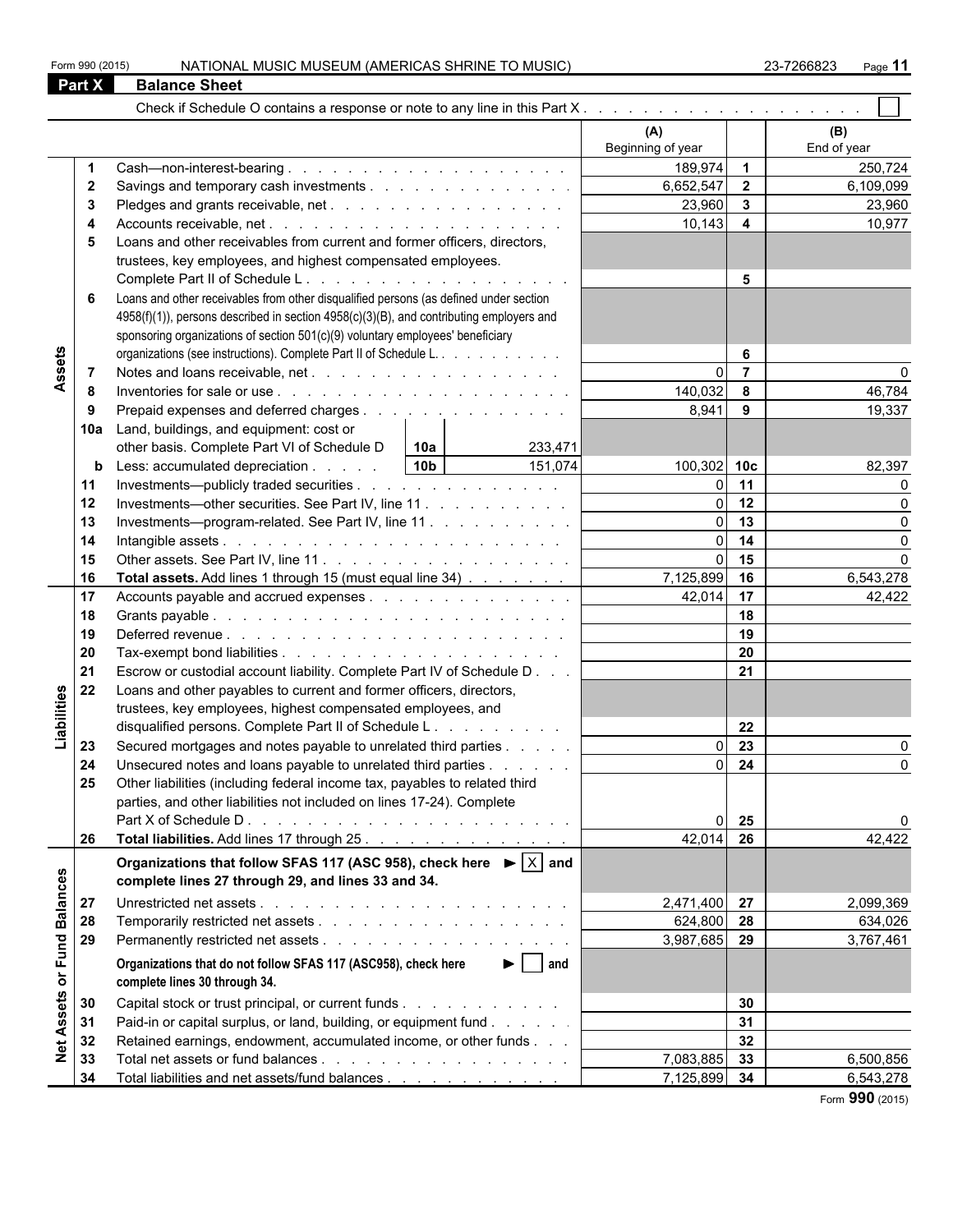|    | Form 990 (2015)<br>NATIONAL MUSIC MUSEUM (AMERICAS SHRINE TO MUSIC)                                                                                                                                                                                                                                                                                       |                | 23-7266823     | Page 12            |
|----|-----------------------------------------------------------------------------------------------------------------------------------------------------------------------------------------------------------------------------------------------------------------------------------------------------------------------------------------------------------|----------------|----------------|--------------------|
|    | <b>Part XI</b> Reconciliation of Net Assets                                                                                                                                                                                                                                                                                                               |                |                |                    |
|    | Check if Schedule O contains a response or note to any line in this Part XI                                                                                                                                                                                                                                                                               |                |                |                    |
|    |                                                                                                                                                                                                                                                                                                                                                           | $\mathbf 1$    |                | 700,593            |
| 2  |                                                                                                                                                                                                                                                                                                                                                           | $\overline{2}$ |                | 1,638,134          |
|    |                                                                                                                                                                                                                                                                                                                                                           | $\mathbf{3}$   |                | $-937,541$         |
|    | Net assets or fund balances at beginning of year (must equal Part X, line 33, column (A))                                                                                                                                                                                                                                                                 | $\overline{4}$ |                | 7,083,885          |
| 5  |                                                                                                                                                                                                                                                                                                                                                           | 5              |                | $-165.116$         |
| -6 |                                                                                                                                                                                                                                                                                                                                                           | 6              |                | 594,841            |
|    |                                                                                                                                                                                                                                                                                                                                                           | $\overline{7}$ |                |                    |
| 8  |                                                                                                                                                                                                                                                                                                                                                           | 8              |                | $-75,213$          |
| -9 | Other changes in net assets or fund balances (explain in Schedule O)                                                                                                                                                                                                                                                                                      | 9              |                |                    |
| 10 | Net assets or fund balances at end of year. Combine lines 3 through 9 (must equal Part X, line 33,                                                                                                                                                                                                                                                        |                |                |                    |
|    |                                                                                                                                                                                                                                                                                                                                                           | 10             |                | 6,500,856          |
|    | <b>Part XII Financial Statements and Reporting</b>                                                                                                                                                                                                                                                                                                        |                |                |                    |
|    | Check if Schedule O contains a response or note to any line in this Part XII. A contact the state of the conta                                                                                                                                                                                                                                            |                |                |                    |
|    | X Accrual<br>Accounting method used to prepare the Form 990:<br>Other<br>Cash<br>If the organization changed its method of accounting from a prior year or checked "Other," explain in<br>Schedule O.                                                                                                                                                     |                |                | Yes  <br><b>No</b> |
| 2a | Were the organization's financial statements compiled or reviewed by an independent accountant? .<br>If "Yes," check a box below to indicate whether the financial statements for the year were compiled or<br>reviewed on a separate basis, consolidated basis, or both:<br>Separate basis<br>Consolidated basis<br>Both consolidated and separate basis |                | 2a             | X                  |
|    |                                                                                                                                                                                                                                                                                                                                                           |                |                |                    |
|    | Were the organization's financial statements audited by an independent accountant?<br>If "Yes," check a box below to indicate whether the financial statements for the year were audited on a<br>separate basis, consolidated basis, or both:                                                                                                             |                | 2b             | $\times$           |
|    | $X$ Separate basis<br>Consolidated basis<br>Both consolidated and separate basis                                                                                                                                                                                                                                                                          |                |                |                    |
|    | If "Yes" to line 2a or 2b, does the organization have a committee that assumes responsibility for oversight of                                                                                                                                                                                                                                            |                |                |                    |
|    | the audit, review, or compilation of its financial statements and selection of an independent accountant? .                                                                                                                                                                                                                                               |                | 2c             | $\times$           |
|    | If the organization changed either its oversight process or selection process during the tax year, explain in<br>Schedule O.                                                                                                                                                                                                                              |                |                |                    |
|    | 3a As a result of a federal award, was the organization required to undergo an audit or audits as set forth in                                                                                                                                                                                                                                            |                |                |                    |
|    |                                                                                                                                                                                                                                                                                                                                                           |                | За             | $\mathsf{X}$       |
|    | If "Yes," did the organization undergo the required audit or audits? If the organization did not undergo the                                                                                                                                                                                                                                              |                |                |                    |
|    | required audit or audits, explain why in Schedule O and describe any steps taken to undergo such audits                                                                                                                                                                                                                                                   |                | 3 <sub>b</sub> | X                  |
|    |                                                                                                                                                                                                                                                                                                                                                           |                |                | Form 990 (2015)    |

|  |  | Form $990$ (2015) |
|--|--|-------------------|
|--|--|-------------------|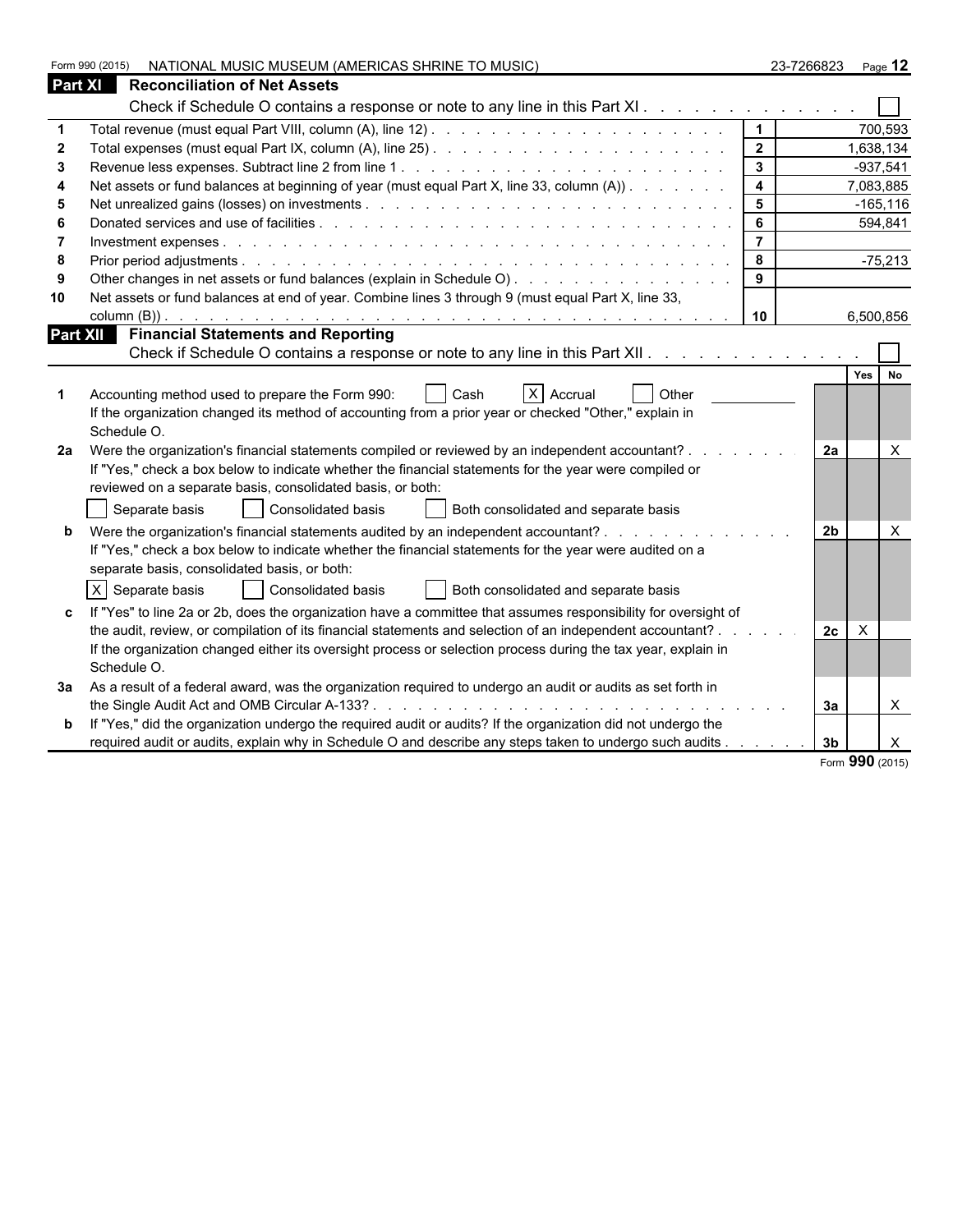### **Continuation Sheet for Form 990** Page 1 of 1

| Name of the Organization                         |                              |                                                                                         |                    |                       |         |              |                                 |        | <b>Employer identification number</b> |                              |                             |  |
|--------------------------------------------------|------------------------------|-----------------------------------------------------------------------------------------|--------------------|-----------------------|---------|--------------|---------------------------------|--------|---------------------------------------|------------------------------|-----------------------------|--|
| NATIONAL MUSIC MUSEUM (AMERICAS SHRINE TO MUSIC) |                              | 23-7266823<br>Continuation of Officers, Directors, Trustees, Key Employees, and Highest |                    |                       |         |              |                                 |        |                                       |                              |                             |  |
| <b>Part VII Section A</b>                        |                              |                                                                                         |                    |                       |         |              |                                 |        |                                       |                              |                             |  |
|                                                  | <b>Compensated Employees</b> |                                                                                         |                    |                       |         |              |                                 |        |                                       |                              |                             |  |
| (A)                                              |                              | (B)                                                                                     |                    |                       |         | (C)          |                                 |        | (D)                                   | (E)                          | (F)                         |  |
| Name and title                                   |                              | Average                                                                                 |                    |                       |         |              | Position (check all that apply) |        | Reportable                            | Reportable                   | Estimated                   |  |
|                                                  |                              | hours per<br>week                                                                       |                    |                       | Officer |              |                                 |        | compensation<br>from                  | compensation<br>from related | amount of<br>other          |  |
|                                                  |                              | (list any                                                                               | or director        |                       |         |              |                                 | Former | the                                   | organizations                | compensation                |  |
|                                                  |                              | hours for                                                                               |                    |                       |         | Key employee |                                 |        | organization                          | (W-2/1099-MISC)              | from the                    |  |
|                                                  |                              | related                                                                                 | Individual trustee | Institutional trustee |         |              | Highest compensated<br>employee |        | (W-2/1099-MISC)                       |                              | organization<br>and related |  |
|                                                  |                              | organizations<br>below dotted                                                           |                    |                       |         |              |                                 |        |                                       |                              | organizations               |  |
|                                                  |                              | line)                                                                                   |                    |                       |         |              |                                 |        |                                       |                              |                             |  |
| (26) ANDREW DIPPER                               |                              | 1.00                                                                                    |                    |                       |         |              |                                 |        |                                       |                              |                             |  |
| HONORARY TRUSTEE                                 |                              | 0.00                                                                                    | X                  |                       |         |              |                                 |        | 0                                     |                              |                             |  |
| (27) JOHN W. LARSON                              |                              | 1.00                                                                                    |                    |                       |         |              |                                 |        |                                       |                              |                             |  |
| <b>TRUSTEE EMERITI</b>                           |                              | 0.00                                                                                    | X                  |                       |         |              |                                 |        | 0                                     |                              |                             |  |
| (28) JOHN P. MAHONEY                             |                              | 1.00                                                                                    |                    |                       |         |              |                                 |        |                                       |                              |                             |  |
| <b>TRUSTEE</b>                                   |                              | 0.00                                                                                    | X                  |                       |         |              |                                 |        | 0                                     |                              |                             |  |
| (29) JOSEPH M. MCFADDEN                          |                              | 1.00                                                                                    |                    |                       |         |              |                                 |        |                                       |                              |                             |  |
| <b>TRUSTEE EMERITI</b>                           |                              | 0.00                                                                                    | X                  |                       |         |              |                                 |        | 0                                     |                              |                             |  |
| (30) JASON GROVES                                |                              | 1.00                                                                                    |                    |                       |         |              |                                 |        |                                       |                              |                             |  |
| <b>TRUSTEE</b>                                   |                              | 0.00                                                                                    | X                  |                       |         |              |                                 |        | 0                                     |                              |                             |  |
| (31) KEVIN MUIDERMAN                             |                              | 1.00                                                                                    |                    |                       |         |              |                                 |        |                                       |                              |                             |  |
| <b>TRUSTEE</b>                                   |                              | 0.00                                                                                    | X                  |                       |         |              |                                 |        | 0                                     |                              |                             |  |
| (32) JOHN (JACK) POWELL                          |                              | 1.00                                                                                    |                    |                       |         |              |                                 |        |                                       |                              |                             |  |
| <b>EX OFFICIO MEMBER</b>                         |                              | 0.00                                                                                    | X                  |                       |         |              |                                 |        | 0                                     |                              |                             |  |
| (33) SCOTT SCHOENEN                              |                              | 1.00                                                                                    |                    |                       |         |              |                                 |        |                                       |                              |                             |  |
| <b>TRUSTEE</b><br>(34) NATHAN (NATE) WELCH       |                              | 0.00<br>1.00                                                                            | X                  |                       |         |              |                                 |        | 0                                     |                              |                             |  |
| <b>TRUSTEE</b>                                   |                              | 0.00                                                                                    | X                  |                       |         |              |                                 |        | 0                                     |                              |                             |  |
| (35) JANET WANZEK                                |                              | 1.00                                                                                    |                    |                       |         |              |                                 |        |                                       |                              |                             |  |
| HONORARY TRUSTEE                                 |                              | 0.00                                                                                    | X                  |                       |         |              |                                 |        | 0                                     |                              |                             |  |
| (36) TOM LILLIBRIDGE                             |                              | 1.00                                                                                    |                    |                       |         |              |                                 |        |                                       |                              |                             |  |
| <b>CHAIRMAN</b>                                  |                              | 0.00                                                                                    |                    |                       | X       |              |                                 |        | 0                                     |                              |                             |  |
| (37) SCOTT RAY LAWRENCE                          |                              | 1.00                                                                                    |                    |                       |         |              |                                 |        |                                       |                              |                             |  |
| <b>VICE CHAIRMAN</b>                             |                              | 0.00                                                                                    |                    |                       | X       |              |                                 |        | 0                                     |                              |                             |  |
| (38) GERALD GAUL                                 |                              | 1.00                                                                                    |                    |                       |         |              |                                 |        |                                       |                              |                             |  |
| <b>SECRETARY</b>                                 |                              | 0.00                                                                                    |                    |                       | X       |              |                                 |        | 0                                     |                              |                             |  |
| (39) JOAN C HOLTER                               |                              | 1.00                                                                                    |                    |                       |         |              |                                 |        |                                       |                              |                             |  |
| <b>TREASURER</b>                                 |                              | 0.00                                                                                    |                    |                       | X       |              |                                 |        | 0                                     |                              |                             |  |
| (40)                                             |                              |                                                                                         |                    |                       |         |              |                                 |        |                                       |                              |                             |  |
|                                                  |                              |                                                                                         |                    |                       |         |              |                                 |        |                                       |                              |                             |  |
| (41)                                             |                              |                                                                                         |                    |                       |         |              |                                 |        |                                       |                              |                             |  |
| (42)                                             |                              |                                                                                         |                    |                       |         |              |                                 |        |                                       |                              |                             |  |
|                                                  |                              |                                                                                         |                    |                       |         |              |                                 |        |                                       |                              |                             |  |
| (43)                                             |                              |                                                                                         |                    |                       |         |              |                                 |        |                                       |                              |                             |  |
|                                                  |                              |                                                                                         |                    |                       |         |              |                                 |        |                                       |                              |                             |  |
| (44)                                             |                              |                                                                                         |                    |                       |         |              |                                 |        |                                       |                              |                             |  |
| (45)                                             |                              |                                                                                         |                    |                       |         |              |                                 |        |                                       |                              |                             |  |
|                                                  |                              |                                                                                         |                    |                       |         |              |                                 |        |                                       |                              |                             |  |
| (46)                                             |                              |                                                                                         |                    |                       |         |              |                                 |        |                                       |                              |                             |  |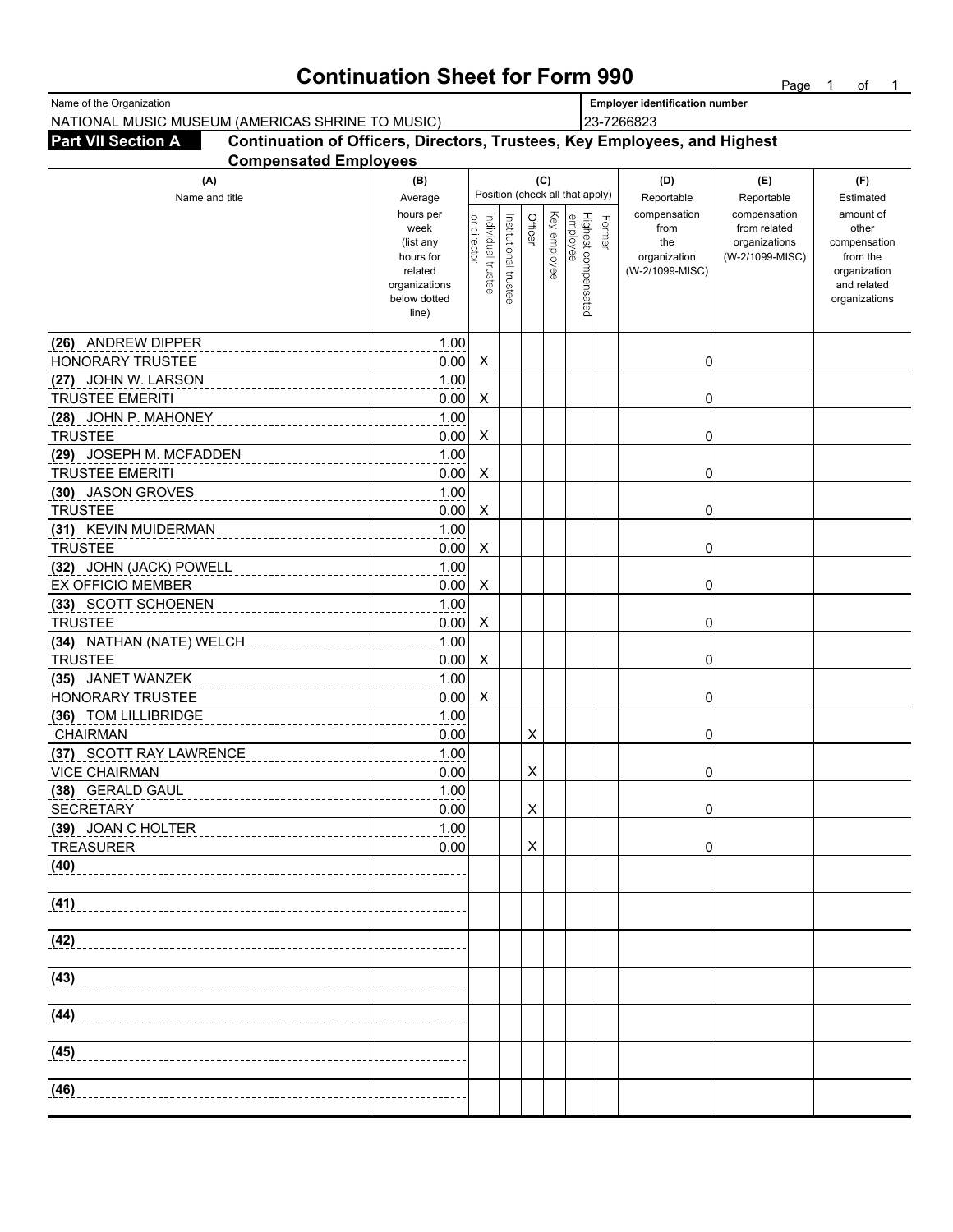| <b>SCHEDULE A</b><br><b>Public Charity Status and Public Support</b><br>(Form 990 or 990-EZ)<br>Complete if the organization is a section $501(c)(3)$ organization or a section |                                    |                                                                                                                                                                                                                 |                                                                                      |                                                                                                                                                                                                                                                                                                                                                                                                                                                                                  |                          |                                       | OMB No. 1545-0047<br>15               |                                     |          |  |  |  |
|---------------------------------------------------------------------------------------------------------------------------------------------------------------------------------|------------------------------------|-----------------------------------------------------------------------------------------------------------------------------------------------------------------------------------------------------------------|--------------------------------------------------------------------------------------|----------------------------------------------------------------------------------------------------------------------------------------------------------------------------------------------------------------------------------------------------------------------------------------------------------------------------------------------------------------------------------------------------------------------------------------------------------------------------------|--------------------------|---------------------------------------|---------------------------------------|-------------------------------------|----------|--|--|--|
|                                                                                                                                                                                 |                                    |                                                                                                                                                                                                                 |                                                                                      | 4947(a)(1) nonexempt charitable trust.                                                                                                                                                                                                                                                                                                                                                                                                                                           |                          |                                       |                                       |                                     |          |  |  |  |
|                                                                                                                                                                                 | Department of the Treasury         |                                                                                                                                                                                                                 |                                                                                      | Attach to Form 990 or Form 990-EZ.                                                                                                                                                                                                                                                                                                                                                                                                                                               |                          |                                       |                                       | <b>Open to Public</b>               |          |  |  |  |
|                                                                                                                                                                                 | Internal Revenue Service           |                                                                                                                                                                                                                 |                                                                                      | Information about Schedule A (Form 990 or 990-EZ) and its instructions is at www.irs.gov/form990.                                                                                                                                                                                                                                                                                                                                                                                |                          |                                       |                                       | Inspection                          |          |  |  |  |
|                                                                                                                                                                                 | Name of the organization           |                                                                                                                                                                                                                 | NATIONAL MUSIC MUSEUM (AMERICAS SHRINE TO MUSIC)                                     |                                                                                                                                                                                                                                                                                                                                                                                                                                                                                  |                          |                                       | <b>Employer identification number</b> | 23-7266823                          |          |  |  |  |
| Part I                                                                                                                                                                          |                                    |                                                                                                                                                                                                                 |                                                                                      | Reason for Public Charity Status (All organizations must complete this part.) See instructions.                                                                                                                                                                                                                                                                                                                                                                                  |                          |                                       |                                       |                                     |          |  |  |  |
|                                                                                                                                                                                 |                                    |                                                                                                                                                                                                                 |                                                                                      | The organization is not a private foundation because it is: (For lines 1 through 11, check only one box.)                                                                                                                                                                                                                                                                                                                                                                        |                          |                                       |                                       |                                     |          |  |  |  |
| 1                                                                                                                                                                               |                                    |                                                                                                                                                                                                                 |                                                                                      | A church, convention of churches, or association of churches described in section 170(b)(1)(A)(i).                                                                                                                                                                                                                                                                                                                                                                               |                          |                                       |                                       |                                     |          |  |  |  |
| $\mathbf{2}$                                                                                                                                                                    |                                    | A school described in section 170(b)(1)(A)(ii). (Attach Schedule E (Form 990 or 990-EZ).)                                                                                                                       |                                                                                      |                                                                                                                                                                                                                                                                                                                                                                                                                                                                                  |                          |                                       |                                       |                                     |          |  |  |  |
| 3                                                                                                                                                                               |                                    | A hospital or a cooperative hospital service organization described in section 170(b)(1)(A)(iii).                                                                                                               |                                                                                      |                                                                                                                                                                                                                                                                                                                                                                                                                                                                                  |                          |                                       |                                       |                                     |          |  |  |  |
| 4                                                                                                                                                                               |                                    | A medical research organization operated in conjunction with a hospital described in section 170(b)(1)(A)(iii). Enter the                                                                                       |                                                                                      |                                                                                                                                                                                                                                                                                                                                                                                                                                                                                  |                          |                                       |                                       |                                     |          |  |  |  |
| 5                                                                                                                                                                               |                                    | hospital's name, city, and state:<br>An organization operated for the benefit of a college or university owned or operated by a governmental unit described in<br>section 170(b)(1)(A)(iv). (Complete Part II.) |                                                                                      |                                                                                                                                                                                                                                                                                                                                                                                                                                                                                  |                          |                                       |                                       |                                     |          |  |  |  |
| 6                                                                                                                                                                               |                                    |                                                                                                                                                                                                                 |                                                                                      | A federal, state, or local government or governmental unit described in section 170(b)(1)(A)(v).                                                                                                                                                                                                                                                                                                                                                                                 |                          |                                       |                                       |                                     |          |  |  |  |
| $\overline{7}$                                                                                                                                                                  |                                    |                                                                                                                                                                                                                 | described in section 170(b)(1)(A)(vi). (Complete Part II.)                           | An organization that normally receives a substantial part of its support from a governmental unit or from the general public                                                                                                                                                                                                                                                                                                                                                     |                          |                                       |                                       |                                     |          |  |  |  |
| 8                                                                                                                                                                               |                                    |                                                                                                                                                                                                                 |                                                                                      | A community trust described in section 170(b)(1)(A)(vi). (Complete Part II.)                                                                                                                                                                                                                                                                                                                                                                                                     |                          |                                       |                                       |                                     |          |  |  |  |
| 9                                                                                                                                                                               | $\times$                           |                                                                                                                                                                                                                 |                                                                                      | An organization that normally receives: (1) more than 33 1/3% of its support from contributions, membership fees, and gross<br>receipts from activities related to its exempt functions—subject to certain exceptions, and (2) no more than 33 1/3% of its<br>support from gross investment income and unrelated business taxable income (less section 511 tax) from businesses<br>acquired by the organization after June 30, 1975. See section 509(a)(2). (Complete Part III.) |                          |                                       |                                       |                                     |          |  |  |  |
| 10                                                                                                                                                                              |                                    |                                                                                                                                                                                                                 |                                                                                      | An organization organized and operated exclusively to test for public safety. See section 509(a)(4).                                                                                                                                                                                                                                                                                                                                                                             |                          |                                       |                                       |                                     |          |  |  |  |
| 11                                                                                                                                                                              |                                    |                                                                                                                                                                                                                 |                                                                                      | An organization organized and operated exclusively for the benefit of, to perform the functions of, or to carry out the purposes<br>of one or more publicly supported organizations described in section 509(a)(1) or section 509(a)(2). See section 509(a)(3).<br>Check the box in lines 11a through 11d that describes the type of supporting organization and complete lines 11e, 11f, and 11g.                                                                               |                          |                                       |                                       |                                     |          |  |  |  |
| a                                                                                                                                                                               |                                    |                                                                                                                                                                                                                 |                                                                                      | Type I. A supporting organization operated, supervised, or controlled by its supported organization(s), typically by giving<br>the supported organization(s) the power to regularly appoint or elect a majority of the directors or trustees of the supporting                                                                                                                                                                                                                   |                          |                                       |                                       |                                     |          |  |  |  |
| b                                                                                                                                                                               |                                    |                                                                                                                                                                                                                 | organization. You must complete Part IV, Sections A and B.                           | Type II. A supporting organization supervised or controlled in connection with its supported organization(s), by having<br>control or management of the supporting organization vested in the same persons that control or manage the supported                                                                                                                                                                                                                                  |                          |                                       |                                       |                                     |          |  |  |  |
| c                                                                                                                                                                               |                                    |                                                                                                                                                                                                                 | organization(s). You must complete Part IV, Sections A and C.                        | Type III functionally integrated. A supporting organization operated in connection with, and functionally integrated with,                                                                                                                                                                                                                                                                                                                                                       |                          |                                       |                                       |                                     |          |  |  |  |
| d                                                                                                                                                                               |                                    |                                                                                                                                                                                                                 |                                                                                      | its supported organization(s) (see instructions). You must complete Part IV, Sections A, D, and E.<br>Type III non-functionally integrated. A supporting organization operated in connection with its supported organization(s)                                                                                                                                                                                                                                                  |                          |                                       |                                       |                                     |          |  |  |  |
|                                                                                                                                                                                 |                                    |                                                                                                                                                                                                                 |                                                                                      | that is not functionally integrated. The organization generally must satisfy a distribution requirement and an attentiveness<br>requirement (see instructions). You must complete Part IV, Sections A and D, and Part V.                                                                                                                                                                                                                                                         |                          |                                       |                                       |                                     |          |  |  |  |
| е                                                                                                                                                                               |                                    |                                                                                                                                                                                                                 |                                                                                      | Check this box if the organization received a written determination from the IRS that it is a Type I, Type II, Type III<br>functionally integrated, or Type III non-functionally integrated supporting organization.                                                                                                                                                                                                                                                             |                          |                                       |                                       |                                     |          |  |  |  |
|                                                                                                                                                                                 |                                    |                                                                                                                                                                                                                 |                                                                                      |                                                                                                                                                                                                                                                                                                                                                                                                                                                                                  |                          |                                       |                                       |                                     | $\Omega$ |  |  |  |
|                                                                                                                                                                                 | (i) Name of supported organization |                                                                                                                                                                                                                 | Provide the following information about the supported organization(s).<br>$(ii)$ EIN | (iii) Type of organization                                                                                                                                                                                                                                                                                                                                                                                                                                                       | (iv) Is the organization |                                       | (v) Amount of monetary                | (vi) Amount of                      |          |  |  |  |
|                                                                                                                                                                                 |                                    |                                                                                                                                                                                                                 |                                                                                      | (described on lines 1-9<br>above (see instructions))                                                                                                                                                                                                                                                                                                                                                                                                                             |                          | listed in your governing<br>document? | support (see<br>instructions)         | other support (see<br>instructions) |          |  |  |  |
|                                                                                                                                                                                 |                                    |                                                                                                                                                                                                                 |                                                                                      |                                                                                                                                                                                                                                                                                                                                                                                                                                                                                  | Yes                      | No                                    |                                       |                                     |          |  |  |  |
| (A)                                                                                                                                                                             |                                    |                                                                                                                                                                                                                 |                                                                                      |                                                                                                                                                                                                                                                                                                                                                                                                                                                                                  |                          |                                       |                                       |                                     |          |  |  |  |
| (B)                                                                                                                                                                             |                                    |                                                                                                                                                                                                                 |                                                                                      |                                                                                                                                                                                                                                                                                                                                                                                                                                                                                  |                          |                                       |                                       |                                     |          |  |  |  |
| (C)                                                                                                                                                                             |                                    |                                                                                                                                                                                                                 |                                                                                      |                                                                                                                                                                                                                                                                                                                                                                                                                                                                                  |                          |                                       |                                       |                                     |          |  |  |  |
| (D)                                                                                                                                                                             |                                    |                                                                                                                                                                                                                 |                                                                                      |                                                                                                                                                                                                                                                                                                                                                                                                                                                                                  |                          |                                       |                                       |                                     |          |  |  |  |
| (E)                                                                                                                                                                             |                                    |                                                                                                                                                                                                                 |                                                                                      |                                                                                                                                                                                                                                                                                                                                                                                                                                                                                  |                          |                                       |                                       |                                     |          |  |  |  |
| Total                                                                                                                                                                           |                                    |                                                                                                                                                                                                                 |                                                                                      |                                                                                                                                                                                                                                                                                                                                                                                                                                                                                  |                          |                                       |                                       | $\overline{0}$                      |          |  |  |  |
|                                                                                                                                                                                 |                                    |                                                                                                                                                                                                                 |                                                                                      |                                                                                                                                                                                                                                                                                                                                                                                                                                                                                  |                          |                                       |                                       |                                     |          |  |  |  |

**For Paperwork Reduction Act Notice, see the Instructions for Schedule A (Form 990 or 990-EZ) 2015 Form 990 or 990-EZ)** 2015 **Form 990 or 990-EZ.** HTA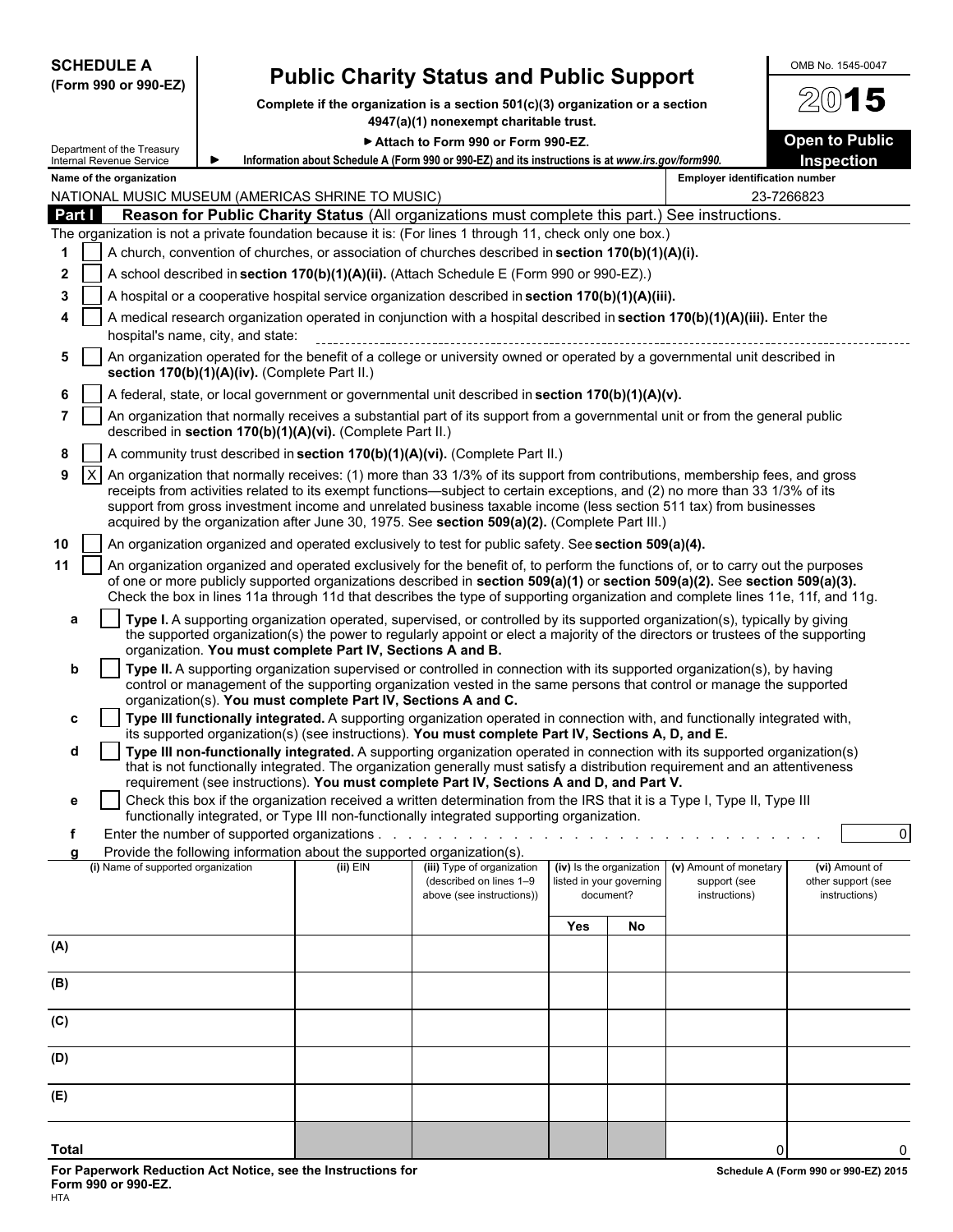|              | Part II<br>Support Schedule for Organizations Described in Sections 170(b)(1)(A)(iv) and 170(b)(1)(A)(vi)                                                                                                                                                                                                                                                                                                                                                                                                            |             |          |              |              |          |           |
|--------------|----------------------------------------------------------------------------------------------------------------------------------------------------------------------------------------------------------------------------------------------------------------------------------------------------------------------------------------------------------------------------------------------------------------------------------------------------------------------------------------------------------------------|-------------|----------|--------------|--------------|----------|-----------|
|              | (Complete only if you checked the box on line 5, 7, or 8 of Part I or if the organization failed to qualify under<br>Part III. If the organization fails to qualify under the tests listed below, please complete Part III.)                                                                                                                                                                                                                                                                                         |             |          |              |              |          |           |
|              | <b>Section A. Public Support</b>                                                                                                                                                                                                                                                                                                                                                                                                                                                                                     |             |          |              |              |          |           |
|              | Calendar year (or fiscal year beginning in) $\blacktriangleright$                                                                                                                                                                                                                                                                                                                                                                                                                                                    | (a) 2011    | (b) 2012 | $(c)$ 2013   | $(d)$ 2014   | (e) 2015 | (f) Total |
| 1.           | Gifts, grants, contributions, and                                                                                                                                                                                                                                                                                                                                                                                                                                                                                    |             |          |              |              |          |           |
|              | membership fees received. (Do not<br>include any "unusual grants.")                                                                                                                                                                                                                                                                                                                                                                                                                                                  |             |          |              |              |          | 0         |
| $\mathbf{2}$ | Tax revenues levied for the organization's                                                                                                                                                                                                                                                                                                                                                                                                                                                                           |             |          |              |              |          |           |
|              | benefit and either paid to or expended on<br>its behalf entitled and the set of the set of the set of the set of the set of the set of the set of the set of the set of the set of the set of the set of the set of the set of the set of the set of the set of the set of                                                                                                                                                                                                                                           |             |          |              |              |          | 0         |
| 3            | The value of services or facilities                                                                                                                                                                                                                                                                                                                                                                                                                                                                                  |             |          |              |              |          |           |
|              | furnished by a governmental unit to the<br>organization without charge                                                                                                                                                                                                                                                                                                                                                                                                                                               |             |          |              |              |          | 0         |
|              | Total. Add lines 1 through 3                                                                                                                                                                                                                                                                                                                                                                                                                                                                                         | $\mathbf 0$ | $\Omega$ | $\mathbf{0}$ | $\mathbf{0}$ | $\Omega$ | $\Omega$  |
| 5            | The portion of total contributions by each<br>person (other than a governmental unit                                                                                                                                                                                                                                                                                                                                                                                                                                 |             |          |              |              |          |           |
|              | or publicly supported organization)                                                                                                                                                                                                                                                                                                                                                                                                                                                                                  |             |          |              |              |          |           |
|              | included on line 1 that exceeds 2%                                                                                                                                                                                                                                                                                                                                                                                                                                                                                   |             |          |              |              |          |           |
|              | of the amount shown on line 11.                                                                                                                                                                                                                                                                                                                                                                                                                                                                                      |             |          |              |              |          |           |
|              | column $(f)$ . $\ldots$ . $\ldots$ .                                                                                                                                                                                                                                                                                                                                                                                                                                                                                 |             |          |              |              |          |           |
| 6            | Public support. Subtract line 5 from line 4.                                                                                                                                                                                                                                                                                                                                                                                                                                                                         |             |          |              |              |          | 0         |
|              | <b>Section B. Total Support</b>                                                                                                                                                                                                                                                                                                                                                                                                                                                                                      |             |          |              |              |          |           |
|              | Calendar year (or fiscal year beginning in) ▶                                                                                                                                                                                                                                                                                                                                                                                                                                                                        | (a) 2011    | (b) 2012 | $(c)$ 2013   | $(d)$ 2014   | (e) 2015 | (f) Total |
|              | Amounts from line 4.                                                                                                                                                                                                                                                                                                                                                                                                                                                                                                 | $\mathbf 0$ | $\Omega$ | $\Omega$     | $\Omega$     | $\Omega$ | 0         |
| 8            | Gross income from interest, dividends,                                                                                                                                                                                                                                                                                                                                                                                                                                                                               |             |          |              |              |          |           |
|              | payments received on securities loans,<br>rents, royalties and income from similar                                                                                                                                                                                                                                                                                                                                                                                                                                   |             |          |              |              |          |           |
|              | SOUICES                                                                                                                                                                                                                                                                                                                                                                                                                                                                                                              |             |          |              |              |          | 0         |
| 9            | Net income from unrelated business                                                                                                                                                                                                                                                                                                                                                                                                                                                                                   |             |          |              |              |          |           |
|              | activities, whether or not the business is<br>regularly carried on                                                                                                                                                                                                                                                                                                                                                                                                                                                   |             |          |              |              |          | 0         |
| 10           | Other income. Do not include gain or                                                                                                                                                                                                                                                                                                                                                                                                                                                                                 |             |          |              |              |          |           |
|              | loss from the sale of capital assets<br>(Explain in Part VI.).                                                                                                                                                                                                                                                                                                                                                                                                                                                       |             |          |              |              |          | 0         |
| 11           | Total support. Add lines 7 through 10                                                                                                                                                                                                                                                                                                                                                                                                                                                                                |             |          |              |              |          | 0         |
| 12           | Gross receipts from related activities, etc. (see instructions).                                                                                                                                                                                                                                                                                                                                                                                                                                                     |             |          |              |              | 12       |           |
| 13           | First five years. If the Form 990 is for the organization's first, second, third, fourth, or fifth tax year as a section 501(c)(3)                                                                                                                                                                                                                                                                                                                                                                                   |             |          |              |              |          |           |
|              |                                                                                                                                                                                                                                                                                                                                                                                                                                                                                                                      |             |          |              |              |          | ▶         |
|              | <b>Section C. Computation of Public Support Percentage</b>                                                                                                                                                                                                                                                                                                                                                                                                                                                           |             |          |              |              | 14       | $0.00\%$  |
| 14<br>15     | Public support percentage for 2015 (line 6, column (f) divided by line 11, column (f)                                                                                                                                                                                                                                                                                                                                                                                                                                |             |          |              |              | 15       | $0.00\%$  |
|              | 16a 33 1/3% support test-2015. If the organization did not check the box on line 13, and line 14 is 33 1/3% or more,                                                                                                                                                                                                                                                                                                                                                                                                 |             |          |              |              |          |           |
|              |                                                                                                                                                                                                                                                                                                                                                                                                                                                                                                                      |             |          |              |              |          |           |
|              | <b>b</b> 33 1/3% support test-2014. If the organization did not check a box on line 13 or 16a, and line 15 is 33 1/3% or more, check this                                                                                                                                                                                                                                                                                                                                                                            |             |          |              |              |          |           |
|              | 17a 10%-facts-and-circumstances test-2015. If the organization did not check a box on line 13, 16a, or 16b, and line 14<br>is 10% or more, and if the organization meets the "facts-and-circumstances" test, check this box and stop here. Explain in<br>Part VI how the organization meets the "facts-and-circumstances" test. The organization qualifies as a publicly supported<br><b>b</b> 10%-facts-and-circumstances test-2014. If the organization did not check a box on line 13, 16a, 16b, or 17a, and line |             |          |              |              |          |           |
|              | 15 is 10% or more, and if the organization meets the "facts-and-circumstances" test, check this box and stop here. Explain in<br>Part VI how the organization meets the "facts-and-circumstances" test. The organization qualifies as a publicly                                                                                                                                                                                                                                                                     |             |          |              |              |          |           |
| 18           | Private foundation. If the organization did not check a box on line 13, 16a, 16b, 17a, or 17b, check this box and see                                                                                                                                                                                                                                                                                                                                                                                                |             |          |              |              |          |           |
|              |                                                                                                                                                                                                                                                                                                                                                                                                                                                                                                                      |             |          |              |              |          |           |

Schedule A (Form 990 or 990-EZ) 2015 NATIONAL MUSIC MUSEUM (AMERICAS SHRINE TO MUSIC) 23-7266823 Page 2

| Schedule A (Form 990 or 990-EZ) 2015 |  |  |  |
|--------------------------------------|--|--|--|
|                                      |  |  |  |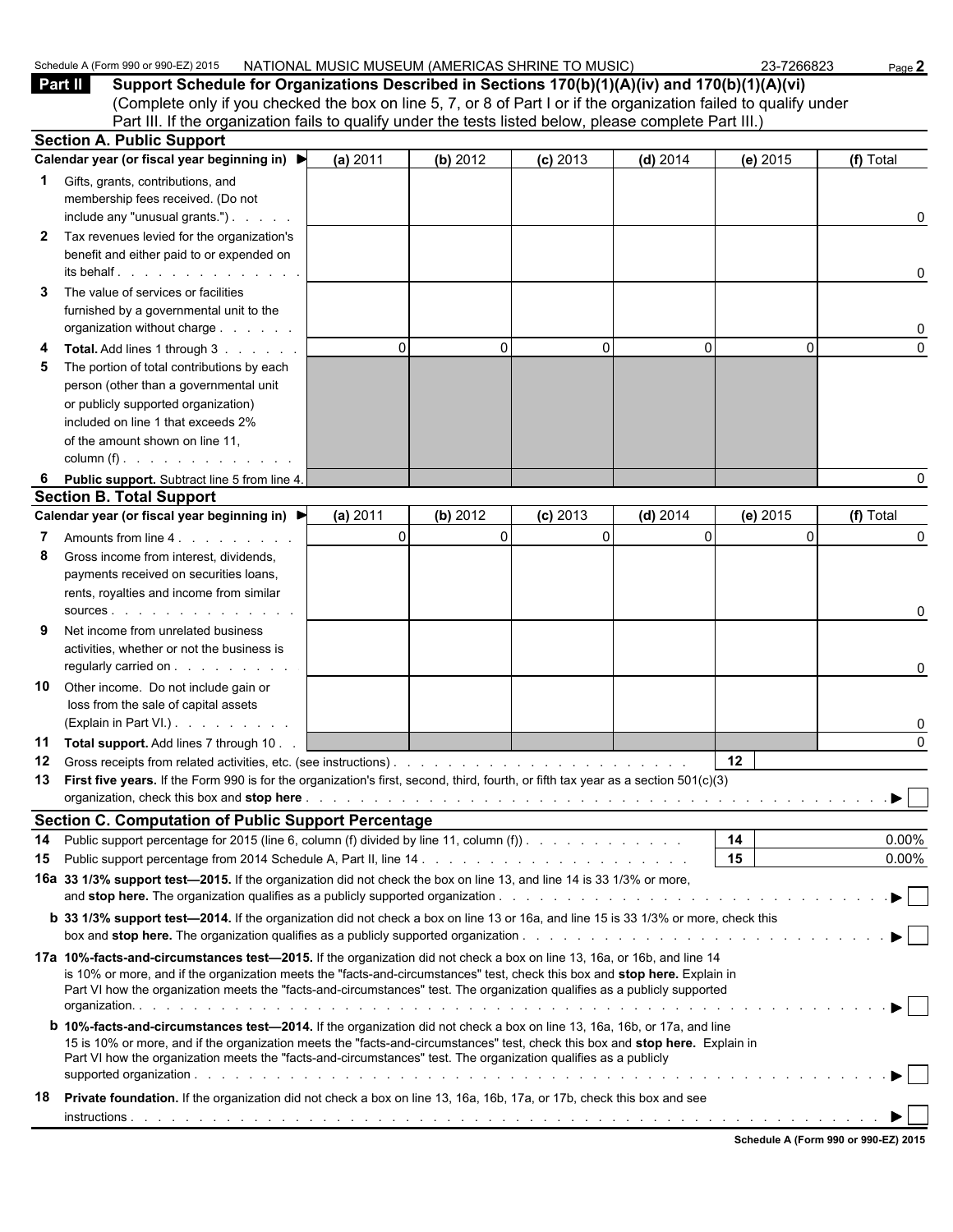#### Schedule A (Form 990 or 990-EZ) 2015 NATIONAL MUSIC MUSEUM (AMERICAS SHRINE TO MUSIC) 23-7266823 Page 3

**Part III Support Schedule for Organizations Described in Section 509(a)(2)** (Complete only if you checked the box on line 9 of Part I or if the organization failed to qualify under Part II. If the organization fails to qualify under the tests listed below, please complete Part II.)<br>Public Support

|              | <b>Section A. Public Support</b>                                                                                                       |           |           |            |              |                |                                      |
|--------------|----------------------------------------------------------------------------------------------------------------------------------------|-----------|-----------|------------|--------------|----------------|--------------------------------------|
|              | Calendar year (or fiscal year beginning in) ▶                                                                                          | (a) 2011  | (b) 2012  | $(c)$ 2013 | $(d)$ 2014   | (e) 2015       | (f) Total                            |
|              | 1 Gifts, grants, contributions, and membership fees                                                                                    |           |           |            |              |                |                                      |
|              | received. (Do not include any "unusual grants.")                                                                                       | 1,783,730 | 1,423,243 | 766,808    | 1,858,049    | 485,146        | 6,316,976                            |
| $\mathbf{2}$ | Gross receipts from admissions, merchandise<br>sold or services performed, or facilities                                               |           |           |            |              |                |                                      |
|              | furnished in any activity that is related to the                                                                                       |           |           |            |              |                |                                      |
|              | organization's tax-exempt purpose                                                                                                      | 17,713    | 42,663    | 31,100     | 31,398       | 54,543         | 177,417                              |
| 3            | Gross receipts from activities that are not an                                                                                         |           |           |            |              |                |                                      |
|              | unrelated trade or business under section 513.                                                                                         |           |           |            |              |                | 0                                    |
| 4            | Tax revenues levied for the organization's                                                                                             |           |           |            |              |                |                                      |
|              | benefit and either paid to or expended on                                                                                              |           |           |            |              |                |                                      |
|              | its behalf is a controller to be a set of the set of the set of the set of the set of the set of the set of the                        |           |           |            |              |                | 0                                    |
| 5            | The value of services or facilities                                                                                                    |           |           |            |              |                |                                      |
|              | furnished by a governmental unit to the                                                                                                |           |           |            |              |                |                                      |
|              | organization without charge                                                                                                            |           |           | 598,167    | 587,328      | 246,952        | 1,432,447                            |
| 6            | <b>Total.</b> Add lines 1 through 5.                                                                                                   | 1,801,443 | 1,465,906 | 1,396,075  | 2,476,775    | 786,641        | 7,926,840                            |
|              | 7a Amounts included on lines 1, 2, and 3                                                                                               |           |           |            |              |                | 0                                    |
|              | received from disqualified persons.<br><b>b</b> Amounts included on lines 2 and 3 received                                             |           |           |            |              |                |                                      |
|              | from other than disqualified persons that                                                                                              |           |           |            |              |                |                                      |
|              | exceed the greater of \$5,000 or 1% of the                                                                                             |           |           |            |              |                |                                      |
|              | amount on line 13 for the year                                                                                                         |           |           |            |              |                | 0                                    |
|              | c Add lines 7a and 7b. $\ldots$                                                                                                        | $\Omega$  | $\Omega$  | 0          | $\mathbf{0}$ | $\overline{0}$ | $\Omega$                             |
| 8            | Public support (Subtract line 7c from                                                                                                  |           |           |            |              |                |                                      |
|              | $line 6.)$ . <u>.</u>                                                                                                                  |           |           |            |              |                | 7,926,840                            |
|              | <b>Section B. Total Support</b>                                                                                                        |           |           |            |              |                |                                      |
|              | Calendar year (or fiscal year beginning in) ▶                                                                                          | (a) 2011  | (b) 2012  | $(c)$ 2013 | $(d)$ 2014   | (e) 2015       | (f) Total                            |
|              | 9 Amounts from line 6.                                                                                                                 | 1,801,443 | 1,465,906 | 1,396,075  | 2,476,775    | 786,641        | 7,926,840                            |
|              | <b>10a</b> Gross income from interest, dividends,                                                                                      |           |           |            |              |                |                                      |
|              | payments received on securities loans,                                                                                                 |           |           |            |              |                |                                      |
|              | rents, royalties and income from similar sources.                                                                                      | 95,052    | 96,746    | 90,196     | 94,895       | 120,354        | 497,243                              |
|              | <b>b</b> Unrelated business taxable income (less                                                                                       |           |           |            |              |                |                                      |
|              | section 511 taxes) from businesses                                                                                                     |           |           |            |              |                |                                      |
|              | acquired after June 30, 1975                                                                                                           | 95,052    |           |            |              |                | 0                                    |
|              | c Add lines 10a and 10b<br>11 Net income from unrelated business                                                                       |           | 96,746    | 90,196     | 94,895       | 120,354        | 497,243                              |
|              | activities not included in line 10b, whether                                                                                           |           |           |            |              |                |                                      |
|              | or not the business is regularly carried on.                                                                                           |           |           |            |              |                | 0                                    |
|              | 12 Other income. Do not include gain or                                                                                                |           |           |            |              |                |                                      |
|              | loss from the sale of capital assets                                                                                                   |           |           |            |              |                |                                      |
|              | (Explain in Part VI.).                                                                                                                 |           |           |            |              | 79,027         | 79,027                               |
|              | 13 Total support. (Add lines 9, 10c, 11,                                                                                               |           |           |            |              |                |                                      |
|              | and 12.). $\ldots$ $\ldots$ $\ldots$ $\ldots$ $\ldots$                                                                                 | 1,896,495 | 1,562,652 | 1,486,271  | 2,571,670    | 986,022        | 8,503,110                            |
|              | 14 First five years. If the Form 990 is for the organization's first, second, third, fourth, or fifth tax year as a section 501(c)(3)  |           |           |            |              |                |                                      |
|              |                                                                                                                                        |           |           |            |              |                |                                      |
|              | <b>Section C. Computation of Public Support Percentage</b>                                                                             |           |           |            |              |                |                                      |
|              | 15 Public support percentage for 2015 (line 8, column (f) divided by line 13, column (f)).                                             |           |           |            |              | 15             | 93.22%                               |
|              |                                                                                                                                        |           |           |            |              | 16             | 94.74%                               |
|              | <b>Section D. Computation of Investment Income Percentage</b>                                                                          |           |           |            |              |                |                                      |
|              | 17 Investment income percentage for 2015 (line 10c, column (f) divided by line 13, column (f)).                                        |           |           |            |              | 17             | 5.85%                                |
| 18           |                                                                                                                                        |           |           |            |              | 18             | 5.26%                                |
|              | 19a 33 1/3% support tests-2015. If the organization did not check the box on line 14, and line 15 is more than 33 1/3%, and line 17 is |           |           |            |              |                | $\blacktriangleright$ $\overline{X}$ |
|              | b 33 1/3% support tests—2014. If the organization did not check a box on line 14 or line 19a, and line 16 is more than 33 1/3%, and    |           |           |            |              |                |                                      |
|              | line 18 is not more than 33 1/3%, check this box and stop here. The organization qualifies as a publicly supported organization        |           |           |            |              |                | ▶                                    |
|              |                                                                                                                                        |           |           |            |              |                |                                      |
|              |                                                                                                                                        |           |           |            |              |                |                                      |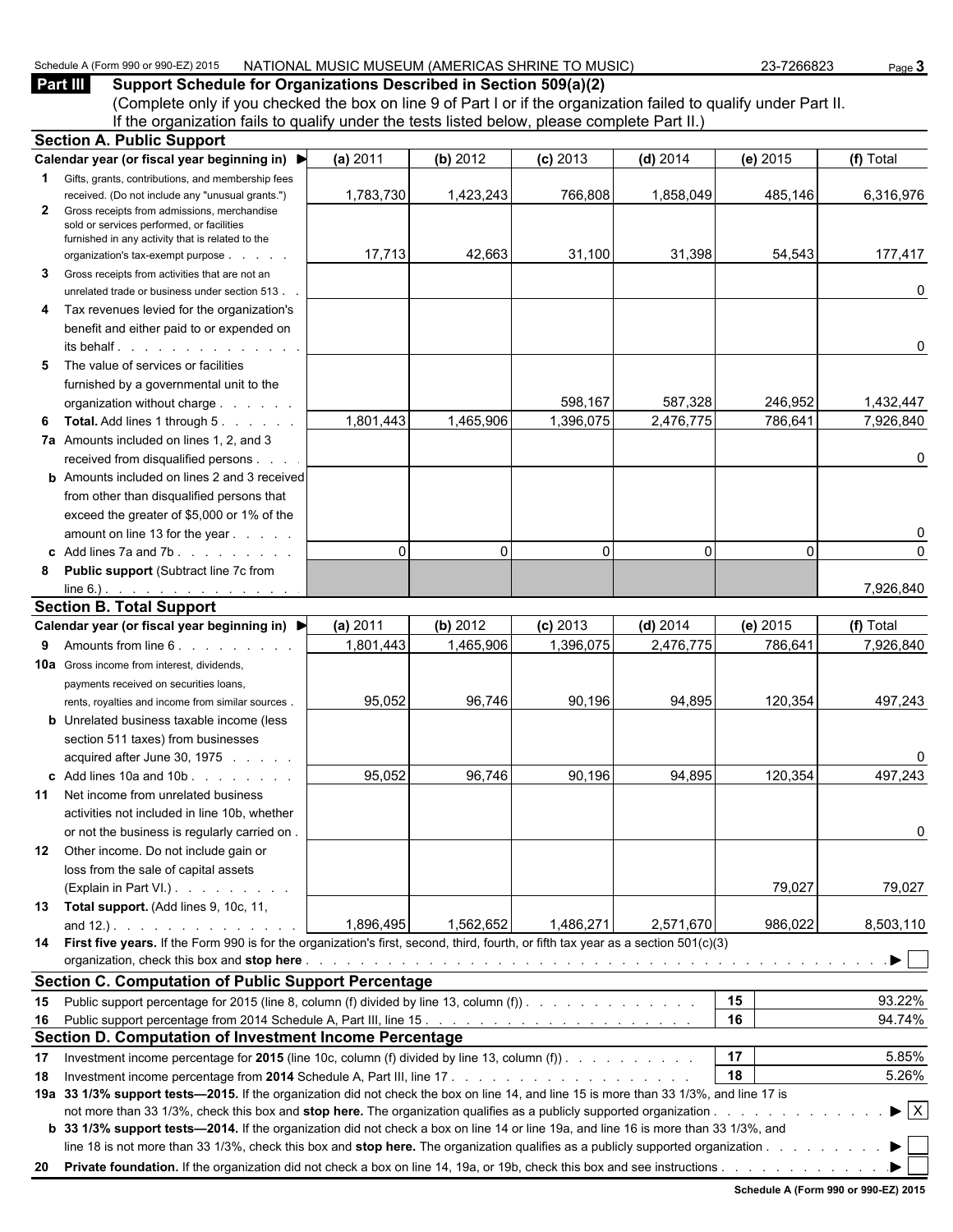#### **Part IV Supporting Organizations**

(Complete only if you checked a box in line 11 on Part I. If you checked 11a of Part I, complete Sections A and B. If you checked 11b of Part I, complete Sections A and C. If you checked 11c of Part I, complete Sections A, D, and E. If you checked 11d of Part I, complete Sections A and D, and complete Part V.)

#### **Section A. All Supporting Organizations**

- **1** Are all of the organization's supported organizations listed by name in the organization's governing documents? *If* "*No,*" *describe in Part VI how the supported organizations are designated. If designated by class or purpose, describe the designation. If historic and continuing relationship, explain.* **1**
- **2** Did the organization have any supported organization that does not have an IRS determination of status under section 509(a)(1) or (2)? *If* "*Yes,*" *explain in Part VI how the organization determined that the supported organization was described in section 509(a)(1) or (2).*
- **3a** Did the organization have a supported organization described in section 501(c)(4), (5), or (6)? *If* "*Yes,*" *answer (b) and (c) below.* **3a**
- **b** Did the organization confirm that each supported organization qualified under section 501(c)(4), (5), or (6) and satisfied the public support tests under section 509(a)(2)? *If* "*Yes,*" *describe in Part VI when and how the organization made the determination.* **3b**
- **c** Did the organization ensure that all support to such organizations was used exclusively for section 170(c)(2) (B) purposes? *If* "*Yes,*" *explain in Part VI what controls the organization put in place to ensure such use.* **3c**
- **4a** Was any supported organization not organized in the United States ("foreign supported organization")? *If "Yes," and if you checked 11a or 11b in Part I, answer (b) and (c) below.* **4a**
- **b** Did the organization have ultimate control and discretion in deciding whether to make grants to the foreign supported organization? *If* "*Yes,*" *describe in Part VI how the organization had such control and discretion despite being controlled or supervised by or in connection with its supported organizations.* **4b**
- **c** Did the organization support any foreign supported organization that does not have an IRS determination under sections 501(c)(3) and 509(a)(1) or (2)? *If* "*Yes,*" *explain in Part VI what controls the organization used to ensure that all support to the foreign supported organization was used exclusively for section 170(c)(2)(B) purposes.* **4c**
- **5a** Did the organization add, substitute, or remove any supported organizations during the tax year? *If* "*Yes,*" *answer (b) and (c) below (if applicable). Also, provide detail in Part VI, including (i) the names and EIN numbers of the supported organizations added, substituted, or removed; (ii) the reasons for each such action; (iii) the authority under the organization's organizing document authorizing such action; and (iv) how the action was accomplished (such as by amendment to the organizing document).* **5a**
- **b Type I or Type II only.** Was any added or substituted supported organization part of a class already designated in the organization's organizing document? **5b**
- **c Substitutions only.** Was the substitution the result of an event beyond the organization's control? **5c**
- **6** Did the organization provide support (whether in the form of grants or the provision of services or facilities) to anyone other than (i) its supported organizations, (ii) individuals that are part of the charitable class benefited by one or more of its supported organizations, or (iii) other supporting organizations that also support or benefit one or more of the filing organization's supported organizations? *If "Yes," provide detail in Part VI.* **6**
- **7** Did the organization provide a grant, loan, compensation, or other similar payment to a substantial contributor (defined in section 4958(c)(3)(C)), a family member of a substantial contributor, or a 35% controlled entity with regard to a substantial contributor? *If "Yes," complete Part I of Schedule L (Form 990 or 990-EZ).* **7**
- **8** Did the organization make a loan to a disqualified person (as defined in section 4958) not described in line 7? *If "Yes," complete Part I of Schedule L (Form 990 or 990-EZ).* **8**
- **9a** Was the organization controlled directly or indirectly at any time during the tax year by one or more disqualified persons as defined in section 4946 (other than foundation managers and organizations described in section 509(a)(1) or (2))? *If* "*Yes*," *provide detail in Part VI.*
- **b** Did one or more disqualified persons (as defined in line 9a) hold a controlling interest in any entity in which the supporting organization had an interest? *If* "*Yes,*" *provide detail in Part VI.* **9b**
- **c** Did a disqualified person (as defined in line 9a) have an ownership interest in, or derive any personal benefit from, assets in which the supporting organization also had an interest? *If* "*Yes,*" *provide detail in Part VI.* **9c**
- **10a** Was the organization subject to the excess business holdings rules of section 4943 because of section 4943(f) (regarding certain Type II supporting organizations, and all Type III non-functionally integrated supporting organizations)? If "Yes," answer 10b below.
	- **b** Did the organization have any excess business holdings in the tax year? *(Use Schedule C, Form 4720, to determine whether the organization had excess business holdings.)*

|                  | Yes <sub>l</sub> | No |
|------------------|------------------|----|
|                  |                  |    |
| 1                |                  |    |
|                  |                  |    |
| $\overline{2}$   |                  |    |
|                  |                  |    |
| 3a               |                  |    |
|                  |                  |    |
| 3 <sub>b</sub>   |                  |    |
| 3c               |                  |    |
|                  |                  |    |
| 4a               |                  |    |
|                  |                  |    |
| 4 <sub>b</sub>   |                  |    |
|                  |                  |    |
| 4c               |                  |    |
|                  |                  |    |
| $\frac{5a}{2}$   |                  |    |
|                  |                  |    |
| <u>5b</u>        |                  |    |
| $5\underline{c}$ |                  |    |
|                  |                  |    |
| 6                |                  |    |
|                  |                  |    |
| j<br>7           |                  |    |
|                  |                  |    |
| 8                |                  |    |
|                  |                  |    |
| 9а               |                  |    |
| 9b               |                  |    |
|                  |                  |    |
| 9с               |                  |    |
|                  |                  |    |
| 10a              |                  |    |
|                  |                  |    |
| 10 <sub>b</sub>  |                  |    |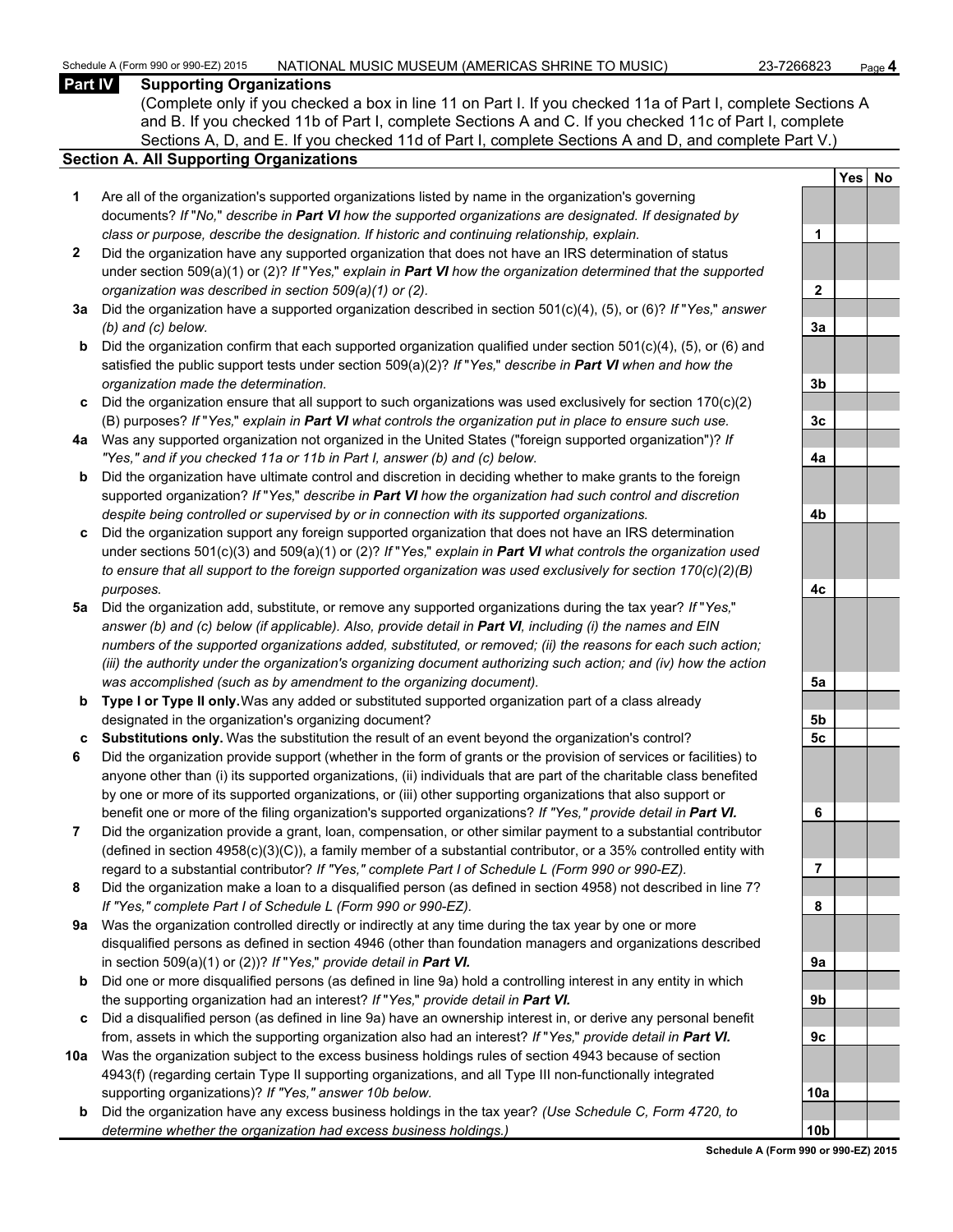|                | Schedule A (Form 990 or 990-EZ) 2015<br>NATIONAL MUSIC MUSEUM (AMERICAS SHRINE TO MUSIC)                                          | 23-7266823      |            | Page $5$ |
|----------------|-----------------------------------------------------------------------------------------------------------------------------------|-----------------|------------|----------|
| <b>Part IV</b> | <b>Supporting Organizations (continued)</b>                                                                                       |                 |            |          |
|                |                                                                                                                                   |                 | Yes No     |          |
| 11             | Has the organization accepted a gift or contribution from any of the following persons?                                           |                 |            |          |
| a              | A person who directly or indirectly controls, either alone or together with persons described in (b) and (c)                      |                 |            |          |
|                | below, the governing body of a supported organization?                                                                            | 11a             |            |          |
| b              | A family member of a person described in (a) above?                                                                               | 11 <sub>b</sub> |            |          |
| с              | A 35% controlled entity of a person described in (a) or (b) above? If "Yes" to a, b, or c, provide detail in Part VI.             | 11c             |            |          |
|                | <b>Section B. Type I Supporting Organizations</b>                                                                                 |                 | <b>Yes</b> | No       |
| 1              | Did the directors, trustees, or membership of one or more supported organizations have the power to                               |                 |            |          |
|                | regularly appoint or elect at least a majority of the organization's directors or trustees at all times during the                |                 |            |          |
|                | tax year? If "No," describe in Part VI how the supported organization(s) effectively operated, supervised, or                     |                 |            |          |
|                | controlled the organization's activities. If the organization had more than one supported organization,                           |                 |            |          |
|                | describe how the powers to appoint and/or remove directors or trustees were allocated among the supported                         |                 |            |          |
|                | organizations and what conditions or restrictions, if any, applied to such powers during the tax year.                            | 1               |            |          |
| $\mathbf{2}$   | Did the organization operate for the benefit of any supported organization other than the supported                               |                 |            |          |
|                | organization(s) that operated, supervised, or controlled the supporting organization? If "Yes," explain in Part                   |                 |            |          |
|                | VI how providing such benefit carried out the purposes of the supported organization(s) that operated,                            |                 |            |          |
|                | supervised, or controlled the supporting organization.                                                                            | 2               |            |          |
|                | <b>Section C. Type II Supporting Organizations</b>                                                                                |                 |            |          |
|                |                                                                                                                                   |                 | Yes        | No       |
| 1              | Were a majority of the organization's directors or trustees during the tax year also a majority of the directors                  |                 |            |          |
|                | or trustees of each of the organization's supported organization(s)? If "No," describe in Part VI how control                     |                 |            |          |
|                | or management of the supporting organization was vested in the same persons that controlled or managed                            |                 |            |          |
|                | the supported organization(s).                                                                                                    | 1               |            |          |
|                | <b>Section D. All Type III Supporting Organizations</b>                                                                           |                 |            |          |
|                |                                                                                                                                   |                 | Yes        | No       |
| 1              | Did the organization provide to each of its supported organizations, by the last day of the fifth month of the                    |                 |            |          |
|                | organization's tax year, (i) a written notice describing the type and amount of support provided during the prior tax             |                 |            |          |
|                | year, (ii) a copy of the Form 990 that was most recently filed as of the date of notification, and (iii) copies of the            |                 |            |          |
|                | organization's governing documents in effect on the date of notification, to the extent not previously provided?                  | 1               |            |          |
| $\mathbf{2}$   | Were any of the organization's officers, directors, or trustees either (i) appointed or elected by the supported                  |                 |            |          |
|                | organization(s) or (ii) serving on the governing body of a supported organization? If "No," explain in Part VI how                |                 |            |          |
|                | the organization maintained a close and continuous working relationship with the supported organization(s).                       | 2               |            |          |
| 3              | By reason of the relationship described in (2), did the organization's supported organizations have a                             |                 |            |          |
|                | significant voice in the organization's investment policies and in directing the use of the organization's                        |                 |            |          |
|                | income or assets at all times during the tax year? If "Yes," describe in Part VI the role the organization's                      |                 |            |          |
|                | supported organizations played in this regard.                                                                                    | 3               |            |          |
|                | Section E. Type III Functionally-Integrated Supporting Organizations                                                              |                 |            |          |
| 1              | Check the box next to the method that the organization used to satisfy the Integral Part Test during the year (see instructions): |                 |            |          |
| а              | The organization satisfied the Activities Test. Complete line 2 below.                                                            |                 |            |          |
| b              | The organization is the parent of each of its supported organizations. Complete line 3 below.                                     |                 |            |          |
| c              | The organization supported a governmental entity. Describe in Part VI how you supported a government entity (see instructions).   |                 |            |          |
| $\mathbf{2}$   | Activities Test. Answer (a) and (b) below.                                                                                        |                 | Yes No     |          |
|                |                                                                                                                                   |                 |            |          |

- **a** Did substantially all of the organization's activities during the tax year directly further the exempt purposes of the supported organization(s) to which the organization was responsive? *If* "*Yes,*" *then in Part VI identify those supported organizations and explain how these activities directly furthered their exempt purposes, how the organization was responsive to those supported organizations, and how the organization determined that these activities constituted substantially all of its activities.* **2a**
- **b** Did the activities described in (a) constitute activities that, but for the organization's involvement, one or more of the organization's supported organization(s) would have been engaged in? *If* "*Yes,*" *explain in Part VI the reasons for the organization's position that its supported organization(s) would have engaged in these activities but for the organization's involvement.* **2b**
- **3** Parent of Supported Organizations. *Answer (a) and (b) below.*
- **a** Did the organization have the power to regularly appoint or elect a majority of the officers, directors, or trustees of each of the supported organizations? *Provide details in Part VI.* **3a**
- **b** Did the organization exercise a substantial degree of direction over the policies, programs, and activities of each of its supported organizations? *If* "*Yes,*" *describe in Part VI the role played by the organization in this regard.* **3b**

**Schedule A (Form 990 or 990-EZ) 2015**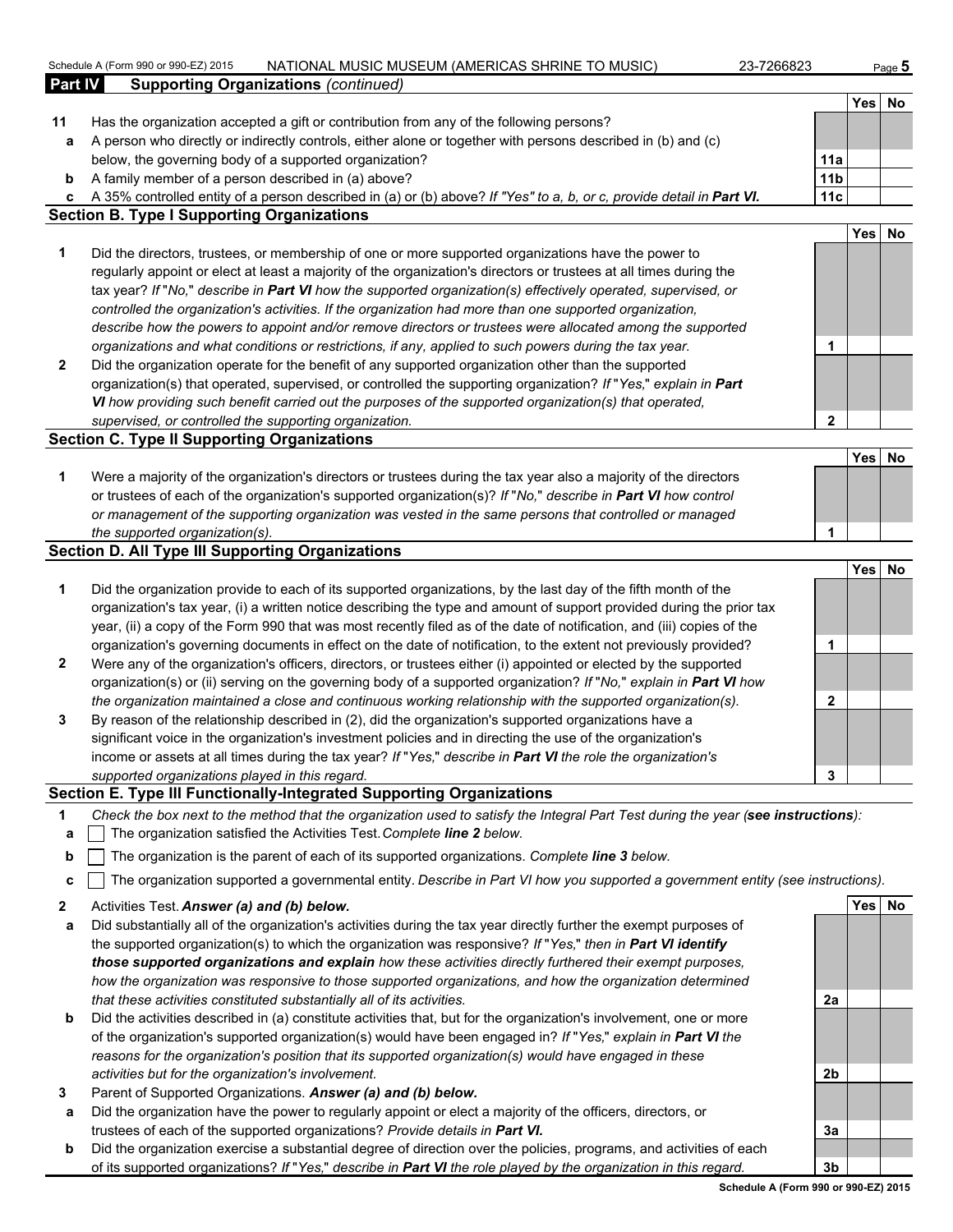| Schedule A (Form 990 or 990-EZ) 2015<br>NATIONAL MUSIC MUSEUM (AMERICAS SHRINE TO MUSIC)                                           |                         |                | 23-7266823<br>Page $6$         |
|------------------------------------------------------------------------------------------------------------------------------------|-------------------------|----------------|--------------------------------|
| <b>Part V</b><br>Type III Non-Functionally Integrated 509(a)(3) Supporting Organizations                                           |                         |                |                                |
| Check here if the organization satisfied the Integral Part Test as a qualifying trust on Nov. 20, 1970. See instructions. All<br>1 |                         |                |                                |
| other Type III non-functionally integrated supporting organizations must complete Sections A through E.                            |                         |                |                                |
| <b>Section A - Adjusted Net Income</b>                                                                                             |                         | (A) Prior Year | (B) Current Year<br>(optional) |
| 1 Net short-term capital gain                                                                                                      | 1                       |                |                                |
| 2 Recoveries of prior-year distributions                                                                                           | $\overline{\mathbf{2}}$ |                |                                |
| 3 Other gross income (see instructions)                                                                                            | 3                       |                |                                |
| 4 Add lines 1 through 3                                                                                                            | 4                       | 0              | 0                              |
| 5 Depreciation and depletion                                                                                                       | 5                       |                |                                |
| 6 Portion of operating expenses paid or incurred for production or                                                                 |                         |                |                                |
| collection of gross income or for management, conservation, or                                                                     |                         |                |                                |
| maintenance of property held for production of income (see instructions)                                                           | 6                       |                |                                |
| 7 Other expenses (see instructions)                                                                                                | $\overline{7}$          |                |                                |
| 8 Adjusted Net Income (subtract lines 5, 6 and 7 from line 4)                                                                      | 8                       | 0              | 0                              |
| <b>Section B - Minimum Asset Amount</b>                                                                                            |                         | (A) Prior Year | (B) Current Year<br>(optional) |
| 1 Aggregate fair market value of all non-exempt-use assets (see                                                                    |                         |                |                                |
| instructions for short tax year or assets held for part of year):                                                                  |                         |                |                                |
| a Average monthly value of securities                                                                                              | 1a                      |                |                                |
| <b>b</b> Average monthly cash balances                                                                                             | 1 <sub>b</sub>          |                |                                |
| c Fair market value of other non-exempt-use assets                                                                                 | 1 <sub>c</sub>          |                |                                |
| d Total (add lines 1a, 1b, and 1c)                                                                                                 | 1 <sub>d</sub>          | 0              | 0                              |
| e Discount claimed for blockage or other                                                                                           |                         |                |                                |
| factors (explain in detail in Part VI):                                                                                            |                         |                |                                |
| 2 Acquisition indebtedness applicable to non-exempt-use assets                                                                     | $\mathbf 2$             |                |                                |
| 3 Subtract line 2 from line 1d                                                                                                     | 3                       | 0              | 0                              |
| 4 Cash deemed held for exempt use. Enter 1-1/2% of line 3 (for greater amount,                                                     |                         |                |                                |
| see instructions).                                                                                                                 | 4                       | 0              | 0                              |
| 5 Net value of non-exempt-use assets (subtract line 4 from line 3)                                                                 | 5                       | $\mathbf 0$    | 0                              |
| 6 Multiply line 5 by .035                                                                                                          | 6                       | $\mathbf 0$    | 0                              |
| 7 Recoveries of prior-year distributions                                                                                           | $\overline{7}$          | 0              | 0                              |
| 8 Minimum Asset Amount (add line 7 to line 6)                                                                                      | 8                       | $\mathbf 0$    | $\Omega$                       |
| <b>Section C - Distributable Amount</b>                                                                                            |                         |                | <b>Current Year</b>            |
| 1 Adjusted net income for prior year (from Section A, line 8, Column A)                                                            | 1                       |                | 0                              |
| 2 Enter 85% of line 1                                                                                                              | $\overline{\mathbf{2}}$ |                | 0                              |
| 3 Minimum asset amount for prior year (from Section B, line 8, Column A)                                                           | 3                       |                | 0                              |
| 4 Enter greater of line 2 or line 3                                                                                                | 4                       |                | 0                              |
| 5 Income tax imposed in prior year                                                                                                 | 5                       |                |                                |
| 6 Distributable Amount. Subtract line 5 from line 4, unless subject to                                                             |                         |                |                                |
| emergency temporary reduction (see instructions)                                                                                   | 6                       |                | 0                              |

**7** Check here if the current year is the organization's first as a non-functionally-integrated Type III supporting organization (see instructions).

**Schedule A (Form 990 or 990-EZ) 2015**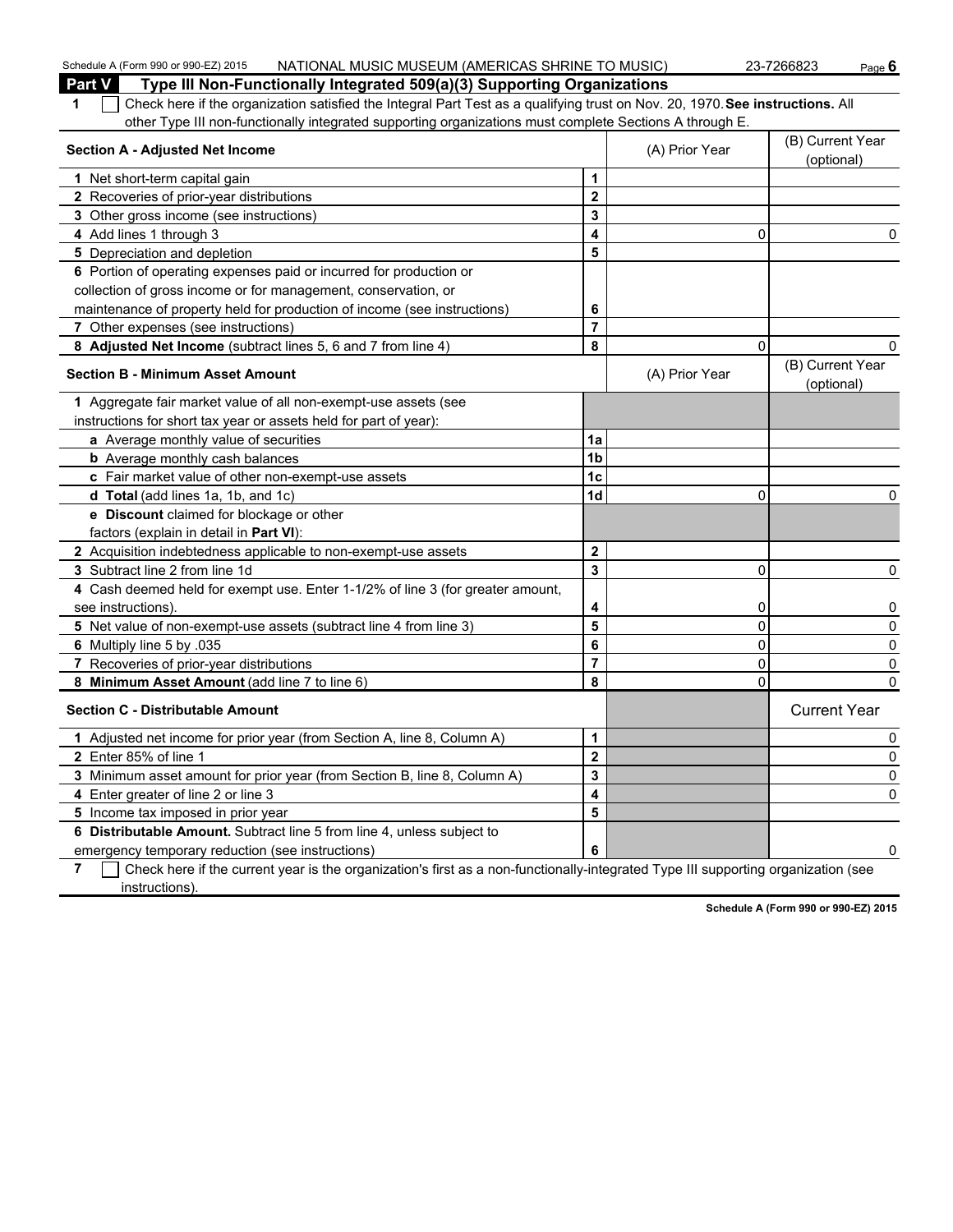| <b>Part V</b>  | NATIONAL MUSIC MUSEUM (AMERICAS SHRINE TO MUSIC)<br>Schedule A (Form 990 or 990-EZ) 2015<br>Type III Non-Functionally Integrated 509(a)(3) Supporting Organizations (continued) |                             |                                               | 23-7266823<br>Page 7                                    |
|----------------|---------------------------------------------------------------------------------------------------------------------------------------------------------------------------------|-----------------------------|-----------------------------------------------|---------------------------------------------------------|
|                | <b>Section D - Distributions</b>                                                                                                                                                |                             |                                               | <b>Current Year</b>                                     |
| 1.             | Amounts paid to supported organizations to accomplish exempt purposes                                                                                                           |                             |                                               |                                                         |
|                | 2 Amounts paid to perform activity that directly furthers exempt purposes of supported                                                                                          |                             |                                               |                                                         |
|                | organizations, in excess of income from activity                                                                                                                                |                             |                                               |                                                         |
|                | 3 Administrative expenses paid to accomplish exempt purposes of supported organizations                                                                                         |                             |                                               |                                                         |
|                |                                                                                                                                                                                 |                             |                                               |                                                         |
| 4              | Amounts paid to acquire exempt-use assets                                                                                                                                       |                             |                                               |                                                         |
| 5              | Qualified set-aside amounts (prior IRS approval required)                                                                                                                       |                             |                                               |                                                         |
| 6              | Other distributions (describe in Part VI). See instructions.                                                                                                                    |                             |                                               |                                                         |
| $\mathbf{7}$   | Total annual distributions. Add lines 1 through 6.                                                                                                                              |                             |                                               |                                                         |
| 8              | Distributions to attentive supported organizations to which the organization is responsive                                                                                      |                             |                                               |                                                         |
|                | (provide details in Part VI). See instructions.                                                                                                                                 |                             |                                               |                                                         |
| 9              | Distributable amount for 2015 from Section C, line 6                                                                                                                            |                             |                                               |                                                         |
| 10             | Line 8 amount divided by Line 9 amount                                                                                                                                          |                             |                                               | 0.000                                                   |
|                | <b>Section E - Distribution Allocations (see instructions)</b>                                                                                                                  | <b>Excess Distributions</b> | (ii)<br><b>Underdistributions</b><br>Pre-2015 | (iii)<br><b>Distributable</b><br><b>Amount for 2015</b> |
| 1              | Distributable amount for 2015 from Section C, line 6                                                                                                                            |                             |                                               | O                                                       |
| $\mathbf{2}$   | Underdistributions, if any, for years prior to 2015                                                                                                                             |                             |                                               |                                                         |
|                | (reasonable cause required-see instructions)                                                                                                                                    |                             |                                               |                                                         |
| 3              | Excess distributions carryover, if any, to 2015:                                                                                                                                |                             |                                               |                                                         |
| a              |                                                                                                                                                                                 |                             |                                               |                                                         |
| b              |                                                                                                                                                                                 |                             |                                               |                                                         |
| C              |                                                                                                                                                                                 |                             |                                               |                                                         |
| d              | From 2013. $\ldots$<br>$\Omega$                                                                                                                                                 |                             |                                               |                                                         |
| е              | From 2014.<br>$\Omega$<br>and the company of the company                                                                                                                        |                             |                                               |                                                         |
| f              | Total of lines 3a through e                                                                                                                                                     | 0                           |                                               |                                                         |
| q              | Applied to underdistributions of prior years                                                                                                                                    |                             | $\Omega$                                      |                                                         |
| h.             | Applied to 2015 distributable amount                                                                                                                                            |                             |                                               |                                                         |
|                | Carryover from 2010 not applied (see instructions)                                                                                                                              |                             |                                               |                                                         |
|                | Remainder. Subtract lines 3g, 3h, and 3i from 3f.                                                                                                                               | $\Omega$                    |                                               |                                                         |
| 4              | Distributions for 2015 from Section                                                                                                                                             |                             |                                               |                                                         |
|                | D, line $7$ :<br>\$<br>$\Omega$                                                                                                                                                 |                             |                                               |                                                         |
|                | a Applied to underdistributions of prior years                                                                                                                                  |                             | $\Omega$                                      |                                                         |
| b              | Applied to 2015 distributable amount                                                                                                                                            |                             |                                               |                                                         |
|                | c Remainder. Subtract lines 4a and 4b from 4.                                                                                                                                   | 0                           |                                               |                                                         |
| 5              | Remaining underdistributions for years prior to 2015, if                                                                                                                        |                             |                                               |                                                         |
|                | any. Subtract lines 3g and 4a from line 2 (if amount                                                                                                                            |                             |                                               |                                                         |
|                | greater than zero, see instructions)                                                                                                                                            |                             | 0                                             |                                                         |
| 6              | Remaining underdistributions for 2015. Subtract lines 3h                                                                                                                        |                             |                                               |                                                         |
|                | and 4b from line 1 (if amount greater than zero, see                                                                                                                            |                             |                                               |                                                         |
|                | instructions)                                                                                                                                                                   |                             |                                               | 0                                                       |
| $\overline{7}$ | Excess distributions carryover to 2016. Add lines 3j                                                                                                                            |                             |                                               |                                                         |
|                | and 4c.                                                                                                                                                                         | 0                           |                                               |                                                         |
| 8              | Breakdown of line 7:                                                                                                                                                            |                             |                                               |                                                         |
| a              |                                                                                                                                                                                 |                             |                                               |                                                         |
| b              |                                                                                                                                                                                 |                             |                                               |                                                         |
| c              | $\Omega$<br>Excess from $2013$ .                                                                                                                                                |                             |                                               |                                                         |
| d              | Excess from $2014$ .<br>$\Omega$                                                                                                                                                |                             |                                               |                                                         |
|                | $\overline{0}$<br>e Excess from 2015.                                                                                                                                           |                             |                                               |                                                         |
|                |                                                                                                                                                                                 |                             |                                               |                                                         |

**Schedule A (Form 990 or 990-EZ) 2015**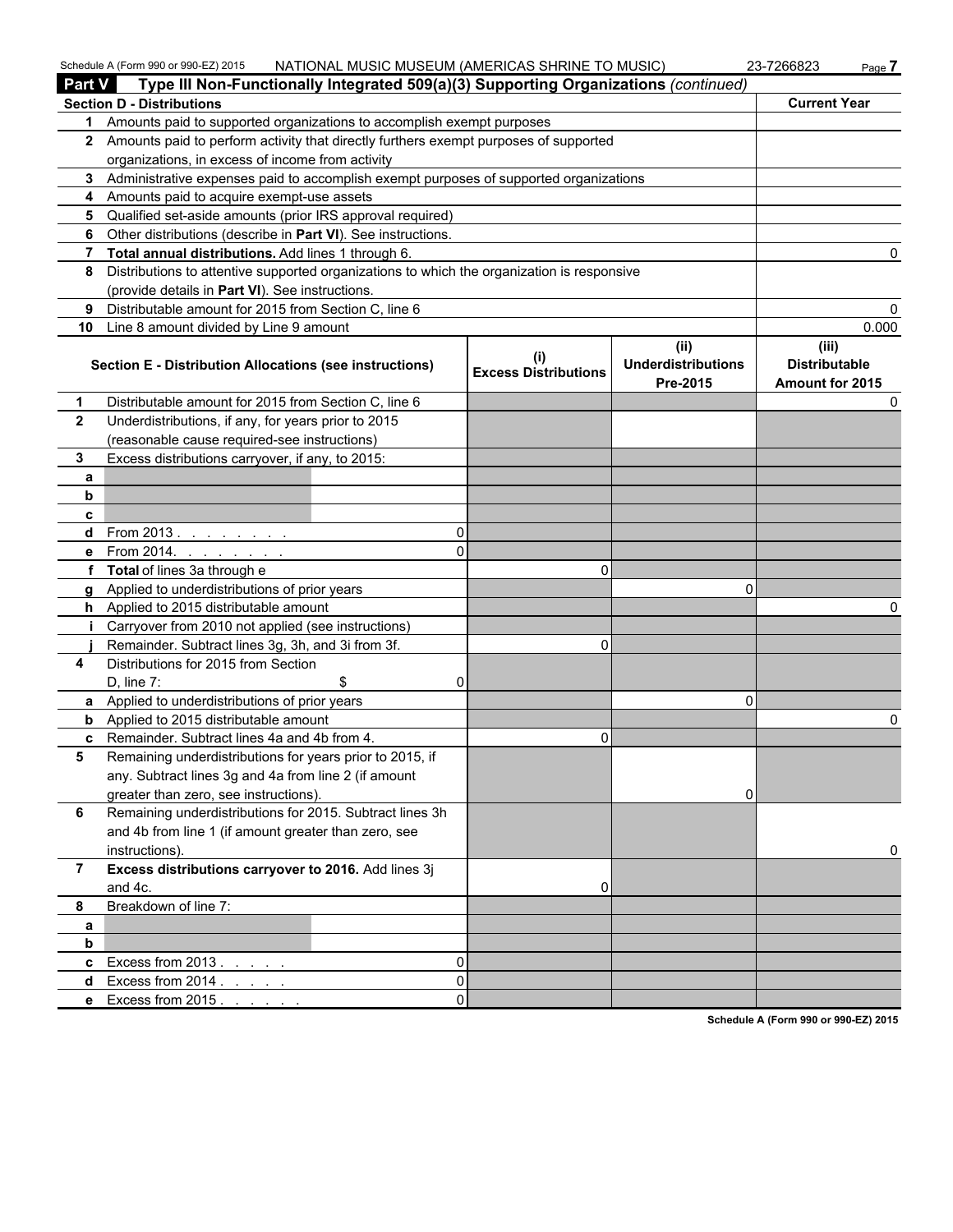|                | Schedule A (Form 990 or 990-EZ) 2015<br>NATIONAL MUSIC MUSEUM (AMERICAS SHRINE TO MUSIC)                                                                                                                                                                                                                                                                                                                                                                                                 | 23-7266823 | Page 8 |
|----------------|------------------------------------------------------------------------------------------------------------------------------------------------------------------------------------------------------------------------------------------------------------------------------------------------------------------------------------------------------------------------------------------------------------------------------------------------------------------------------------------|------------|--------|
| <b>Part VI</b> | Supplemental Information. Provide the explanations required by Part II, line 10; Part II, line 17a or 17b; Part<br>III, line 12; Part IV, Section A, lines 1, 2, 3b, 3c, 4b, 4c, 5a, 6, 9a, 9b, 9c, 11a, 11b, and 11c; Part IV, Section<br>B, lines 1 and 2; Part IV, Section C, line 1; Part IV, Section D, lines 2 and 3; Part IV, Section E, lines 1c, 2a, 2b,<br>3a and 3b; Part V, line 1; Part V, Section B, line 1e; Part V, Section D, lines 5, 6, and 8; and Part V, Section E, |            |        |
|                | lines 2, 5, and 6. Also complete this part for any additional information. (See instructions.)                                                                                                                                                                                                                                                                                                                                                                                           |            |        |
|                |                                                                                                                                                                                                                                                                                                                                                                                                                                                                                          |            |        |
|                |                                                                                                                                                                                                                                                                                                                                                                                                                                                                                          |            |        |
|                |                                                                                                                                                                                                                                                                                                                                                                                                                                                                                          |            |        |
|                |                                                                                                                                                                                                                                                                                                                                                                                                                                                                                          |            |        |
|                |                                                                                                                                                                                                                                                                                                                                                                                                                                                                                          |            |        |
|                |                                                                                                                                                                                                                                                                                                                                                                                                                                                                                          |            |        |
|                |                                                                                                                                                                                                                                                                                                                                                                                                                                                                                          |            |        |
|                |                                                                                                                                                                                                                                                                                                                                                                                                                                                                                          |            |        |
|                |                                                                                                                                                                                                                                                                                                                                                                                                                                                                                          |            |        |
|                |                                                                                                                                                                                                                                                                                                                                                                                                                                                                                          |            |        |
|                |                                                                                                                                                                                                                                                                                                                                                                                                                                                                                          |            |        |
|                |                                                                                                                                                                                                                                                                                                                                                                                                                                                                                          |            |        |
|                |                                                                                                                                                                                                                                                                                                                                                                                                                                                                                          |            |        |
|                |                                                                                                                                                                                                                                                                                                                                                                                                                                                                                          |            |        |
|                |                                                                                                                                                                                                                                                                                                                                                                                                                                                                                          |            |        |
|                |                                                                                                                                                                                                                                                                                                                                                                                                                                                                                          |            |        |
|                |                                                                                                                                                                                                                                                                                                                                                                                                                                                                                          |            |        |
|                |                                                                                                                                                                                                                                                                                                                                                                                                                                                                                          |            |        |
|                |                                                                                                                                                                                                                                                                                                                                                                                                                                                                                          |            |        |
|                |                                                                                                                                                                                                                                                                                                                                                                                                                                                                                          |            |        |
|                |                                                                                                                                                                                                                                                                                                                                                                                                                                                                                          |            |        |
|                |                                                                                                                                                                                                                                                                                                                                                                                                                                                                                          |            |        |
|                |                                                                                                                                                                                                                                                                                                                                                                                                                                                                                          |            |        |
|                |                                                                                                                                                                                                                                                                                                                                                                                                                                                                                          |            |        |
|                |                                                                                                                                                                                                                                                                                                                                                                                                                                                                                          |            |        |
|                |                                                                                                                                                                                                                                                                                                                                                                                                                                                                                          |            |        |
|                |                                                                                                                                                                                                                                                                                                                                                                                                                                                                                          |            |        |
|                |                                                                                                                                                                                                                                                                                                                                                                                                                                                                                          |            |        |
|                |                                                                                                                                                                                                                                                                                                                                                                                                                                                                                          |            |        |
|                |                                                                                                                                                                                                                                                                                                                                                                                                                                                                                          |            |        |
|                |                                                                                                                                                                                                                                                                                                                                                                                                                                                                                          |            |        |
|                |                                                                                                                                                                                                                                                                                                                                                                                                                                                                                          |            |        |
|                |                                                                                                                                                                                                                                                                                                                                                                                                                                                                                          |            |        |
|                |                                                                                                                                                                                                                                                                                                                                                                                                                                                                                          |            |        |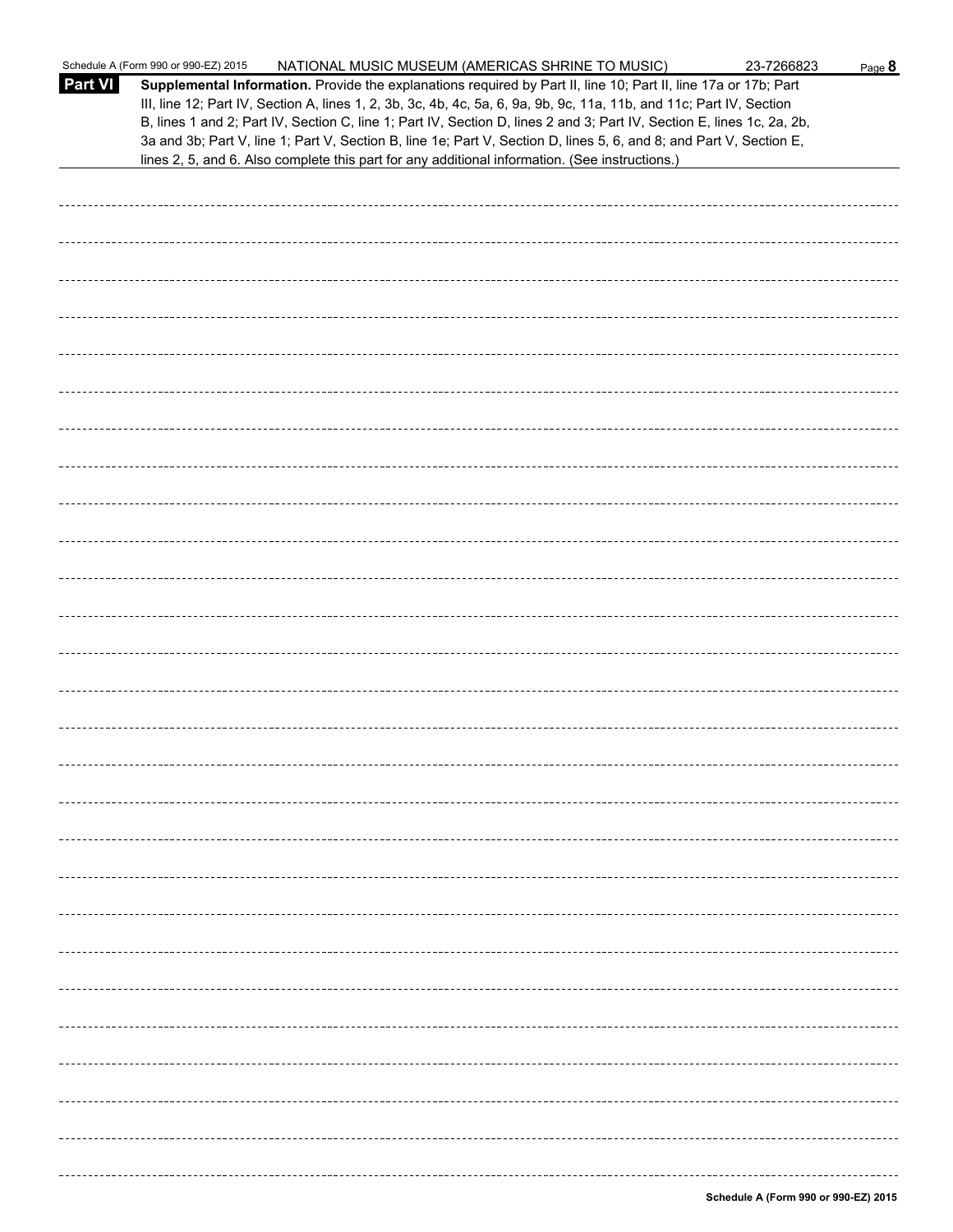| Department of the Treasury<br>Inspection<br>Information about Schedule D (Form 990) and its instructions is at www.irs.gov/form990.<br>Internal Revenue Service<br>Name of the organization<br><b>Employer identification number</b><br>NATIONAL MUSIC MUSEUM (AMERICAS SHRINE TO MUSIC)<br>23-7266823<br>Organizations Maintaining Donor Advised Funds or Other Similar Funds or Accounts.<br>Part I<br>Complete if the organization answered "Yes" on Form 990, Part IV, line 6.<br>(a) Donor advised funds<br>(b) Funds and other accounts<br>Total number at end of year<br>$\mathbf 1$<br>$\mathbf{2}$<br>Aggregate value of contributions to (during year).<br>3<br>Aggregate value of grants from (during year).<br>Aggregate value at end of year<br>4<br>Did the organization inform all donors and donor advisors in writing that the assets held in donor advised<br>5<br>funds are the organization's property, subject to the organization's exclusive legal control?<br><b>Yes</b><br>No<br>Did the organization inform all grantees, donors, and donor advisors in writing that grant funds can be<br>6<br>used only for charitable purposes and not for the benefit of the donor or donor advisor, or for any other<br>No<br>Yes<br>Part II<br><b>Conservation Easements.</b><br>Complete if the organization answered "Yes" on Form 990, Part IV, line 7.<br>Purpose(s) of conservation easements held by the organization (check all that apply).<br>-1<br>Preservation of a historically important land area<br>Preservation of land for public use (e.g., recreation or education)<br>Protection of natural habitat<br>Preservation of a certified historic structure<br>Preservation of open space<br>Complete lines 2a through 2d if the organization held a qualified conservation contribution in the form of a conservation<br>$\mathbf{2}$<br>easement on the last day of the tax year.<br>Held at the End of the Tax Year<br>Total number of conservation easements.<br>2a<br>de la caractería de la caractería de la caractería de<br>а<br>2 <sub>b</sub><br>b<br>2 <sub>c</sub><br>Number of conservation easements on a certified historic structure included in (a)<br>c<br>Number of conservation easements included in (c) acquired after 8/17/06, and not on a<br>d<br>2d<br>Number of conservation easements modified, transferred, released, extinguished, or terminated by the organization during<br>3<br>the tax year $\blacktriangleright$<br>Number of states where property subject to conservation easement is located<br>4<br>Does the organization have a written policy regarding the periodic monitoring, inspection, handling of<br>5<br>No<br>Yes<br>Staff and volunteer hours devoted to monitoring, inspecting, handling of violations, and enforcing conservation easements during the year<br>6<br>Amount of expenses incurred in monitoring, inspecting, handling of violations, and enforcing conservation easements during the year<br>7<br>$\blacktriangleright$ \$<br>Does each conservation easement reported on line 2(d) above satisfy the requirements of section 170(h)(4)(B)(i)<br>8<br>Yes I<br>No<br>In Part XIII, describe how the organization reports conservation easements in its revenue and expense statement, and<br>9<br>balance sheet, and include, if applicable, the text of the footnote to the organization's financial statements that describes<br>the organization's accounting for conservation easements.<br>Organizations Maintaining Collections of Art, Historical Treasures, or Other Similar Assets.<br>Part III<br>Complete if the organization answered "Yes" on Form 990, Part IV, line 8.<br>1a If the organization elected, as permitted under SFAS 116 (ASC 958), not to report in its revenue statement and balance sheet<br>works of art, historical treasures, or other similar assets held for public exhibition, education, or research in furtherance<br>of public service, provide, in Part XIII, the text of the footnote to its financial statements that describes these items.<br>If the organization elected, as permitted under SFAS 116 (ASC 958), to report in its revenue statement and balance sheet<br>b<br>works of art, historical treasures, or other similar assets held for public exhibition, education, or research in furtherance<br>of public service, provide the following amounts relating to these items:<br>__________________________<br>If the organization received or held works of art, historical treasures, or other similar assets for financial gain, provide the<br>$\mathbf{2}$<br>following amounts required to be reported under SFAS 116 (ASC 958) relating to these items:<br>a<br>------------------------<br>$\triangleright$ \$<br>b | <b>SCHEDULE D</b><br>(Form 990) | <b>Supplemental Financial Statements</b><br>Complete if the organization answered "Yes" on Form 990,<br>Part IV, line 6, 7, 8, 9, 10, 11a, 11b, 11c, 11d, 11e, 11f, 12a, or 12b.<br>Attach to Form 990. |  | OMB No. 1545-0047<br><b>Open to Public</b> |
|----------------------------------------------------------------------------------------------------------------------------------------------------------------------------------------------------------------------------------------------------------------------------------------------------------------------------------------------------------------------------------------------------------------------------------------------------------------------------------------------------------------------------------------------------------------------------------------------------------------------------------------------------------------------------------------------------------------------------------------------------------------------------------------------------------------------------------------------------------------------------------------------------------------------------------------------------------------------------------------------------------------------------------------------------------------------------------------------------------------------------------------------------------------------------------------------------------------------------------------------------------------------------------------------------------------------------------------------------------------------------------------------------------------------------------------------------------------------------------------------------------------------------------------------------------------------------------------------------------------------------------------------------------------------------------------------------------------------------------------------------------------------------------------------------------------------------------------------------------------------------------------------------------------------------------------------------------------------------------------------------------------------------------------------------------------------------------------------------------------------------------------------------------------------------------------------------------------------------------------------------------------------------------------------------------------------------------------------------------------------------------------------------------------------------------------------------------------------------------------------------------------------------------------------------------------------------------------------------------------------------------------------------------------------------------------------------------------------------------------------------------------------------------------------------------------------------------------------------------------------------------------------------------------------------------------------------------------------------------------------------------------------------------------------------------------------------------------------------------------------------------------------------------------------------------------------------------------------------------------------------------------------------------------------------------------------------------------------------------------------------------------------------------------------------------------------------------------------------------------------------------------------------------------------------------------------------------------------------------------------------------------------------------------------------------------------------------------------------------------------------------------------------------------------------------------------------------------------------------------------------------------------------------------------------------------------------------------------------------------------------------------------------------------------------------------------------------------------------------------------------------------------------------------------------------------------------------------------------------------------------------------------------------------------------------------------------------------------------------------------------------------------------------------------------------------------------------------------------------------------------------------------------------------------------------------------------------------------------------------------------------------------------------------------------------------------------------------------------------------------------------------------------------------|---------------------------------|---------------------------------------------------------------------------------------------------------------------------------------------------------------------------------------------------------|--|--------------------------------------------|
|                                                                                                                                                                                                                                                                                                                                                                                                                                                                                                                                                                                                                                                                                                                                                                                                                                                                                                                                                                                                                                                                                                                                                                                                                                                                                                                                                                                                                                                                                                                                                                                                                                                                                                                                                                                                                                                                                                                                                                                                                                                                                                                                                                                                                                                                                                                                                                                                                                                                                                                                                                                                                                                                                                                                                                                                                                                                                                                                                                                                                                                                                                                                                                                                                                                                                                                                                                                                                                                                                                                                                                                                                                                                                                                                                                                                                                                                                                                                                                                                                                                                                                                                                                                                                                                                                                                                                                                                                                                                                                                                                                                                                                                                                                                                                                                        |                                 |                                                                                                                                                                                                         |  |                                            |
|                                                                                                                                                                                                                                                                                                                                                                                                                                                                                                                                                                                                                                                                                                                                                                                                                                                                                                                                                                                                                                                                                                                                                                                                                                                                                                                                                                                                                                                                                                                                                                                                                                                                                                                                                                                                                                                                                                                                                                                                                                                                                                                                                                                                                                                                                                                                                                                                                                                                                                                                                                                                                                                                                                                                                                                                                                                                                                                                                                                                                                                                                                                                                                                                                                                                                                                                                                                                                                                                                                                                                                                                                                                                                                                                                                                                                                                                                                                                                                                                                                                                                                                                                                                                                                                                                                                                                                                                                                                                                                                                                                                                                                                                                                                                                                                        |                                 |                                                                                                                                                                                                         |  |                                            |
|                                                                                                                                                                                                                                                                                                                                                                                                                                                                                                                                                                                                                                                                                                                                                                                                                                                                                                                                                                                                                                                                                                                                                                                                                                                                                                                                                                                                                                                                                                                                                                                                                                                                                                                                                                                                                                                                                                                                                                                                                                                                                                                                                                                                                                                                                                                                                                                                                                                                                                                                                                                                                                                                                                                                                                                                                                                                                                                                                                                                                                                                                                                                                                                                                                                                                                                                                                                                                                                                                                                                                                                                                                                                                                                                                                                                                                                                                                                                                                                                                                                                                                                                                                                                                                                                                                                                                                                                                                                                                                                                                                                                                                                                                                                                                                                        |                                 |                                                                                                                                                                                                         |  |                                            |
|                                                                                                                                                                                                                                                                                                                                                                                                                                                                                                                                                                                                                                                                                                                                                                                                                                                                                                                                                                                                                                                                                                                                                                                                                                                                                                                                                                                                                                                                                                                                                                                                                                                                                                                                                                                                                                                                                                                                                                                                                                                                                                                                                                                                                                                                                                                                                                                                                                                                                                                                                                                                                                                                                                                                                                                                                                                                                                                                                                                                                                                                                                                                                                                                                                                                                                                                                                                                                                                                                                                                                                                                                                                                                                                                                                                                                                                                                                                                                                                                                                                                                                                                                                                                                                                                                                                                                                                                                                                                                                                                                                                                                                                                                                                                                                                        |                                 |                                                                                                                                                                                                         |  |                                            |
|                                                                                                                                                                                                                                                                                                                                                                                                                                                                                                                                                                                                                                                                                                                                                                                                                                                                                                                                                                                                                                                                                                                                                                                                                                                                                                                                                                                                                                                                                                                                                                                                                                                                                                                                                                                                                                                                                                                                                                                                                                                                                                                                                                                                                                                                                                                                                                                                                                                                                                                                                                                                                                                                                                                                                                                                                                                                                                                                                                                                                                                                                                                                                                                                                                                                                                                                                                                                                                                                                                                                                                                                                                                                                                                                                                                                                                                                                                                                                                                                                                                                                                                                                                                                                                                                                                                                                                                                                                                                                                                                                                                                                                                                                                                                                                                        |                                 |                                                                                                                                                                                                         |  |                                            |
|                                                                                                                                                                                                                                                                                                                                                                                                                                                                                                                                                                                                                                                                                                                                                                                                                                                                                                                                                                                                                                                                                                                                                                                                                                                                                                                                                                                                                                                                                                                                                                                                                                                                                                                                                                                                                                                                                                                                                                                                                                                                                                                                                                                                                                                                                                                                                                                                                                                                                                                                                                                                                                                                                                                                                                                                                                                                                                                                                                                                                                                                                                                                                                                                                                                                                                                                                                                                                                                                                                                                                                                                                                                                                                                                                                                                                                                                                                                                                                                                                                                                                                                                                                                                                                                                                                                                                                                                                                                                                                                                                                                                                                                                                                                                                                                        |                                 |                                                                                                                                                                                                         |  |                                            |
|                                                                                                                                                                                                                                                                                                                                                                                                                                                                                                                                                                                                                                                                                                                                                                                                                                                                                                                                                                                                                                                                                                                                                                                                                                                                                                                                                                                                                                                                                                                                                                                                                                                                                                                                                                                                                                                                                                                                                                                                                                                                                                                                                                                                                                                                                                                                                                                                                                                                                                                                                                                                                                                                                                                                                                                                                                                                                                                                                                                                                                                                                                                                                                                                                                                                                                                                                                                                                                                                                                                                                                                                                                                                                                                                                                                                                                                                                                                                                                                                                                                                                                                                                                                                                                                                                                                                                                                                                                                                                                                                                                                                                                                                                                                                                                                        |                                 |                                                                                                                                                                                                         |  |                                            |
|                                                                                                                                                                                                                                                                                                                                                                                                                                                                                                                                                                                                                                                                                                                                                                                                                                                                                                                                                                                                                                                                                                                                                                                                                                                                                                                                                                                                                                                                                                                                                                                                                                                                                                                                                                                                                                                                                                                                                                                                                                                                                                                                                                                                                                                                                                                                                                                                                                                                                                                                                                                                                                                                                                                                                                                                                                                                                                                                                                                                                                                                                                                                                                                                                                                                                                                                                                                                                                                                                                                                                                                                                                                                                                                                                                                                                                                                                                                                                                                                                                                                                                                                                                                                                                                                                                                                                                                                                                                                                                                                                                                                                                                                                                                                                                                        |                                 |                                                                                                                                                                                                         |  |                                            |
|                                                                                                                                                                                                                                                                                                                                                                                                                                                                                                                                                                                                                                                                                                                                                                                                                                                                                                                                                                                                                                                                                                                                                                                                                                                                                                                                                                                                                                                                                                                                                                                                                                                                                                                                                                                                                                                                                                                                                                                                                                                                                                                                                                                                                                                                                                                                                                                                                                                                                                                                                                                                                                                                                                                                                                                                                                                                                                                                                                                                                                                                                                                                                                                                                                                                                                                                                                                                                                                                                                                                                                                                                                                                                                                                                                                                                                                                                                                                                                                                                                                                                                                                                                                                                                                                                                                                                                                                                                                                                                                                                                                                                                                                                                                                                                                        |                                 |                                                                                                                                                                                                         |  |                                            |
|                                                                                                                                                                                                                                                                                                                                                                                                                                                                                                                                                                                                                                                                                                                                                                                                                                                                                                                                                                                                                                                                                                                                                                                                                                                                                                                                                                                                                                                                                                                                                                                                                                                                                                                                                                                                                                                                                                                                                                                                                                                                                                                                                                                                                                                                                                                                                                                                                                                                                                                                                                                                                                                                                                                                                                                                                                                                                                                                                                                                                                                                                                                                                                                                                                                                                                                                                                                                                                                                                                                                                                                                                                                                                                                                                                                                                                                                                                                                                                                                                                                                                                                                                                                                                                                                                                                                                                                                                                                                                                                                                                                                                                                                                                                                                                                        |                                 |                                                                                                                                                                                                         |  |                                            |
|                                                                                                                                                                                                                                                                                                                                                                                                                                                                                                                                                                                                                                                                                                                                                                                                                                                                                                                                                                                                                                                                                                                                                                                                                                                                                                                                                                                                                                                                                                                                                                                                                                                                                                                                                                                                                                                                                                                                                                                                                                                                                                                                                                                                                                                                                                                                                                                                                                                                                                                                                                                                                                                                                                                                                                                                                                                                                                                                                                                                                                                                                                                                                                                                                                                                                                                                                                                                                                                                                                                                                                                                                                                                                                                                                                                                                                                                                                                                                                                                                                                                                                                                                                                                                                                                                                                                                                                                                                                                                                                                                                                                                                                                                                                                                                                        |                                 |                                                                                                                                                                                                         |  |                                            |
|                                                                                                                                                                                                                                                                                                                                                                                                                                                                                                                                                                                                                                                                                                                                                                                                                                                                                                                                                                                                                                                                                                                                                                                                                                                                                                                                                                                                                                                                                                                                                                                                                                                                                                                                                                                                                                                                                                                                                                                                                                                                                                                                                                                                                                                                                                                                                                                                                                                                                                                                                                                                                                                                                                                                                                                                                                                                                                                                                                                                                                                                                                                                                                                                                                                                                                                                                                                                                                                                                                                                                                                                                                                                                                                                                                                                                                                                                                                                                                                                                                                                                                                                                                                                                                                                                                                                                                                                                                                                                                                                                                                                                                                                                                                                                                                        |                                 |                                                                                                                                                                                                         |  |                                            |
|                                                                                                                                                                                                                                                                                                                                                                                                                                                                                                                                                                                                                                                                                                                                                                                                                                                                                                                                                                                                                                                                                                                                                                                                                                                                                                                                                                                                                                                                                                                                                                                                                                                                                                                                                                                                                                                                                                                                                                                                                                                                                                                                                                                                                                                                                                                                                                                                                                                                                                                                                                                                                                                                                                                                                                                                                                                                                                                                                                                                                                                                                                                                                                                                                                                                                                                                                                                                                                                                                                                                                                                                                                                                                                                                                                                                                                                                                                                                                                                                                                                                                                                                                                                                                                                                                                                                                                                                                                                                                                                                                                                                                                                                                                                                                                                        |                                 |                                                                                                                                                                                                         |  |                                            |
|                                                                                                                                                                                                                                                                                                                                                                                                                                                                                                                                                                                                                                                                                                                                                                                                                                                                                                                                                                                                                                                                                                                                                                                                                                                                                                                                                                                                                                                                                                                                                                                                                                                                                                                                                                                                                                                                                                                                                                                                                                                                                                                                                                                                                                                                                                                                                                                                                                                                                                                                                                                                                                                                                                                                                                                                                                                                                                                                                                                                                                                                                                                                                                                                                                                                                                                                                                                                                                                                                                                                                                                                                                                                                                                                                                                                                                                                                                                                                                                                                                                                                                                                                                                                                                                                                                                                                                                                                                                                                                                                                                                                                                                                                                                                                                                        |                                 |                                                                                                                                                                                                         |  |                                            |
|                                                                                                                                                                                                                                                                                                                                                                                                                                                                                                                                                                                                                                                                                                                                                                                                                                                                                                                                                                                                                                                                                                                                                                                                                                                                                                                                                                                                                                                                                                                                                                                                                                                                                                                                                                                                                                                                                                                                                                                                                                                                                                                                                                                                                                                                                                                                                                                                                                                                                                                                                                                                                                                                                                                                                                                                                                                                                                                                                                                                                                                                                                                                                                                                                                                                                                                                                                                                                                                                                                                                                                                                                                                                                                                                                                                                                                                                                                                                                                                                                                                                                                                                                                                                                                                                                                                                                                                                                                                                                                                                                                                                                                                                                                                                                                                        |                                 |                                                                                                                                                                                                         |  |                                            |
|                                                                                                                                                                                                                                                                                                                                                                                                                                                                                                                                                                                                                                                                                                                                                                                                                                                                                                                                                                                                                                                                                                                                                                                                                                                                                                                                                                                                                                                                                                                                                                                                                                                                                                                                                                                                                                                                                                                                                                                                                                                                                                                                                                                                                                                                                                                                                                                                                                                                                                                                                                                                                                                                                                                                                                                                                                                                                                                                                                                                                                                                                                                                                                                                                                                                                                                                                                                                                                                                                                                                                                                                                                                                                                                                                                                                                                                                                                                                                                                                                                                                                                                                                                                                                                                                                                                                                                                                                                                                                                                                                                                                                                                                                                                                                                                        |                                 |                                                                                                                                                                                                         |  |                                            |
|                                                                                                                                                                                                                                                                                                                                                                                                                                                                                                                                                                                                                                                                                                                                                                                                                                                                                                                                                                                                                                                                                                                                                                                                                                                                                                                                                                                                                                                                                                                                                                                                                                                                                                                                                                                                                                                                                                                                                                                                                                                                                                                                                                                                                                                                                                                                                                                                                                                                                                                                                                                                                                                                                                                                                                                                                                                                                                                                                                                                                                                                                                                                                                                                                                                                                                                                                                                                                                                                                                                                                                                                                                                                                                                                                                                                                                                                                                                                                                                                                                                                                                                                                                                                                                                                                                                                                                                                                                                                                                                                                                                                                                                                                                                                                                                        |                                 |                                                                                                                                                                                                         |  |                                            |
|                                                                                                                                                                                                                                                                                                                                                                                                                                                                                                                                                                                                                                                                                                                                                                                                                                                                                                                                                                                                                                                                                                                                                                                                                                                                                                                                                                                                                                                                                                                                                                                                                                                                                                                                                                                                                                                                                                                                                                                                                                                                                                                                                                                                                                                                                                                                                                                                                                                                                                                                                                                                                                                                                                                                                                                                                                                                                                                                                                                                                                                                                                                                                                                                                                                                                                                                                                                                                                                                                                                                                                                                                                                                                                                                                                                                                                                                                                                                                                                                                                                                                                                                                                                                                                                                                                                                                                                                                                                                                                                                                                                                                                                                                                                                                                                        |                                 |                                                                                                                                                                                                         |  |                                            |
|                                                                                                                                                                                                                                                                                                                                                                                                                                                                                                                                                                                                                                                                                                                                                                                                                                                                                                                                                                                                                                                                                                                                                                                                                                                                                                                                                                                                                                                                                                                                                                                                                                                                                                                                                                                                                                                                                                                                                                                                                                                                                                                                                                                                                                                                                                                                                                                                                                                                                                                                                                                                                                                                                                                                                                                                                                                                                                                                                                                                                                                                                                                                                                                                                                                                                                                                                                                                                                                                                                                                                                                                                                                                                                                                                                                                                                                                                                                                                                                                                                                                                                                                                                                                                                                                                                                                                                                                                                                                                                                                                                                                                                                                                                                                                                                        |                                 |                                                                                                                                                                                                         |  |                                            |
|                                                                                                                                                                                                                                                                                                                                                                                                                                                                                                                                                                                                                                                                                                                                                                                                                                                                                                                                                                                                                                                                                                                                                                                                                                                                                                                                                                                                                                                                                                                                                                                                                                                                                                                                                                                                                                                                                                                                                                                                                                                                                                                                                                                                                                                                                                                                                                                                                                                                                                                                                                                                                                                                                                                                                                                                                                                                                                                                                                                                                                                                                                                                                                                                                                                                                                                                                                                                                                                                                                                                                                                                                                                                                                                                                                                                                                                                                                                                                                                                                                                                                                                                                                                                                                                                                                                                                                                                                                                                                                                                                                                                                                                                                                                                                                                        |                                 |                                                                                                                                                                                                         |  |                                            |
|                                                                                                                                                                                                                                                                                                                                                                                                                                                                                                                                                                                                                                                                                                                                                                                                                                                                                                                                                                                                                                                                                                                                                                                                                                                                                                                                                                                                                                                                                                                                                                                                                                                                                                                                                                                                                                                                                                                                                                                                                                                                                                                                                                                                                                                                                                                                                                                                                                                                                                                                                                                                                                                                                                                                                                                                                                                                                                                                                                                                                                                                                                                                                                                                                                                                                                                                                                                                                                                                                                                                                                                                                                                                                                                                                                                                                                                                                                                                                                                                                                                                                                                                                                                                                                                                                                                                                                                                                                                                                                                                                                                                                                                                                                                                                                                        |                                 |                                                                                                                                                                                                         |  |                                            |
|                                                                                                                                                                                                                                                                                                                                                                                                                                                                                                                                                                                                                                                                                                                                                                                                                                                                                                                                                                                                                                                                                                                                                                                                                                                                                                                                                                                                                                                                                                                                                                                                                                                                                                                                                                                                                                                                                                                                                                                                                                                                                                                                                                                                                                                                                                                                                                                                                                                                                                                                                                                                                                                                                                                                                                                                                                                                                                                                                                                                                                                                                                                                                                                                                                                                                                                                                                                                                                                                                                                                                                                                                                                                                                                                                                                                                                                                                                                                                                                                                                                                                                                                                                                                                                                                                                                                                                                                                                                                                                                                                                                                                                                                                                                                                                                        |                                 |                                                                                                                                                                                                         |  |                                            |
|                                                                                                                                                                                                                                                                                                                                                                                                                                                                                                                                                                                                                                                                                                                                                                                                                                                                                                                                                                                                                                                                                                                                                                                                                                                                                                                                                                                                                                                                                                                                                                                                                                                                                                                                                                                                                                                                                                                                                                                                                                                                                                                                                                                                                                                                                                                                                                                                                                                                                                                                                                                                                                                                                                                                                                                                                                                                                                                                                                                                                                                                                                                                                                                                                                                                                                                                                                                                                                                                                                                                                                                                                                                                                                                                                                                                                                                                                                                                                                                                                                                                                                                                                                                                                                                                                                                                                                                                                                                                                                                                                                                                                                                                                                                                                                                        |                                 |                                                                                                                                                                                                         |  |                                            |
|                                                                                                                                                                                                                                                                                                                                                                                                                                                                                                                                                                                                                                                                                                                                                                                                                                                                                                                                                                                                                                                                                                                                                                                                                                                                                                                                                                                                                                                                                                                                                                                                                                                                                                                                                                                                                                                                                                                                                                                                                                                                                                                                                                                                                                                                                                                                                                                                                                                                                                                                                                                                                                                                                                                                                                                                                                                                                                                                                                                                                                                                                                                                                                                                                                                                                                                                                                                                                                                                                                                                                                                                                                                                                                                                                                                                                                                                                                                                                                                                                                                                                                                                                                                                                                                                                                                                                                                                                                                                                                                                                                                                                                                                                                                                                                                        |                                 |                                                                                                                                                                                                         |  |                                            |
|                                                                                                                                                                                                                                                                                                                                                                                                                                                                                                                                                                                                                                                                                                                                                                                                                                                                                                                                                                                                                                                                                                                                                                                                                                                                                                                                                                                                                                                                                                                                                                                                                                                                                                                                                                                                                                                                                                                                                                                                                                                                                                                                                                                                                                                                                                                                                                                                                                                                                                                                                                                                                                                                                                                                                                                                                                                                                                                                                                                                                                                                                                                                                                                                                                                                                                                                                                                                                                                                                                                                                                                                                                                                                                                                                                                                                                                                                                                                                                                                                                                                                                                                                                                                                                                                                                                                                                                                                                                                                                                                                                                                                                                                                                                                                                                        |                                 |                                                                                                                                                                                                         |  |                                            |
|                                                                                                                                                                                                                                                                                                                                                                                                                                                                                                                                                                                                                                                                                                                                                                                                                                                                                                                                                                                                                                                                                                                                                                                                                                                                                                                                                                                                                                                                                                                                                                                                                                                                                                                                                                                                                                                                                                                                                                                                                                                                                                                                                                                                                                                                                                                                                                                                                                                                                                                                                                                                                                                                                                                                                                                                                                                                                                                                                                                                                                                                                                                                                                                                                                                                                                                                                                                                                                                                                                                                                                                                                                                                                                                                                                                                                                                                                                                                                                                                                                                                                                                                                                                                                                                                                                                                                                                                                                                                                                                                                                                                                                                                                                                                                                                        |                                 |                                                                                                                                                                                                         |  |                                            |
|                                                                                                                                                                                                                                                                                                                                                                                                                                                                                                                                                                                                                                                                                                                                                                                                                                                                                                                                                                                                                                                                                                                                                                                                                                                                                                                                                                                                                                                                                                                                                                                                                                                                                                                                                                                                                                                                                                                                                                                                                                                                                                                                                                                                                                                                                                                                                                                                                                                                                                                                                                                                                                                                                                                                                                                                                                                                                                                                                                                                                                                                                                                                                                                                                                                                                                                                                                                                                                                                                                                                                                                                                                                                                                                                                                                                                                                                                                                                                                                                                                                                                                                                                                                                                                                                                                                                                                                                                                                                                                                                                                                                                                                                                                                                                                                        |                                 |                                                                                                                                                                                                         |  |                                            |
|                                                                                                                                                                                                                                                                                                                                                                                                                                                                                                                                                                                                                                                                                                                                                                                                                                                                                                                                                                                                                                                                                                                                                                                                                                                                                                                                                                                                                                                                                                                                                                                                                                                                                                                                                                                                                                                                                                                                                                                                                                                                                                                                                                                                                                                                                                                                                                                                                                                                                                                                                                                                                                                                                                                                                                                                                                                                                                                                                                                                                                                                                                                                                                                                                                                                                                                                                                                                                                                                                                                                                                                                                                                                                                                                                                                                                                                                                                                                                                                                                                                                                                                                                                                                                                                                                                                                                                                                                                                                                                                                                                                                                                                                                                                                                                                        |                                 |                                                                                                                                                                                                         |  |                                            |
|                                                                                                                                                                                                                                                                                                                                                                                                                                                                                                                                                                                                                                                                                                                                                                                                                                                                                                                                                                                                                                                                                                                                                                                                                                                                                                                                                                                                                                                                                                                                                                                                                                                                                                                                                                                                                                                                                                                                                                                                                                                                                                                                                                                                                                                                                                                                                                                                                                                                                                                                                                                                                                                                                                                                                                                                                                                                                                                                                                                                                                                                                                                                                                                                                                                                                                                                                                                                                                                                                                                                                                                                                                                                                                                                                                                                                                                                                                                                                                                                                                                                                                                                                                                                                                                                                                                                                                                                                                                                                                                                                                                                                                                                                                                                                                                        |                                 |                                                                                                                                                                                                         |  |                                            |
|                                                                                                                                                                                                                                                                                                                                                                                                                                                                                                                                                                                                                                                                                                                                                                                                                                                                                                                                                                                                                                                                                                                                                                                                                                                                                                                                                                                                                                                                                                                                                                                                                                                                                                                                                                                                                                                                                                                                                                                                                                                                                                                                                                                                                                                                                                                                                                                                                                                                                                                                                                                                                                                                                                                                                                                                                                                                                                                                                                                                                                                                                                                                                                                                                                                                                                                                                                                                                                                                                                                                                                                                                                                                                                                                                                                                                                                                                                                                                                                                                                                                                                                                                                                                                                                                                                                                                                                                                                                                                                                                                                                                                                                                                                                                                                                        |                                 |                                                                                                                                                                                                         |  |                                            |
|                                                                                                                                                                                                                                                                                                                                                                                                                                                                                                                                                                                                                                                                                                                                                                                                                                                                                                                                                                                                                                                                                                                                                                                                                                                                                                                                                                                                                                                                                                                                                                                                                                                                                                                                                                                                                                                                                                                                                                                                                                                                                                                                                                                                                                                                                                                                                                                                                                                                                                                                                                                                                                                                                                                                                                                                                                                                                                                                                                                                                                                                                                                                                                                                                                                                                                                                                                                                                                                                                                                                                                                                                                                                                                                                                                                                                                                                                                                                                                                                                                                                                                                                                                                                                                                                                                                                                                                                                                                                                                                                                                                                                                                                                                                                                                                        |                                 |                                                                                                                                                                                                         |  |                                            |
|                                                                                                                                                                                                                                                                                                                                                                                                                                                                                                                                                                                                                                                                                                                                                                                                                                                                                                                                                                                                                                                                                                                                                                                                                                                                                                                                                                                                                                                                                                                                                                                                                                                                                                                                                                                                                                                                                                                                                                                                                                                                                                                                                                                                                                                                                                                                                                                                                                                                                                                                                                                                                                                                                                                                                                                                                                                                                                                                                                                                                                                                                                                                                                                                                                                                                                                                                                                                                                                                                                                                                                                                                                                                                                                                                                                                                                                                                                                                                                                                                                                                                                                                                                                                                                                                                                                                                                                                                                                                                                                                                                                                                                                                                                                                                                                        |                                 |                                                                                                                                                                                                         |  |                                            |
|                                                                                                                                                                                                                                                                                                                                                                                                                                                                                                                                                                                                                                                                                                                                                                                                                                                                                                                                                                                                                                                                                                                                                                                                                                                                                                                                                                                                                                                                                                                                                                                                                                                                                                                                                                                                                                                                                                                                                                                                                                                                                                                                                                                                                                                                                                                                                                                                                                                                                                                                                                                                                                                                                                                                                                                                                                                                                                                                                                                                                                                                                                                                                                                                                                                                                                                                                                                                                                                                                                                                                                                                                                                                                                                                                                                                                                                                                                                                                                                                                                                                                                                                                                                                                                                                                                                                                                                                                                                                                                                                                                                                                                                                                                                                                                                        |                                 |                                                                                                                                                                                                         |  |                                            |
|                                                                                                                                                                                                                                                                                                                                                                                                                                                                                                                                                                                                                                                                                                                                                                                                                                                                                                                                                                                                                                                                                                                                                                                                                                                                                                                                                                                                                                                                                                                                                                                                                                                                                                                                                                                                                                                                                                                                                                                                                                                                                                                                                                                                                                                                                                                                                                                                                                                                                                                                                                                                                                                                                                                                                                                                                                                                                                                                                                                                                                                                                                                                                                                                                                                                                                                                                                                                                                                                                                                                                                                                                                                                                                                                                                                                                                                                                                                                                                                                                                                                                                                                                                                                                                                                                                                                                                                                                                                                                                                                                                                                                                                                                                                                                                                        |                                 |                                                                                                                                                                                                         |  |                                            |
|                                                                                                                                                                                                                                                                                                                                                                                                                                                                                                                                                                                                                                                                                                                                                                                                                                                                                                                                                                                                                                                                                                                                                                                                                                                                                                                                                                                                                                                                                                                                                                                                                                                                                                                                                                                                                                                                                                                                                                                                                                                                                                                                                                                                                                                                                                                                                                                                                                                                                                                                                                                                                                                                                                                                                                                                                                                                                                                                                                                                                                                                                                                                                                                                                                                                                                                                                                                                                                                                                                                                                                                                                                                                                                                                                                                                                                                                                                                                                                                                                                                                                                                                                                                                                                                                                                                                                                                                                                                                                                                                                                                                                                                                                                                                                                                        |                                 |                                                                                                                                                                                                         |  |                                            |
|                                                                                                                                                                                                                                                                                                                                                                                                                                                                                                                                                                                                                                                                                                                                                                                                                                                                                                                                                                                                                                                                                                                                                                                                                                                                                                                                                                                                                                                                                                                                                                                                                                                                                                                                                                                                                                                                                                                                                                                                                                                                                                                                                                                                                                                                                                                                                                                                                                                                                                                                                                                                                                                                                                                                                                                                                                                                                                                                                                                                                                                                                                                                                                                                                                                                                                                                                                                                                                                                                                                                                                                                                                                                                                                                                                                                                                                                                                                                                                                                                                                                                                                                                                                                                                                                                                                                                                                                                                                                                                                                                                                                                                                                                                                                                                                        |                                 |                                                                                                                                                                                                         |  |                                            |
|                                                                                                                                                                                                                                                                                                                                                                                                                                                                                                                                                                                                                                                                                                                                                                                                                                                                                                                                                                                                                                                                                                                                                                                                                                                                                                                                                                                                                                                                                                                                                                                                                                                                                                                                                                                                                                                                                                                                                                                                                                                                                                                                                                                                                                                                                                                                                                                                                                                                                                                                                                                                                                                                                                                                                                                                                                                                                                                                                                                                                                                                                                                                                                                                                                                                                                                                                                                                                                                                                                                                                                                                                                                                                                                                                                                                                                                                                                                                                                                                                                                                                                                                                                                                                                                                                                                                                                                                                                                                                                                                                                                                                                                                                                                                                                                        |                                 |                                                                                                                                                                                                         |  |                                            |
|                                                                                                                                                                                                                                                                                                                                                                                                                                                                                                                                                                                                                                                                                                                                                                                                                                                                                                                                                                                                                                                                                                                                                                                                                                                                                                                                                                                                                                                                                                                                                                                                                                                                                                                                                                                                                                                                                                                                                                                                                                                                                                                                                                                                                                                                                                                                                                                                                                                                                                                                                                                                                                                                                                                                                                                                                                                                                                                                                                                                                                                                                                                                                                                                                                                                                                                                                                                                                                                                                                                                                                                                                                                                                                                                                                                                                                                                                                                                                                                                                                                                                                                                                                                                                                                                                                                                                                                                                                                                                                                                                                                                                                                                                                                                                                                        |                                 |                                                                                                                                                                                                         |  |                                            |
|                                                                                                                                                                                                                                                                                                                                                                                                                                                                                                                                                                                                                                                                                                                                                                                                                                                                                                                                                                                                                                                                                                                                                                                                                                                                                                                                                                                                                                                                                                                                                                                                                                                                                                                                                                                                                                                                                                                                                                                                                                                                                                                                                                                                                                                                                                                                                                                                                                                                                                                                                                                                                                                                                                                                                                                                                                                                                                                                                                                                                                                                                                                                                                                                                                                                                                                                                                                                                                                                                                                                                                                                                                                                                                                                                                                                                                                                                                                                                                                                                                                                                                                                                                                                                                                                                                                                                                                                                                                                                                                                                                                                                                                                                                                                                                                        |                                 |                                                                                                                                                                                                         |  |                                            |
|                                                                                                                                                                                                                                                                                                                                                                                                                                                                                                                                                                                                                                                                                                                                                                                                                                                                                                                                                                                                                                                                                                                                                                                                                                                                                                                                                                                                                                                                                                                                                                                                                                                                                                                                                                                                                                                                                                                                                                                                                                                                                                                                                                                                                                                                                                                                                                                                                                                                                                                                                                                                                                                                                                                                                                                                                                                                                                                                                                                                                                                                                                                                                                                                                                                                                                                                                                                                                                                                                                                                                                                                                                                                                                                                                                                                                                                                                                                                                                                                                                                                                                                                                                                                                                                                                                                                                                                                                                                                                                                                                                                                                                                                                                                                                                                        |                                 |                                                                                                                                                                                                         |  |                                            |
|                                                                                                                                                                                                                                                                                                                                                                                                                                                                                                                                                                                                                                                                                                                                                                                                                                                                                                                                                                                                                                                                                                                                                                                                                                                                                                                                                                                                                                                                                                                                                                                                                                                                                                                                                                                                                                                                                                                                                                                                                                                                                                                                                                                                                                                                                                                                                                                                                                                                                                                                                                                                                                                                                                                                                                                                                                                                                                                                                                                                                                                                                                                                                                                                                                                                                                                                                                                                                                                                                                                                                                                                                                                                                                                                                                                                                                                                                                                                                                                                                                                                                                                                                                                                                                                                                                                                                                                                                                                                                                                                                                                                                                                                                                                                                                                        |                                 |                                                                                                                                                                                                         |  |                                            |
|                                                                                                                                                                                                                                                                                                                                                                                                                                                                                                                                                                                                                                                                                                                                                                                                                                                                                                                                                                                                                                                                                                                                                                                                                                                                                                                                                                                                                                                                                                                                                                                                                                                                                                                                                                                                                                                                                                                                                                                                                                                                                                                                                                                                                                                                                                                                                                                                                                                                                                                                                                                                                                                                                                                                                                                                                                                                                                                                                                                                                                                                                                                                                                                                                                                                                                                                                                                                                                                                                                                                                                                                                                                                                                                                                                                                                                                                                                                                                                                                                                                                                                                                                                                                                                                                                                                                                                                                                                                                                                                                                                                                                                                                                                                                                                                        |                                 |                                                                                                                                                                                                         |  |                                            |
|                                                                                                                                                                                                                                                                                                                                                                                                                                                                                                                                                                                                                                                                                                                                                                                                                                                                                                                                                                                                                                                                                                                                                                                                                                                                                                                                                                                                                                                                                                                                                                                                                                                                                                                                                                                                                                                                                                                                                                                                                                                                                                                                                                                                                                                                                                                                                                                                                                                                                                                                                                                                                                                                                                                                                                                                                                                                                                                                                                                                                                                                                                                                                                                                                                                                                                                                                                                                                                                                                                                                                                                                                                                                                                                                                                                                                                                                                                                                                                                                                                                                                                                                                                                                                                                                                                                                                                                                                                                                                                                                                                                                                                                                                                                                                                                        |                                 |                                                                                                                                                                                                         |  |                                            |
|                                                                                                                                                                                                                                                                                                                                                                                                                                                                                                                                                                                                                                                                                                                                                                                                                                                                                                                                                                                                                                                                                                                                                                                                                                                                                                                                                                                                                                                                                                                                                                                                                                                                                                                                                                                                                                                                                                                                                                                                                                                                                                                                                                                                                                                                                                                                                                                                                                                                                                                                                                                                                                                                                                                                                                                                                                                                                                                                                                                                                                                                                                                                                                                                                                                                                                                                                                                                                                                                                                                                                                                                                                                                                                                                                                                                                                                                                                                                                                                                                                                                                                                                                                                                                                                                                                                                                                                                                                                                                                                                                                                                                                                                                                                                                                                        |                                 |                                                                                                                                                                                                         |  |                                            |
|                                                                                                                                                                                                                                                                                                                                                                                                                                                                                                                                                                                                                                                                                                                                                                                                                                                                                                                                                                                                                                                                                                                                                                                                                                                                                                                                                                                                                                                                                                                                                                                                                                                                                                                                                                                                                                                                                                                                                                                                                                                                                                                                                                                                                                                                                                                                                                                                                                                                                                                                                                                                                                                                                                                                                                                                                                                                                                                                                                                                                                                                                                                                                                                                                                                                                                                                                                                                                                                                                                                                                                                                                                                                                                                                                                                                                                                                                                                                                                                                                                                                                                                                                                                                                                                                                                                                                                                                                                                                                                                                                                                                                                                                                                                                                                                        |                                 |                                                                                                                                                                                                         |  |                                            |
|                                                                                                                                                                                                                                                                                                                                                                                                                                                                                                                                                                                                                                                                                                                                                                                                                                                                                                                                                                                                                                                                                                                                                                                                                                                                                                                                                                                                                                                                                                                                                                                                                                                                                                                                                                                                                                                                                                                                                                                                                                                                                                                                                                                                                                                                                                                                                                                                                                                                                                                                                                                                                                                                                                                                                                                                                                                                                                                                                                                                                                                                                                                                                                                                                                                                                                                                                                                                                                                                                                                                                                                                                                                                                                                                                                                                                                                                                                                                                                                                                                                                                                                                                                                                                                                                                                                                                                                                                                                                                                                                                                                                                                                                                                                                                                                        |                                 |                                                                                                                                                                                                         |  |                                            |
|                                                                                                                                                                                                                                                                                                                                                                                                                                                                                                                                                                                                                                                                                                                                                                                                                                                                                                                                                                                                                                                                                                                                                                                                                                                                                                                                                                                                                                                                                                                                                                                                                                                                                                                                                                                                                                                                                                                                                                                                                                                                                                                                                                                                                                                                                                                                                                                                                                                                                                                                                                                                                                                                                                                                                                                                                                                                                                                                                                                                                                                                                                                                                                                                                                                                                                                                                                                                                                                                                                                                                                                                                                                                                                                                                                                                                                                                                                                                                                                                                                                                                                                                                                                                                                                                                                                                                                                                                                                                                                                                                                                                                                                                                                                                                                                        |                                 |                                                                                                                                                                                                         |  |                                            |
|                                                                                                                                                                                                                                                                                                                                                                                                                                                                                                                                                                                                                                                                                                                                                                                                                                                                                                                                                                                                                                                                                                                                                                                                                                                                                                                                                                                                                                                                                                                                                                                                                                                                                                                                                                                                                                                                                                                                                                                                                                                                                                                                                                                                                                                                                                                                                                                                                                                                                                                                                                                                                                                                                                                                                                                                                                                                                                                                                                                                                                                                                                                                                                                                                                                                                                                                                                                                                                                                                                                                                                                                                                                                                                                                                                                                                                                                                                                                                                                                                                                                                                                                                                                                                                                                                                                                                                                                                                                                                                                                                                                                                                                                                                                                                                                        |                                 |                                                                                                                                                                                                         |  |                                            |
|                                                                                                                                                                                                                                                                                                                                                                                                                                                                                                                                                                                                                                                                                                                                                                                                                                                                                                                                                                                                                                                                                                                                                                                                                                                                                                                                                                                                                                                                                                                                                                                                                                                                                                                                                                                                                                                                                                                                                                                                                                                                                                                                                                                                                                                                                                                                                                                                                                                                                                                                                                                                                                                                                                                                                                                                                                                                                                                                                                                                                                                                                                                                                                                                                                                                                                                                                                                                                                                                                                                                                                                                                                                                                                                                                                                                                                                                                                                                                                                                                                                                                                                                                                                                                                                                                                                                                                                                                                                                                                                                                                                                                                                                                                                                                                                        |                                 |                                                                                                                                                                                                         |  |                                            |
|                                                                                                                                                                                                                                                                                                                                                                                                                                                                                                                                                                                                                                                                                                                                                                                                                                                                                                                                                                                                                                                                                                                                                                                                                                                                                                                                                                                                                                                                                                                                                                                                                                                                                                                                                                                                                                                                                                                                                                                                                                                                                                                                                                                                                                                                                                                                                                                                                                                                                                                                                                                                                                                                                                                                                                                                                                                                                                                                                                                                                                                                                                                                                                                                                                                                                                                                                                                                                                                                                                                                                                                                                                                                                                                                                                                                                                                                                                                                                                                                                                                                                                                                                                                                                                                                                                                                                                                                                                                                                                                                                                                                                                                                                                                                                                                        |                                 |                                                                                                                                                                                                         |  |                                            |
|                                                                                                                                                                                                                                                                                                                                                                                                                                                                                                                                                                                                                                                                                                                                                                                                                                                                                                                                                                                                                                                                                                                                                                                                                                                                                                                                                                                                                                                                                                                                                                                                                                                                                                                                                                                                                                                                                                                                                                                                                                                                                                                                                                                                                                                                                                                                                                                                                                                                                                                                                                                                                                                                                                                                                                                                                                                                                                                                                                                                                                                                                                                                                                                                                                                                                                                                                                                                                                                                                                                                                                                                                                                                                                                                                                                                                                                                                                                                                                                                                                                                                                                                                                                                                                                                                                                                                                                                                                                                                                                                                                                                                                                                                                                                                                                        |                                 |                                                                                                                                                                                                         |  |                                            |
| For Paperwork Reduction Act Notice, see the Instructions for Form 990.                                                                                                                                                                                                                                                                                                                                                                                                                                                                                                                                                                                                                                                                                                                                                                                                                                                                                                                                                                                                                                                                                                                                                                                                                                                                                                                                                                                                                                                                                                                                                                                                                                                                                                                                                                                                                                                                                                                                                                                                                                                                                                                                                                                                                                                                                                                                                                                                                                                                                                                                                                                                                                                                                                                                                                                                                                                                                                                                                                                                                                                                                                                                                                                                                                                                                                                                                                                                                                                                                                                                                                                                                                                                                                                                                                                                                                                                                                                                                                                                                                                                                                                                                                                                                                                                                                                                                                                                                                                                                                                                                                                                                                                                                                                 |                                 |                                                                                                                                                                                                         |  | Schedule D (Form 990) 2015                 |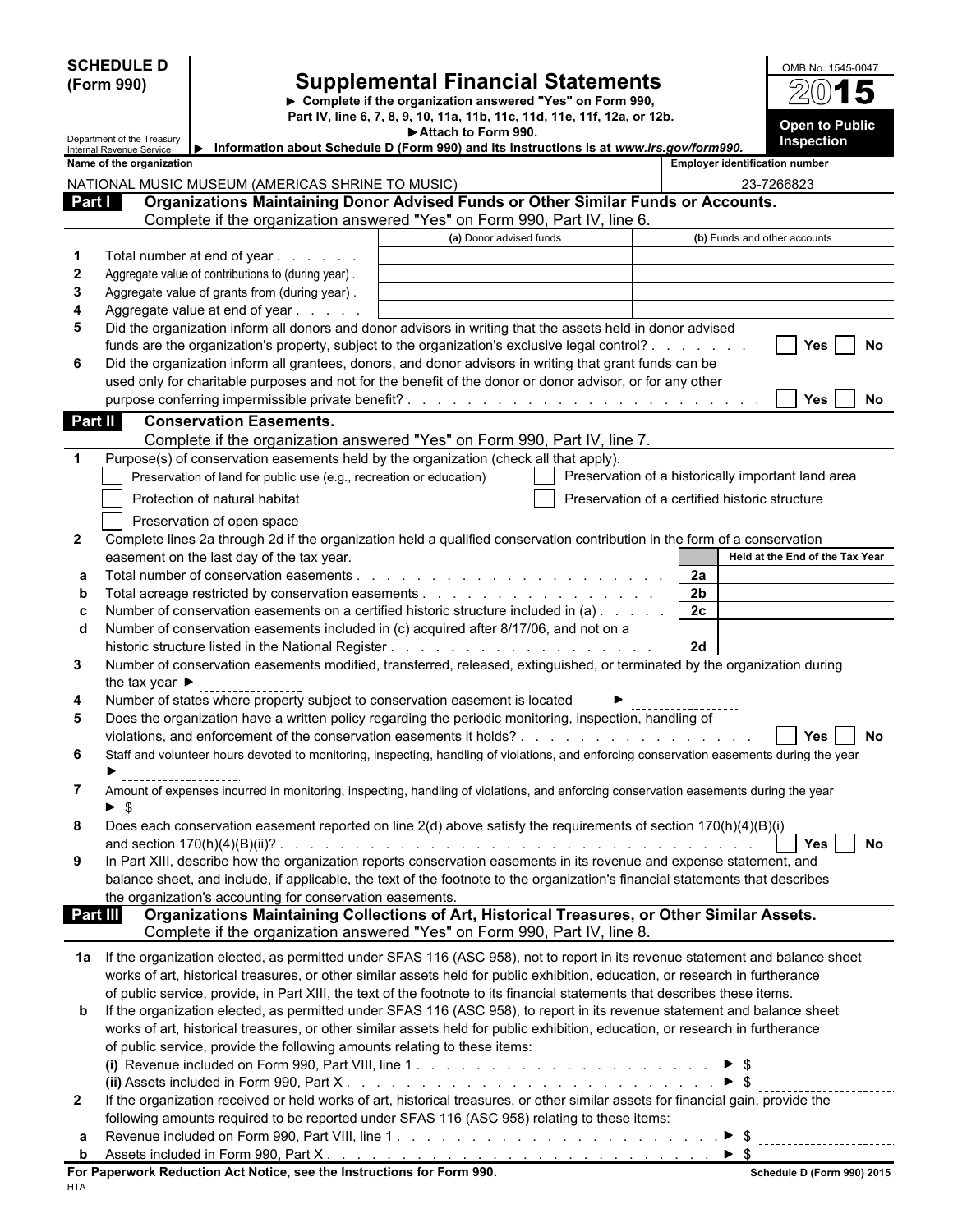|                | Schedule D (Form 990) 2015  NATIONAL MUSIC MUSEUM (AMERICAS SHRINE TO MUSIC)                                                     |                                         |                |                                    |                | 23-7266823                      |                | Page $2$            |
|----------------|----------------------------------------------------------------------------------------------------------------------------------|-----------------------------------------|----------------|------------------------------------|----------------|---------------------------------|----------------|---------------------|
| Part III       | Organizations Maintaining Collections of Art, Historical Treasures, or Other Similar Assets (continued)                          |                                         |                |                                    |                |                                 |                |                     |
| 3              | Using the organization's acquisition, accession, and other records, check any of the following that are a significant use of its |                                         |                |                                    |                |                                 |                |                     |
|                | collection items (check all that apply):                                                                                         |                                         |                |                                    |                |                                 |                |                     |
| а              | X<br>Public exhibition                                                                                                           |                                         |                | Loan or exchange programs          |                |                                 |                |                     |
| b              | X<br>Scholarly research                                                                                                          |                                         | Other<br>e     |                                    |                |                                 |                |                     |
| c              | $\mathsf X$<br>Preservation for future generations                                                                               |                                         |                |                                    |                |                                 |                |                     |
| 4              | Provide a description of the organization's collections and explain how they further the organization's exempt purpose in Part   |                                         |                |                                    |                |                                 |                |                     |
|                | XIII.                                                                                                                            |                                         |                |                                    |                |                                 |                |                     |
| 5              | During the year, did the organization solicit or receive donations of art, historical treasures, or other similar                |                                         |                |                                    |                |                                 |                |                     |
|                | assets to be sold to raise funds rather than to be maintained as part of the organization's collection?                          |                                         |                |                                    |                |                                 | <b>Yes</b>     | No                  |
| Part IV        | <b>Escrow and Custodial Arrangements.</b>                                                                                        |                                         |                |                                    |                |                                 |                |                     |
|                | Complete if the organization answered "Yes" on Form 990, Part IV, line 9, or reported an amount on Form                          |                                         |                |                                    |                |                                 |                |                     |
|                | 990, Part X, line 21.                                                                                                            |                                         |                |                                    |                |                                 |                |                     |
| 1a             | Is the organization an agent, trustee, custodian or other intermediary for contributions or other assets not                     |                                         |                |                                    |                |                                 |                |                     |
|                |                                                                                                                                  |                                         |                |                                    |                |                                 | Yes            | No                  |
|                | If "Yes," explain the arrangement in Part XIII and complete the following table:                                                 |                                         |                |                                    |                |                                 |                |                     |
|                |                                                                                                                                  |                                         |                |                                    |                |                                 | Amount         |                     |
| c              |                                                                                                                                  |                                         |                |                                    | 1 <sub>c</sub> |                                 |                | $\Omega$            |
|                |                                                                                                                                  |                                         |                |                                    | 1 <sub>d</sub> |                                 |                |                     |
|                |                                                                                                                                  |                                         |                |                                    | 1e             |                                 |                |                     |
|                |                                                                                                                                  |                                         |                |                                    | 1f             |                                 |                | $\Omega$            |
| 2a             | Did the organization include an amount on Form 990, Part X, line 21, for escrow or custodial account liability?                  |                                         |                |                                    |                |                                 |                | Yes $X$ No          |
| $\mathbf b$    | If "Yes," explain the arrangement in Part XIII. Check here if the explanation has been provided on Part XIII.                    |                                         |                |                                    |                |                                 |                |                     |
| <b>Part V</b>  | <b>Endowment Funds.</b>                                                                                                          |                                         |                |                                    |                |                                 |                |                     |
|                | Complete if the organization answered "Yes" on Form 990, Part IV, line 10.                                                       |                                         |                |                                    |                |                                 |                |                     |
|                |                                                                                                                                  | (a) Current year                        | (b) Prior year | (c) Two years back                 |                | (d) Three years back            |                | (e) Four years back |
| 1a             | Beginning of year balance                                                                                                        | 6,376,826                               | 4,947,854      | 4,361,385                          |                | 3,504,764                       |                | 3,512,807           |
| b              | Contributions                                                                                                                    | $\Omega$                                | 1,497,462      |                                    | $\Omega$       | 500,000                         |                | 128,210             |
| c              | Net investment earnings, gains,                                                                                                  |                                         |                |                                    |                |                                 |                |                     |
|                | and losses                                                                                                                       | $-47,628$                               | 186,992        |                                    | 813,679        | 553,008                         |                | 56,549              |
|                | Grants or scholarships                                                                                                           |                                         |                |                                    |                |                                 |                |                     |
| е              | Other expenditures for facilities                                                                                                |                                         |                |                                    |                |                                 |                |                     |
|                | and programs                                                                                                                     | 222,539                                 | 185,003        |                                    | 168,927        | 144,925                         |                | 145,236             |
|                | Administrative expenses                                                                                                          | 71,354                                  | 70,479         |                                    | 58,283         | 51,462                          |                | 47,566              |
| g              | End of year balance                                                                                                              | 6,035,305                               | 6,376,826      | 4,947,854                          |                | 4,361,385                       |                | 3.504.764           |
| $\mathbf{2}$   | Provide the estimated percentage of the current year end balance (line 1g, column (a)) held as:                                  |                                         |                |                                    |                |                                 |                |                     |
| a              | Board designated or quasi-endowment                                                                                              | $\triangleright$ %                      |                |                                    |                |                                 |                |                     |
| b              | Permanent endowment                                                                                                              | 100%                                    |                |                                    |                |                                 |                |                     |
| c              | Temporarily restricted endowment                                                                                                 | $\blacktriangleright$<br>%              |                |                                    |                |                                 |                |                     |
|                | The percentages on lines 2a, 2b, and 2c should equal 100%.                                                                       |                                         |                |                                    |                |                                 |                |                     |
| За             | Are there endowment funds not in the possession of the organization that are held and administered for the                       |                                         |                |                                    |                |                                 |                |                     |
|                | organization by:                                                                                                                 |                                         |                |                                    |                |                                 |                | <b>Yes</b><br>No    |
|                | (i)                                                                                                                              |                                         |                |                                    |                |                                 | 3a(i)          | $\mathsf{X}$        |
|                | (ii)                                                                                                                             |                                         |                |                                    |                |                                 | 3a(ii)         | $\mathsf{X}$        |
| b              | If "Yes" on line 3a(ii), are the related organizations listed as required on Schedule R?                                         |                                         |                |                                    |                |                                 | 3 <sub>b</sub> | $\mathsf{X}$        |
| 4              | Describe in Part XIII the intended uses of the organization's endowment funds.                                                   |                                         |                |                                    |                |                                 |                |                     |
| <b>Part VI</b> | Land, Buildings, and Equipment.                                                                                                  |                                         |                |                                    |                |                                 |                |                     |
|                | Complete if the organization answered "Yes" on Form 990, Part IV, line 11a. See Form 990, Part X, line 10.                       |                                         |                |                                    |                |                                 |                |                     |
|                | Description of property                                                                                                          | (a) Cost or other basis<br>(investment) |                | (b) Cost or other<br>basis (other) |                | (c) Accumulated<br>depreciation | (d) Book value |                     |
|                | $Land.$                                                                                                                          |                                         | $\overline{0}$ | 01                                 |                |                                 |                | 0                   |
| 1a             | Buildings                                                                                                                        |                                         | $\Omega$       | $\overline{0}$                     |                | 0                               |                | $\Omega$            |
| b<br>С         | Leasehold improvements                                                                                                           |                                         | $\Omega$       | $\Omega$                           |                | 0                               |                | $\Omega$            |
| d              | Equipment. $\ldots$                                                                                                              |                                         | $\Omega$       | 233,471                            |                | 151,074                         |                | 82,397              |
| е              | Other $\ldots$ $\ldots$ $\ldots$ $\ldots$ $\ldots$ $\ldots$                                                                      |                                         | $\Omega$       | $\Omega$                           |                | 0                               |                |                     |
|                | Total. Add lines 1a through 1e. (Column (d) must equal Form 990, Part X, column (B), line 10c.).                                 |                                         |                |                                    |                | ▶                               |                | 82,397              |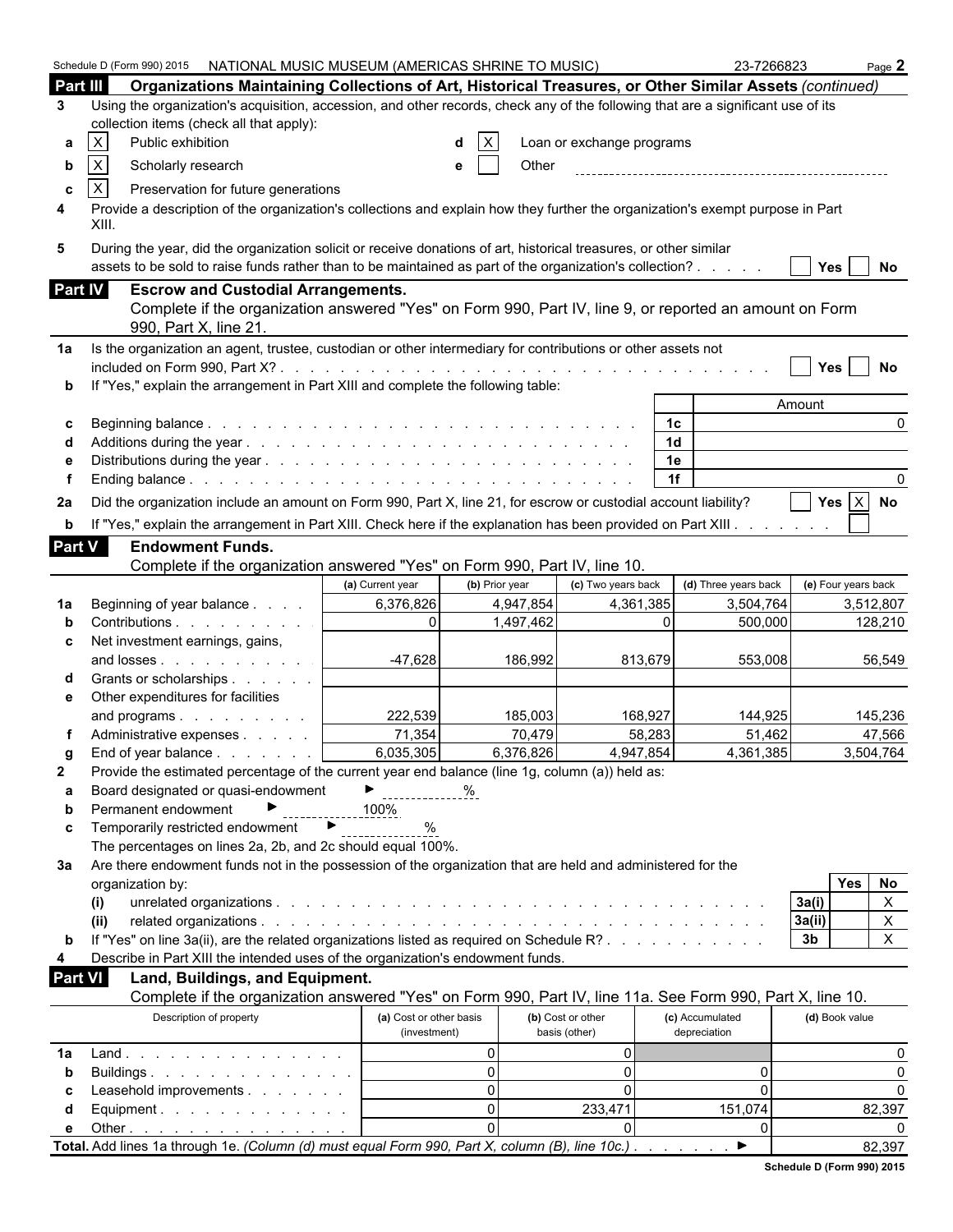| Complete if the organization answered "Yes" on Form 990, Part IV, line 11b. See Form 990, Part X, line 12.                    |                 | (c) Method of valuation:                                                                                   |   |
|-------------------------------------------------------------------------------------------------------------------------------|-----------------|------------------------------------------------------------------------------------------------------------|---|
| (a) Description of security or category<br>(including name of security)                                                       | (b) Book value  | Cost or end-of-year market value                                                                           |   |
| (1) Financial derivatives                                                                                                     | 0               |                                                                                                            |   |
| (2) Closely-held equity interests                                                                                             | $\mathbf{0}$    |                                                                                                            |   |
| (3) Other                                                                                                                     |                 |                                                                                                            |   |
| (A)                                                                                                                           |                 |                                                                                                            |   |
| (C)                                                                                                                           |                 |                                                                                                            |   |
| $\Box$ (D)                                                                                                                    |                 |                                                                                                            |   |
| (E)                                                                                                                           |                 |                                                                                                            |   |
| (F)                                                                                                                           |                 |                                                                                                            |   |
| (G)                                                                                                                           |                 |                                                                                                            |   |
| (H)                                                                                                                           | 0<br>▶          |                                                                                                            |   |
| Total. (Column (b) must equal Form 990, Part X, col. (B) line 12.)<br><b>Part VIII</b><br><b>Investments-Program Related.</b> |                 |                                                                                                            |   |
|                                                                                                                               |                 | Complete if the organization answered "Yes" on Form 990, Part IV, line 11c. See Form 990, Part X, line 13. |   |
| (a) Description of investment                                                                                                 | (b) Book value  | (c) Method of valuation:                                                                                   |   |
|                                                                                                                               |                 | Cost or end-of-year market value                                                                           |   |
| (1)                                                                                                                           |                 |                                                                                                            |   |
| (2)                                                                                                                           |                 |                                                                                                            |   |
| (3)                                                                                                                           |                 |                                                                                                            |   |
| (4)<br>(5)                                                                                                                    |                 |                                                                                                            |   |
| (6)                                                                                                                           |                 |                                                                                                            |   |
| (7)                                                                                                                           |                 |                                                                                                            |   |
|                                                                                                                               |                 |                                                                                                            |   |
|                                                                                                                               |                 |                                                                                                            |   |
| (8)<br>(9)                                                                                                                    |                 |                                                                                                            |   |
| Total. (Column (b) must equal Form 990, Part X, col. (B) line 13.)                                                            | ▶<br>0          |                                                                                                            |   |
| <b>Part IX</b><br><b>Other Assets.</b>                                                                                        |                 |                                                                                                            |   |
|                                                                                                                               |                 | Complete if the organization answered "Yes" on Form 990, Part IV, line 11d. See Form 990, Part X, line 15. |   |
|                                                                                                                               | (a) Description | (b) Book value                                                                                             |   |
|                                                                                                                               |                 |                                                                                                            |   |
|                                                                                                                               |                 |                                                                                                            |   |
|                                                                                                                               |                 |                                                                                                            |   |
|                                                                                                                               |                 |                                                                                                            |   |
| (1)<br>(2)<br>(3)<br>(4)<br>(5)<br>(6)                                                                                        |                 |                                                                                                            |   |
| (7)                                                                                                                           |                 |                                                                                                            |   |
| (8)                                                                                                                           |                 |                                                                                                            |   |
| (9)<br>Total. (Column (b) must equal Form 990, Part X, col. (B) line 15.)                                                     |                 | ▶                                                                                                          |   |
| <b>Other Liabilities.</b><br>Part X                                                                                           |                 |                                                                                                            |   |
|                                                                                                                               |                 | Complete if the organization answered "Yes" on Form 990, Part IV, line 11e or 11f. See Form 990, Part X,   |   |
| line $25$ .                                                                                                                   |                 |                                                                                                            |   |
| (a) Description of liability                                                                                                  | (b) Book value  |                                                                                                            |   |
| (1) Federal income taxes                                                                                                      |                 |                                                                                                            |   |
| (2)                                                                                                                           |                 |                                                                                                            |   |
| (3)                                                                                                                           |                 |                                                                                                            | 0 |
| (4)<br>(5)                                                                                                                    |                 |                                                                                                            |   |
| (6)                                                                                                                           |                 |                                                                                                            |   |
| (7)                                                                                                                           |                 |                                                                                                            |   |
| (8)                                                                                                                           |                 |                                                                                                            |   |
| (9)<br>Total. (Column (b) must equal Form 990, Part X, col. (B) line 25.)                                                     | ▶               |                                                                                                            |   |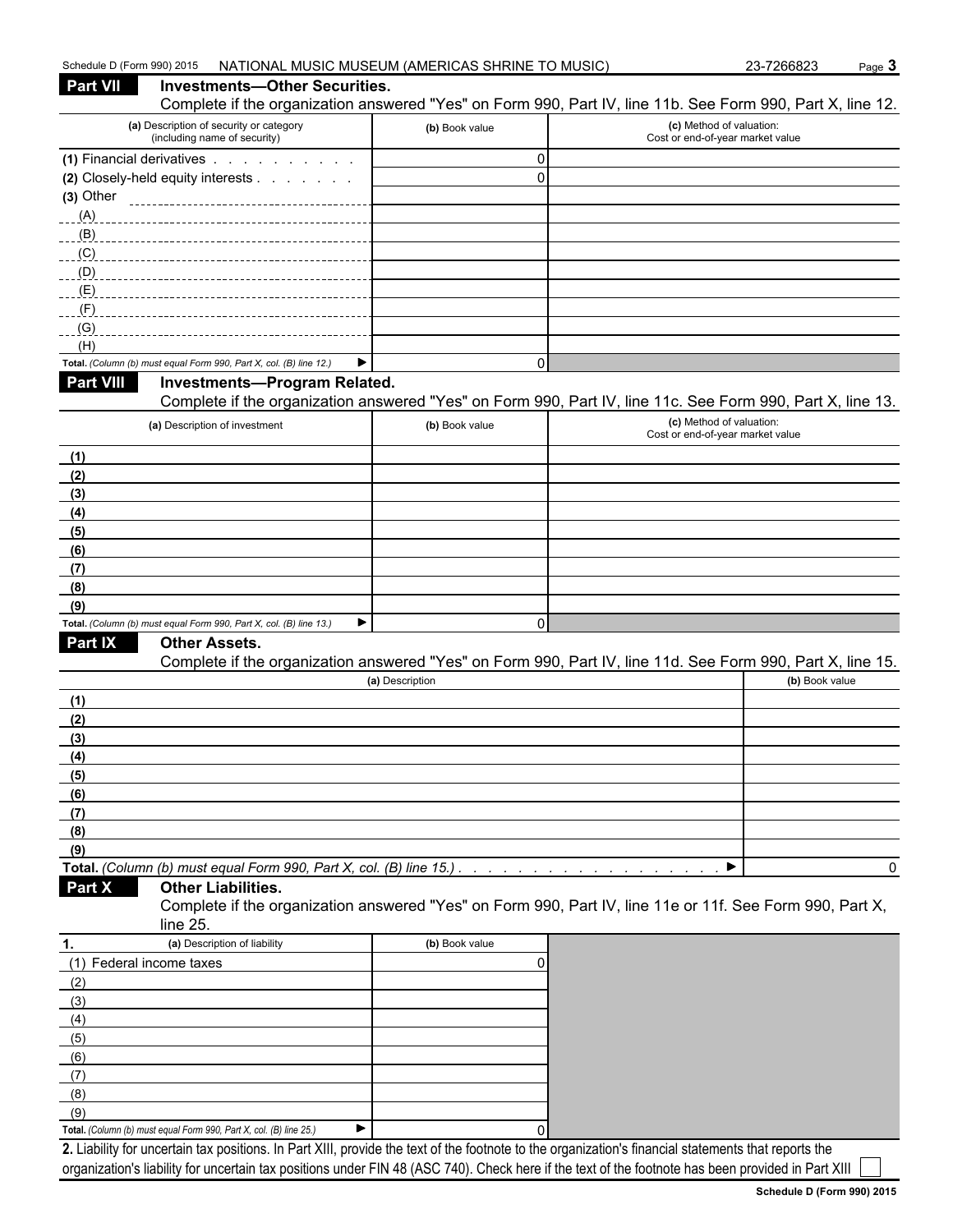|                  | Schedule D (Form 990) 2015 |                                  | NATIONAL MUSIC MUSEUM (AMERICAS SHRINE TO MUSIC)                                                                                                   |                      |             | 23-7266823   | Page 4    |
|------------------|----------------------------|----------------------------------|----------------------------------------------------------------------------------------------------------------------------------------------------|----------------------|-------------|--------------|-----------|
| Part XI          |                            |                                  | Reconciliation of Revenue per Audited Financial Statements With Revenue per Return.                                                                |                      |             |              |           |
|                  |                            |                                  | Complete if the organization answered "Yes" on Form 990, Part IV, line 12a.                                                                        |                      |             |              |           |
| $\mathbf{1}$     |                            |                                  | Total revenue, gains, and other support per audited financial statements                                                                           |                      |             |              | 1,130,321 |
| $\mathbf{2}$     |                            |                                  | Amounts included on line 1 but not on Form 990, Part VIII, line 12:                                                                                |                      |             |              |           |
| a                |                            |                                  | Net unrealized gains (losses) on investments                                                                                                       | 2a                   | $-165, 115$ |              |           |
| b                |                            |                                  |                                                                                                                                                    | 2 <sub>b</sub>       | 594,843     |              |           |
| C                |                            |                                  |                                                                                                                                                    | 2c                   |             |              |           |
| d                |                            |                                  |                                                                                                                                                    | 2d                   |             |              |           |
| e                |                            |                                  |                                                                                                                                                    |                      |             | 2e           | 429,728   |
| 3                |                            |                                  |                                                                                                                                                    |                      |             | $\mathbf{3}$ | 700,593   |
| 4                |                            |                                  | Amounts included on Form 990, Part VIII, line 12, but not on line 1:                                                                               |                      |             |              |           |
| a                |                            |                                  | Investment expenses not included on Form 990, Part VIII, line 7b                                                                                   | 4a                   |             |              |           |
| b                |                            |                                  |                                                                                                                                                    | 4 <sub>b</sub>       |             |              |           |
| C                |                            |                                  |                                                                                                                                                    |                      |             | 4c           |           |
| 5                |                            |                                  | Total revenue. Add lines 3 and 4c. (This must equal Form 990, Part I, line 12.)                                                                    |                      |             | 5            | 700,593   |
| <b>Part XII</b>  |                            |                                  | Reconciliation of Expenses per Audited Financial Statements With Expenses per Return.                                                              |                      |             |              |           |
|                  |                            |                                  | Complete if the organization answered "Yes" on Form 990, Part IV, line 12a.                                                                        |                      |             |              |           |
| 1                |                            |                                  |                                                                                                                                                    |                      |             | $\mathbf 1$  | 1,638,134 |
| $\mathbf 2$      |                            |                                  | Amounts included on line 1 but not on Form 990, Part IX, line 25:                                                                                  |                      |             |              |           |
|                  |                            |                                  |                                                                                                                                                    |                      |             |              |           |
| a                |                            |                                  |                                                                                                                                                    | 2a<br>2 <sub>b</sub> |             |              |           |
| b                |                            |                                  |                                                                                                                                                    |                      |             |              |           |
| C                |                            |                                  |                                                                                                                                                    | 2c<br>2d             |             |              |           |
| d                |                            |                                  |                                                                                                                                                    |                      |             |              |           |
| e                |                            |                                  |                                                                                                                                                    |                      |             | 2e           |           |
| 3                |                            |                                  |                                                                                                                                                    |                      |             | 3            | 1,638,134 |
| 4                |                            |                                  | Amounts included on Form 990, Part IX, line 25, but not on line 1:                                                                                 |                      |             |              |           |
| a                |                            |                                  | Investment expenses not included on Form 990, Part VIII, line 7b                                                                                   | 4a                   |             |              |           |
| b                |                            |                                  |                                                                                                                                                    | 4 <sub>b</sub>       |             |              |           |
| C                |                            |                                  |                                                                                                                                                    |                      |             | 4c           |           |
| 5                |                            |                                  | Total expenses. Add lines 3 and 4c. (This must equal Form 990, Part I, line 18.)                                                                   |                      |             | 5            | 1,638,134 |
| <b>Part XIII</b> |                            | <b>Supplemental Information.</b> |                                                                                                                                                    |                      |             |              |           |
|                  |                            |                                  | Provide the descriptions required for Part II, lines 3, 5, and 9; Part III, lines 1a and 4; Part IV, lines 1b and 2b; Part V, line 4; Part X, line |                      |             |              |           |
|                  |                            |                                  | 2; Part XI, lines 2d and 4b; and Part XII, lines 2d and 4b. Also complete this part to provide any additional information.                         |                      |             |              |           |
|                  |                            |                                  |                                                                                                                                                    |                      |             |              |           |
|                  |                            |                                  |                                                                                                                                                    |                      |             |              |           |
|                  |                            |                                  |                                                                                                                                                    |                      |             |              |           |
|                  |                            |                                  |                                                                                                                                                    |                      |             |              |           |
|                  |                            |                                  |                                                                                                                                                    |                      |             |              |           |
|                  |                            |                                  |                                                                                                                                                    |                      |             |              |           |
|                  |                            |                                  |                                                                                                                                                    |                      |             |              |           |
|                  |                            |                                  |                                                                                                                                                    |                      |             |              |           |
|                  |                            |                                  |                                                                                                                                                    |                      |             |              |           |
|                  |                            |                                  |                                                                                                                                                    |                      |             |              |           |
|                  |                            |                                  |                                                                                                                                                    |                      |             |              |           |
|                  |                            |                                  |                                                                                                                                                    |                      |             |              |           |
|                  |                            |                                  |                                                                                                                                                    |                      |             |              |           |
|                  |                            |                                  |                                                                                                                                                    |                      |             |              |           |
|                  |                            |                                  |                                                                                                                                                    |                      |             |              |           |
|                  |                            |                                  |                                                                                                                                                    |                      |             |              |           |
|                  |                            |                                  |                                                                                                                                                    |                      |             |              |           |
|                  |                            |                                  |                                                                                                                                                    |                      |             |              |           |
|                  |                            |                                  |                                                                                                                                                    |                      |             |              |           |
|                  |                            |                                  |                                                                                                                                                    |                      |             |              |           |
|                  |                            |                                  |                                                                                                                                                    |                      |             |              |           |
|                  |                            |                                  |                                                                                                                                                    |                      |             |              |           |
|                  |                            |                                  |                                                                                                                                                    |                      |             |              |           |
|                  |                            |                                  |                                                                                                                                                    |                      |             |              |           |
|                  |                            |                                  |                                                                                                                                                    |                      |             |              |           |
|                  |                            |                                  |                                                                                                                                                    |                      |             |              |           |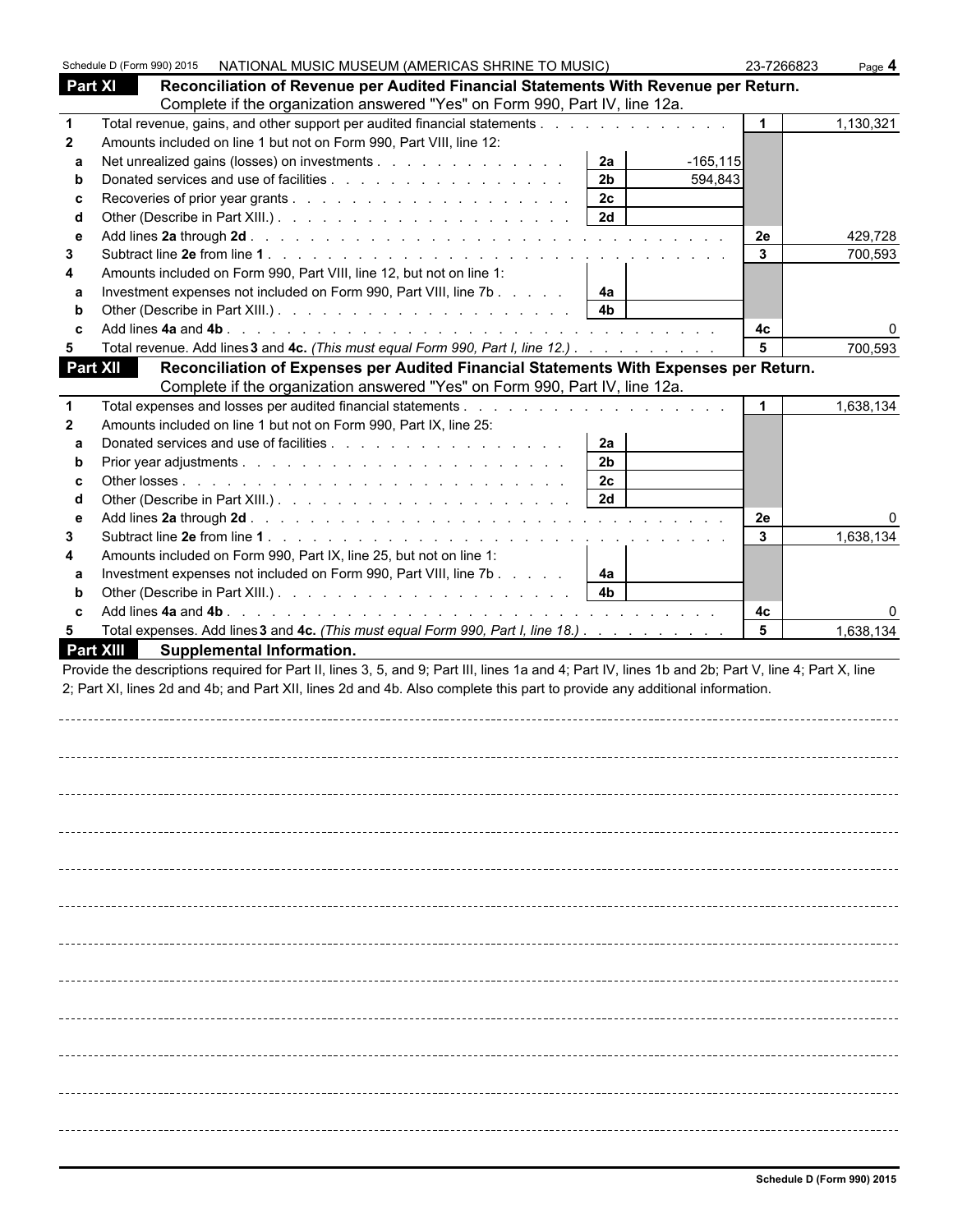| Schedule D (Form 990) 2015 | NATIONAL MUSIC MUSEUM (AMERICAS SHRINE TO MUSIC) | 23-7266823 | Page 5 |
|----------------------------|--------------------------------------------------|------------|--------|
| Part XIII                  | <b>Supplemental Information (continued)</b>      |            |        |
|                            |                                                  |            |        |
|                            |                                                  |            |        |
|                            |                                                  |            |        |
|                            |                                                  |            |        |
|                            |                                                  |            |        |
|                            |                                                  |            |        |
|                            |                                                  |            |        |
|                            |                                                  |            |        |
|                            |                                                  |            |        |
|                            |                                                  |            |        |
|                            |                                                  |            |        |
|                            |                                                  |            |        |
|                            |                                                  |            |        |
|                            |                                                  |            |        |
|                            |                                                  |            |        |
|                            |                                                  |            |        |
|                            |                                                  |            |        |
|                            |                                                  |            |        |
|                            |                                                  |            |        |
|                            |                                                  |            |        |
|                            |                                                  |            |        |
|                            |                                                  |            |        |
|                            |                                                  |            |        |
|                            |                                                  |            |        |
|                            |                                                  |            |        |
|                            |                                                  |            |        |
|                            |                                                  |            |        |
|                            |                                                  |            |        |
|                            |                                                  |            |        |
|                            |                                                  |            |        |
|                            |                                                  |            |        |
|                            |                                                  |            |        |
|                            |                                                  |            |        |
|                            |                                                  |            |        |
|                            |                                                  |            |        |
|                            |                                                  |            |        |
|                            |                                                  |            |        |
|                            |                                                  |            |        |
|                            |                                                  |            |        |
|                            |                                                  |            |        |
|                            |                                                  |            |        |
|                            |                                                  |            |        |
|                            |                                                  |            |        |
|                            |                                                  |            |        |
|                            |                                                  |            |        |
|                            |                                                  |            |        |
|                            |                                                  |            |        |
|                            |                                                  |            |        |
|                            |                                                  |            |        |
|                            |                                                  |            |        |
|                            |                                                  |            |        |
|                            |                                                  |            |        |
|                            |                                                  |            |        |
|                            |                                                  |            |        |
|                            |                                                  |            |        |
|                            |                                                  |            |        |
|                            |                                                  |            |        |
|                            |                                                  |            |        |
|                            |                                                  |            |        |
|                            |                                                  |            |        |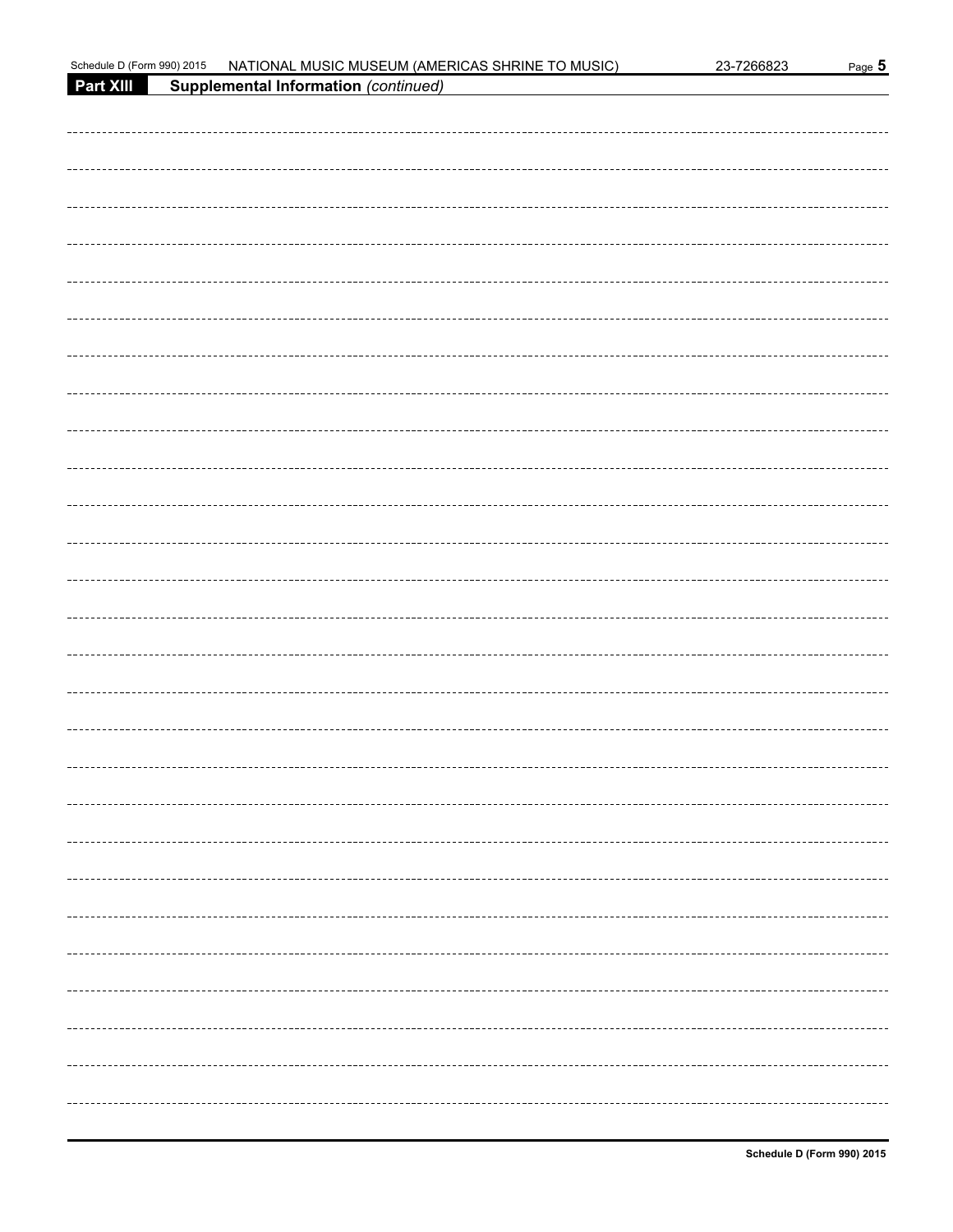| <b>SCHEDULE G</b><br>(Form 990 or 990-EZ)<br>Department of the Treasury<br>Internal Revenue Service |                                                                                                                                                                                           | <b>Supplemental Information Regarding Fundraising or Gaming Activities</b><br>Complete if the organization answered "Yes" on Form 990, Part IV, lines 17, 18, or 19, or if the<br>Information about Schedule G (Form 990 or 990-EZ) and its instructions is at www.irs.gov/form990. |     | Attach to Form 990 or Form 990-EZ.                                   | organization entered more than \$15,000 on Form 990-EZ, line 6a. |                                                                            | OMB No. 1545-0047<br><b>Open to Public</b><br>Inspection |
|-----------------------------------------------------------------------------------------------------|-------------------------------------------------------------------------------------------------------------------------------------------------------------------------------------------|-------------------------------------------------------------------------------------------------------------------------------------------------------------------------------------------------------------------------------------------------------------------------------------|-----|----------------------------------------------------------------------|------------------------------------------------------------------|----------------------------------------------------------------------------|----------------------------------------------------------|
| Name of the organization                                                                            |                                                                                                                                                                                           |                                                                                                                                                                                                                                                                                     |     |                                                                      |                                                                  | <b>Employer identification number</b>                                      |                                                          |
|                                                                                                     | NATIONAL MUSIC MUSEUM (AMERICAS SHRINE TO MUSIC)                                                                                                                                          |                                                                                                                                                                                                                                                                                     |     |                                                                      |                                                                  |                                                                            | 23-7266823                                               |
| Part I                                                                                              | Fundraising Activities. Complete if the organization answered "Yes" on Form 990, Part IV, line 17.                                                                                        |                                                                                                                                                                                                                                                                                     |     |                                                                      |                                                                  |                                                                            |                                                          |
|                                                                                                     | Form 990-EZ filers are not required to complete this part.<br>Indicate whether the organization raised funds through any of the following activities. Check all that apply.               |                                                                                                                                                                                                                                                                                     |     |                                                                      |                                                                  |                                                                            |                                                          |
| 1<br>$\mathsf{X}$<br>a                                                                              | Mail solicitations                                                                                                                                                                        |                                                                                                                                                                                                                                                                                     | e   |                                                                      | Solicitation of non-government grants                            |                                                                            |                                                          |
| $\pmb{\times}$<br>b                                                                                 | Internet and email solicitations                                                                                                                                                          |                                                                                                                                                                                                                                                                                     | f   |                                                                      | Solicitation of government grants                                |                                                                            |                                                          |
| $\boldsymbol{\mathsf{X}}$<br>С                                                                      | Phone solicitations                                                                                                                                                                       |                                                                                                                                                                                                                                                                                     | g   |                                                                      | Special fundraising events                                       |                                                                            |                                                          |
| $\times$<br>d                                                                                       | In-person solicitations                                                                                                                                                                   |                                                                                                                                                                                                                                                                                     |     |                                                                      |                                                                  |                                                                            |                                                          |
| 2a                                                                                                  | Did the organization have a written or oral agreement with any individual (including officers, directors, trustees or                                                                     |                                                                                                                                                                                                                                                                                     |     |                                                                      |                                                                  |                                                                            |                                                          |
|                                                                                                     | key employees listed in Form 990, Part VII) or entity in connection with professional fundraising services?                                                                               |                                                                                                                                                                                                                                                                                     |     |                                                                      |                                                                  |                                                                            | Yes $ X $ No                                             |
| b                                                                                                   | If "Yes," list the ten highest paid individuals or entities (fundraisers) pursuant to agreements under which the fundraiser is<br>to be compensated at least \$5,000 by the organization. |                                                                                                                                                                                                                                                                                     |     |                                                                      |                                                                  |                                                                            |                                                          |
|                                                                                                     | (i) Name and address of individual<br>or entity (fundraiser)                                                                                                                              | (ii) Activity                                                                                                                                                                                                                                                                       |     | (iii) Did fundraiser have<br>custody or control of<br>contributions? | (iv) Gross receipts<br>from activity                             | (v) Amount paid to<br>(or retained by)<br>fundraiser listed in<br>col. (i) | (vi) Amount paid to<br>(or retained by)<br>organization  |
|                                                                                                     |                                                                                                                                                                                           |                                                                                                                                                                                                                                                                                     | Yes | No                                                                   |                                                                  |                                                                            |                                                          |
|                                                                                                     |                                                                                                                                                                                           |                                                                                                                                                                                                                                                                                     |     |                                                                      |                                                                  |                                                                            |                                                          |
|                                                                                                     |                                                                                                                                                                                           |                                                                                                                                                                                                                                                                                     |     |                                                                      | 0                                                                | ი                                                                          | 0                                                        |
| 2                                                                                                   |                                                                                                                                                                                           |                                                                                                                                                                                                                                                                                     |     |                                                                      | 0                                                                | 0                                                                          | 0                                                        |
| 3                                                                                                   |                                                                                                                                                                                           |                                                                                                                                                                                                                                                                                     |     |                                                                      |                                                                  |                                                                            |                                                          |
| 4                                                                                                   |                                                                                                                                                                                           |                                                                                                                                                                                                                                                                                     |     |                                                                      | 0                                                                | 0                                                                          | 0                                                        |
|                                                                                                     |                                                                                                                                                                                           |                                                                                                                                                                                                                                                                                     |     |                                                                      | 0                                                                | 0                                                                          | 0                                                        |
| 5                                                                                                   |                                                                                                                                                                                           |                                                                                                                                                                                                                                                                                     |     |                                                                      |                                                                  |                                                                            |                                                          |
|                                                                                                     |                                                                                                                                                                                           |                                                                                                                                                                                                                                                                                     |     |                                                                      | 0                                                                | 0                                                                          | 0                                                        |
| 6                                                                                                   |                                                                                                                                                                                           |                                                                                                                                                                                                                                                                                     |     |                                                                      |                                                                  |                                                                            |                                                          |
| 7                                                                                                   |                                                                                                                                                                                           |                                                                                                                                                                                                                                                                                     |     |                                                                      | 0                                                                | ი                                                                          | 0                                                        |
|                                                                                                     |                                                                                                                                                                                           |                                                                                                                                                                                                                                                                                     |     |                                                                      | 0                                                                | ი                                                                          | 0                                                        |
| 8                                                                                                   |                                                                                                                                                                                           |                                                                                                                                                                                                                                                                                     |     |                                                                      |                                                                  |                                                                            |                                                          |
|                                                                                                     |                                                                                                                                                                                           |                                                                                                                                                                                                                                                                                     |     |                                                                      | 0                                                                | 0                                                                          | 0                                                        |
| 9                                                                                                   |                                                                                                                                                                                           |                                                                                                                                                                                                                                                                                     |     |                                                                      |                                                                  |                                                                            |                                                          |
|                                                                                                     |                                                                                                                                                                                           |                                                                                                                                                                                                                                                                                     |     |                                                                      | 0                                                                | 0                                                                          | U                                                        |
| 10                                                                                                  |                                                                                                                                                                                           |                                                                                                                                                                                                                                                                                     |     |                                                                      | 0                                                                | O                                                                          | 0                                                        |
|                                                                                                     |                                                                                                                                                                                           |                                                                                                                                                                                                                                                                                     |     |                                                                      |                                                                  |                                                                            |                                                          |
| Total .                                                                                             |                                                                                                                                                                                           |                                                                                                                                                                                                                                                                                     |     |                                                                      | 0                                                                | 0                                                                          | 0                                                        |
| 3                                                                                                   | List all states in which the organization is registered or licensed to solicit contributions or has been notified it is exempt from<br>registration or licensing.                         |                                                                                                                                                                                                                                                                                     |     |                                                                      |                                                                  |                                                                            |                                                          |
|                                                                                                     |                                                                                                                                                                                           |                                                                                                                                                                                                                                                                                     |     |                                                                      |                                                                  |                                                                            |                                                          |
| SOUTH DAKOTA                                                                                        |                                                                                                                                                                                           |                                                                                                                                                                                                                                                                                     |     |                                                                      |                                                                  |                                                                            |                                                          |
|                                                                                                     |                                                                                                                                                                                           |                                                                                                                                                                                                                                                                                     |     |                                                                      |                                                                  |                                                                            |                                                          |
|                                                                                                     |                                                                                                                                                                                           |                                                                                                                                                                                                                                                                                     |     |                                                                      |                                                                  |                                                                            |                                                          |
|                                                                                                     |                                                                                                                                                                                           |                                                                                                                                                                                                                                                                                     |     |                                                                      |                                                                  |                                                                            |                                                          |
|                                                                                                     |                                                                                                                                                                                           |                                                                                                                                                                                                                                                                                     |     |                                                                      |                                                                  |                                                                            |                                                          |
|                                                                                                     |                                                                                                                                                                                           |                                                                                                                                                                                                                                                                                     |     |                                                                      |                                                                  |                                                                            |                                                          |
|                                                                                                     |                                                                                                                                                                                           |                                                                                                                                                                                                                                                                                     |     |                                                                      |                                                                  |                                                                            |                                                          |
|                                                                                                     |                                                                                                                                                                                           |                                                                                                                                                                                                                                                                                     |     |                                                                      |                                                                  |                                                                            |                                                          |
|                                                                                                     | Paperwork Reduction Act Notice, see the Instructions for Form 990 or 990-EZ.                                                                                                              |                                                                                                                                                                                                                                                                                     |     |                                                                      |                                                                  |                                                                            | Schedule G (Form 990 or 990-EZ) 2015                     |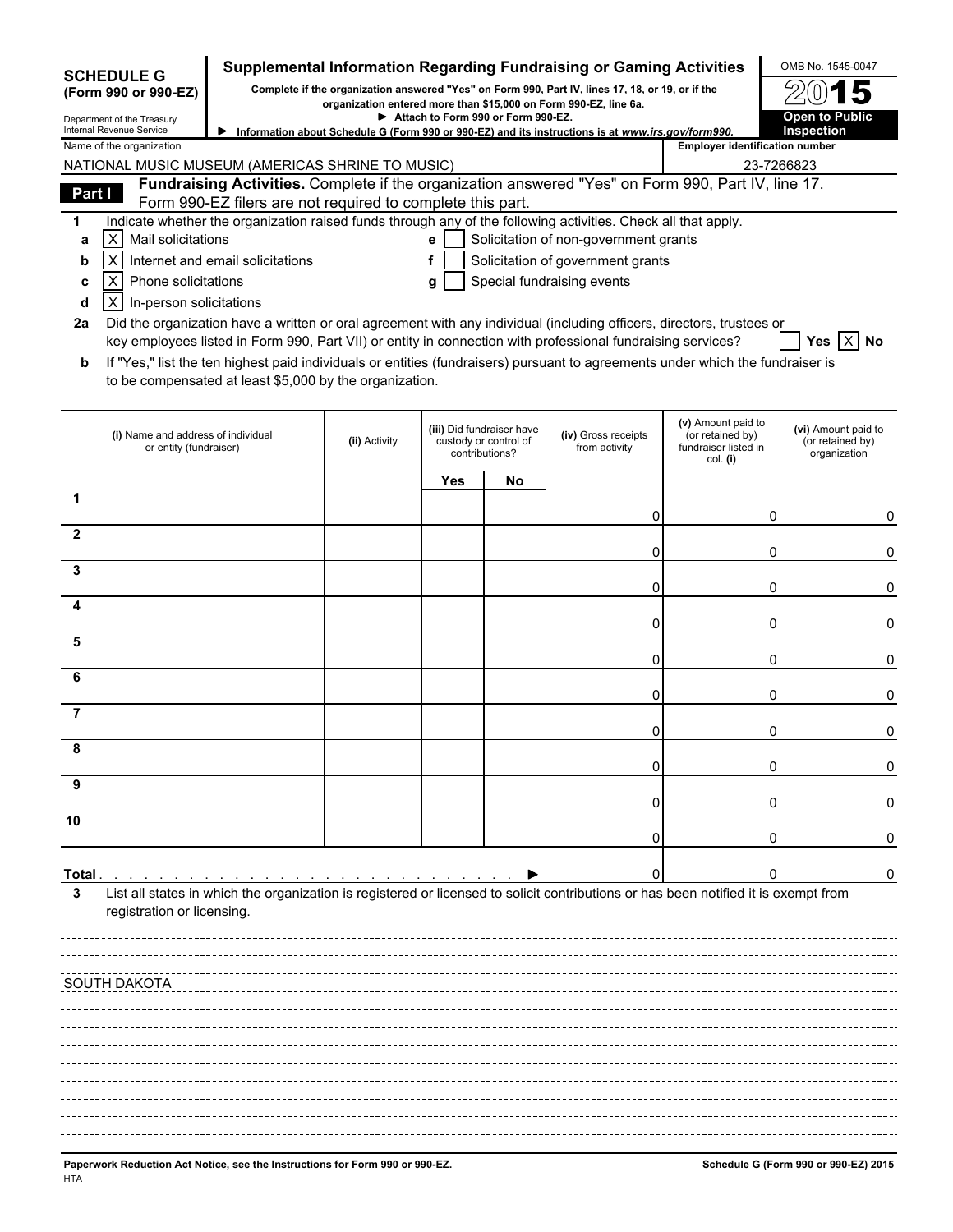Schedule G (Form 990 or 990-EZ) 2015 NATIONAL MUSIC MUSEUM (AMERICAS SHRINE TO MUSIC) 23-7266823 Page 2

**Part II Fundraising Events.** Complete if the organization answered "Yes" on Form 990, Part IV, line 18, or reported more than \$15,000 of fundraising event contributions and gross income on Form 990-EZ, lines 1 and 6b. List events with gross receipts greater than \$5,000.

|                 |                |                                                                                                                                                                         | (a) Event $#1$                        | $(b)$ Event #2                                   | (c) Other events | (d) Total events<br>(add col. (a) through           |
|-----------------|----------------|-------------------------------------------------------------------------------------------------------------------------------------------------------------------------|---------------------------------------|--------------------------------------------------|------------------|-----------------------------------------------------|
|                 |                |                                                                                                                                                                         | (event type)                          | (event type)                                     | (total number)   | col. (c)                                            |
|                 |                |                                                                                                                                                                         |                                       |                                                  |                  |                                                     |
| Revenue         | $\mathbf 1$    | Gross receipts                                                                                                                                                          |                                       |                                                  |                  |                                                     |
|                 | $\mathbf{2}$   | Less: Contributions                                                                                                                                                     |                                       |                                                  |                  | <sup>0</sup>                                        |
|                 | 3              | Gross income (line 1                                                                                                                                                    |                                       |                                                  |                  |                                                     |
|                 |                | minus line $2)$ .                                                                                                                                                       |                                       |                                                  |                  |                                                     |
|                 | 4              | Cash prizes                                                                                                                                                             |                                       |                                                  |                  |                                                     |
|                 |                |                                                                                                                                                                         |                                       |                                                  |                  |                                                     |
|                 | 5              | Noncash prizes                                                                                                                                                          |                                       |                                                  |                  |                                                     |
|                 | 6              | Rent/facility costs                                                                                                                                                     |                                       |                                                  |                  |                                                     |
|                 |                |                                                                                                                                                                         |                                       |                                                  |                  |                                                     |
| Direct Expenses | $\overline{7}$ | Food and beverages                                                                                                                                                      |                                       |                                                  |                  |                                                     |
|                 | 8              | Entertainment                                                                                                                                                           |                                       |                                                  |                  |                                                     |
|                 |                |                                                                                                                                                                         |                                       |                                                  |                  |                                                     |
|                 | 9              | Other direct expenses                                                                                                                                                   |                                       |                                                  |                  |                                                     |
|                 | 10             |                                                                                                                                                                         |                                       |                                                  |                  | $\left( 0\right)$                                   |
|                 | 11             |                                                                                                                                                                         |                                       |                                                  |                  | $\Omega$                                            |
|                 | Part III       | Net income summary. Subtract line 10 from line 3, column (d) ▶  <br>Gaming. Complete if the organization answered "Yes" on Form 990, Part IV, line 19, or reported more |                                       |                                                  |                  |                                                     |
|                 |                | than \$15,000 on Form 990-EZ, line 6a.                                                                                                                                  |                                       |                                                  |                  |                                                     |
|                 |                |                                                                                                                                                                         | (a) Bingo                             | (b) Pull tabs/instant<br>bingo/progressive bingo | (c) Other gaming | (d) Total gaming (add<br>col. (a) through col. (c)) |
| Revenue         |                |                                                                                                                                                                         |                                       |                                                  |                  |                                                     |
|                 |                | Gross revenue                                                                                                                                                           |                                       |                                                  |                  | n                                                   |
|                 |                |                                                                                                                                                                         |                                       |                                                  |                  |                                                     |
|                 |                | 2 Cash prizes                                                                                                                                                           |                                       |                                                  |                  |                                                     |
|                 | 3              | Noncash prizes                                                                                                                                                          |                                       |                                                  |                  |                                                     |
| Direct Expenses |                |                                                                                                                                                                         |                                       |                                                  |                  |                                                     |
|                 | 4              | Rent/facility costs                                                                                                                                                     |                                       |                                                  |                  |                                                     |
|                 |                |                                                                                                                                                                         |                                       |                                                  |                  |                                                     |
|                 |                | 5 Other direct expenses                                                                                                                                                 |                                       |                                                  |                  |                                                     |
|                 |                |                                                                                                                                                                         |                                       |                                                  |                  |                                                     |
|                 |                |                                                                                                                                                                         | $\overline{\prod}$ Yes<br>$rac{9}{2}$ | $\sqrt{ }$ Yes $\sqrt{ }$<br>$rac{9}{2}$         |                  |                                                     |
|                 | 6              | Volunteer labor                                                                                                                                                         | No                                    | No                                               | No               |                                                     |
|                 | 7              |                                                                                                                                                                         |                                       |                                                  |                  | $\left( 0\right)$                                   |
|                 |                |                                                                                                                                                                         |                                       |                                                  |                  |                                                     |
|                 | 8              |                                                                                                                                                                         |                                       |                                                  |                  |                                                     |
|                 |                |                                                                                                                                                                         |                                       |                                                  |                  |                                                     |
| 9               |                | Enter the state(s) in which the organization conducts gaming activities:                                                                                                |                                       |                                                  |                  |                                                     |
|                 | a<br>b         | Is the organization licensed to conduct gaming activities in each of these states? $\Box$ Yes                                                                           |                                       |                                                  |                  |                                                     |
|                 |                |                                                                                                                                                                         |                                       |                                                  |                  |                                                     |
|                 |                |                                                                                                                                                                         |                                       |                                                  |                  |                                                     |
| 10a             |                | Were any of the organization's gaming licenses revoked, suspended or terminated during the tax year? $\ldots$   Yes   No                                                |                                       |                                                  |                  | 0<br>No                                             |

**Schedule G (Form 990 or 990-EZ) 2015**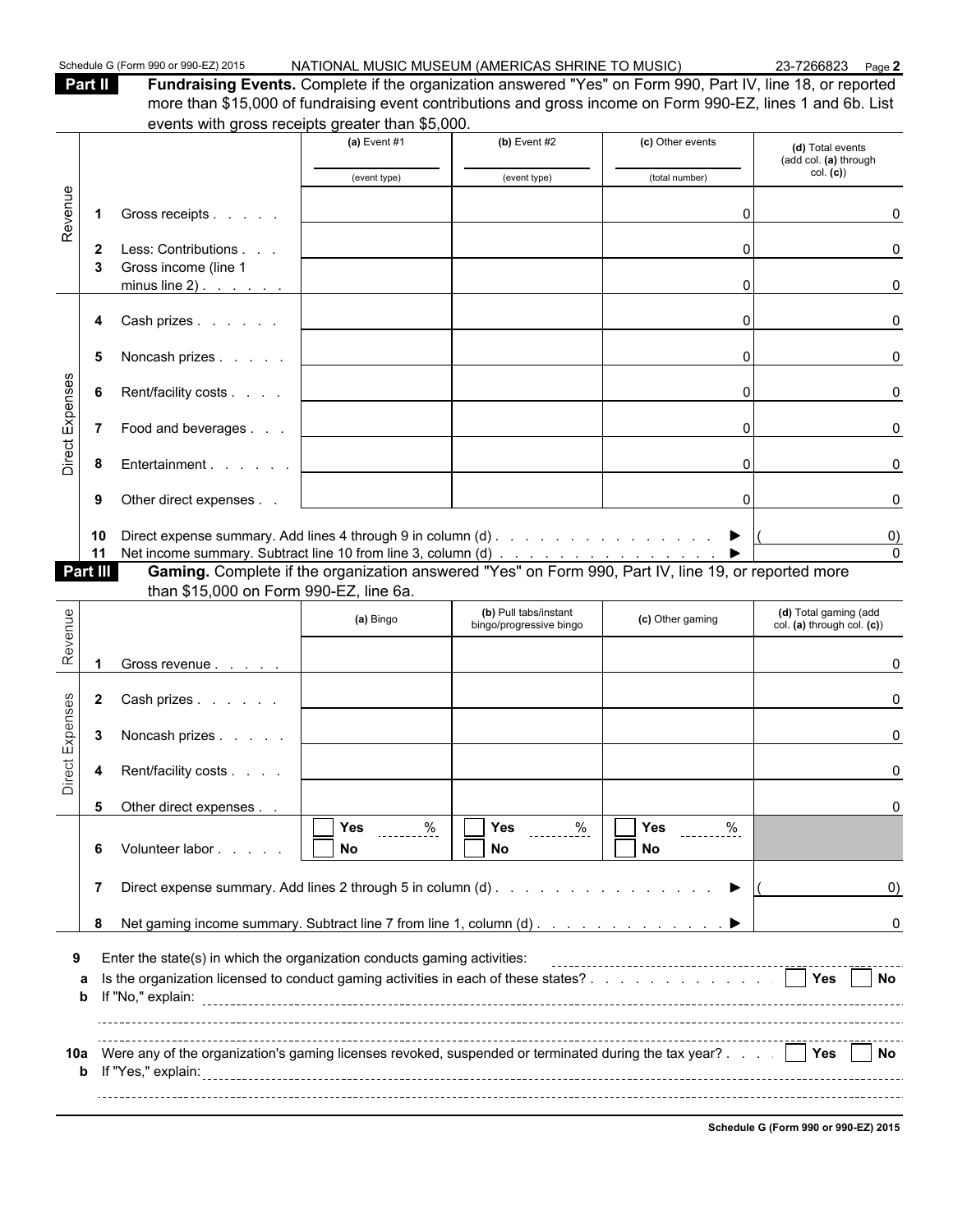|                | Schedule G (Form 990 or 990-EZ) 2015 NATIONAL MUSIC MUSEUM (AMERICAS SHRINE TO MUSIC)<br>23-7266823<br>Page 3                                                                                                                                  |
|----------------|------------------------------------------------------------------------------------------------------------------------------------------------------------------------------------------------------------------------------------------------|
| 11             | Does the organization conduct gaming activities with nonmembers?     Yes     No                                                                                                                                                                |
| 12             | Is the organization a grantor, beneficiary or trustee of a trust or a member of a partnership or other entity                                                                                                                                  |
| 13<br>a        | Indicate the percentage of gaming activity conducted in:<br>%                                                                                                                                                                                  |
| b              | $\%$<br>13b                                                                                                                                                                                                                                    |
| 14             | Enter the name and address of the person who prepares the organization's gaming/special events books<br>and records:                                                                                                                           |
|                |                                                                                                                                                                                                                                                |
|                |                                                                                                                                                                                                                                                |
|                | 15a Does the organization have a contract with a third party from whom the organization receives gaming                                                                                                                                        |
|                |                                                                                                                                                                                                                                                |
|                | amount of gaming revenue retained by the third party $\triangleright$ \$ $\frac{1}{2}$ = $\frac{0}{2}$ .                                                                                                                                       |
|                | c If "Yes," enter name and address of the third party:                                                                                                                                                                                         |
|                |                                                                                                                                                                                                                                                |
|                |                                                                                                                                                                                                                                                |
| 16             | Gaming manager information:                                                                                                                                                                                                                    |
|                |                                                                                                                                                                                                                                                |
|                |                                                                                                                                                                                                                                                |
|                | Description of services provided                                                                                                                                                                                                               |
|                | Director/officer<br>Employee<br>Independent contractor                                                                                                                                                                                         |
| 17             | Mandatory distributions:                                                                                                                                                                                                                       |
|                | a Is the organization required under state law to make charitable distributions from the gaming proceeds to                                                                                                                                    |
|                | Yes<br><b>No</b><br><b>b</b> Enter the amount of distributions required under state law to be distributed to other exempt organizations                                                                                                        |
|                | or spent in the organization's own exempt activities during the tax year<br>$\blacktriangleright$ \$                                                                                                                                           |
| <b>Part IV</b> | Supplemental Information. Provide the explanations required by Part I, line 2b, columns (iii) and (v); and<br>Part III, lines 9, 9b, 10b, 15b, 15c, 16, and 17b, as applicable. Also provide any additional information<br>(see instructions). |
|                |                                                                                                                                                                                                                                                |
|                |                                                                                                                                                                                                                                                |
|                |                                                                                                                                                                                                                                                |
|                |                                                                                                                                                                                                                                                |
|                |                                                                                                                                                                                                                                                |
|                |                                                                                                                                                                                                                                                |
|                |                                                                                                                                                                                                                                                |
|                |                                                                                                                                                                                                                                                |
|                |                                                                                                                                                                                                                                                |
|                |                                                                                                                                                                                                                                                |
|                | Schodule G (Form 990 or 990 EZ) 2011                                                                                                                                                                                                           |

**Schedule G (Form 990 or 990-EZ) 2015**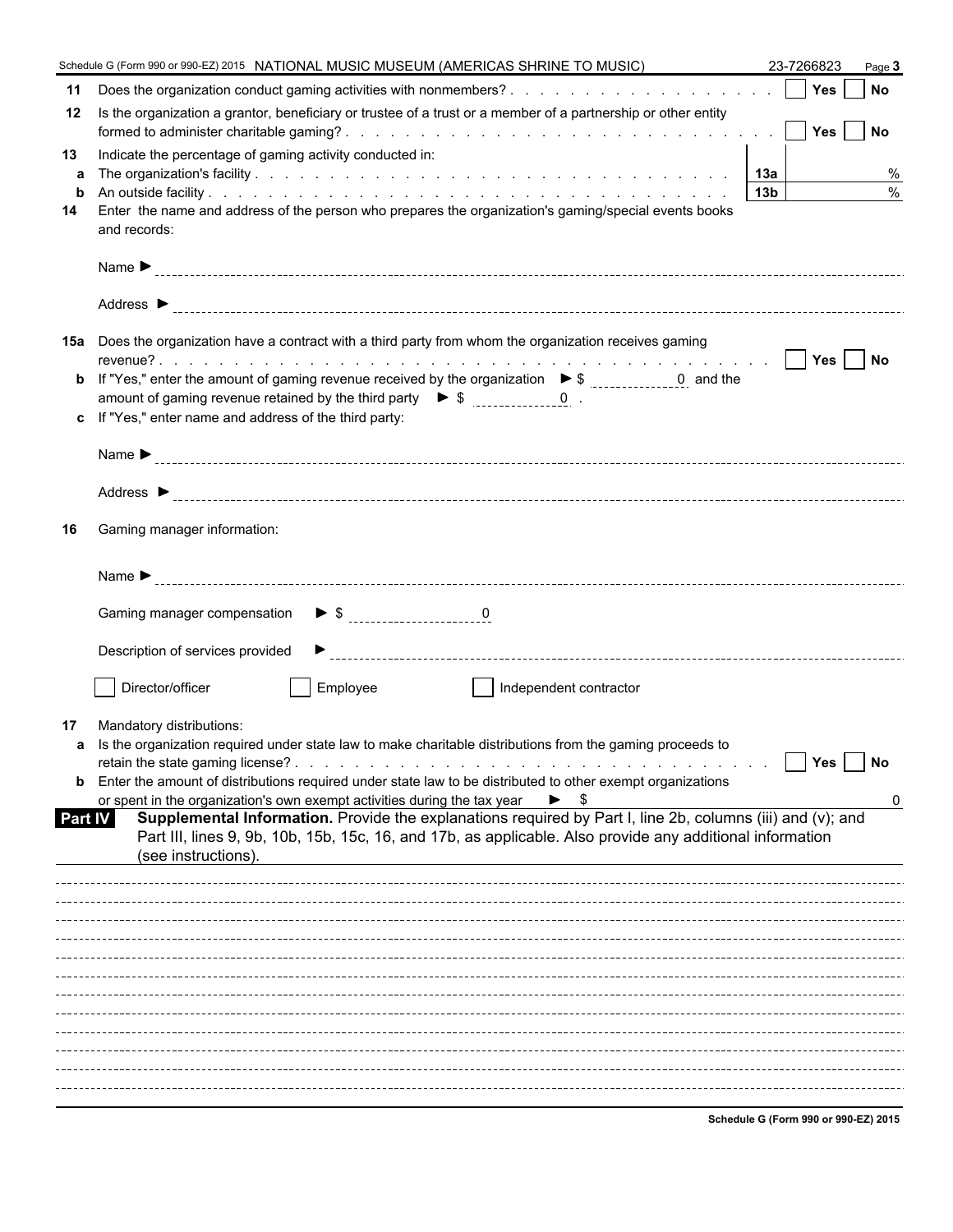## **(Form 990)**

# **SCHEDULE M Noncash Contributions**  $\frac{\text{OMB No. 1545-0047}}{\text{OMB No. 1545-0047}}$

**Complete if the organizations answered "Yes" on Form 990, Part IV, lines 29 or 30.**

|  | Information about Schedule M (Form 990) and its instructions is at www.irs.gov/form |  |
|--|-------------------------------------------------------------------------------------|--|

Department of the Treasury Internal Revenue Service

| <b>Internal Revenue Service</b> | <b>INTERNATIONAL SUPPORT IN LIGHT</b><br>VHIL<br>1 5507 and its msuucuons is at www.ns.gov/formsso. |                                       | шэ |
|---------------------------------|-----------------------------------------------------------------------------------------------------|---------------------------------------|----|
| Name of the organization        |                                                                                                     | <b>Employer identification number</b> |    |

#### NATIONAL MUSIC MUSEUM (AMERICAS SHRINE TO MUSIC) 23-726682

| <b>Employer identification nu</b> |
|-----------------------------------|
| 23-7266823                        |

| Part I         | <b>Types of Property</b>                                                                                            |              |                            |                                                     |                              |                               |
|----------------|---------------------------------------------------------------------------------------------------------------------|--------------|----------------------------|-----------------------------------------------------|------------------------------|-------------------------------|
|                |                                                                                                                     | (a)          | (b)                        | (c)                                                 | (d)                          |                               |
|                |                                                                                                                     | Check if     | Number of contributions or | Noncash contribution                                | Method of determining        |                               |
|                |                                                                                                                     | applicable   | items contributed          | amounts reported on<br>Form 990, Part VIII, line 1g | noncash contribution amounts |                               |
|                | Art—Works of art                                                                                                    |              |                            |                                                     |                              |                               |
| $\mathbf{2}$   | Art-Historical treasures                                                                                            | $\mathsf{X}$ | 2,500                      |                                                     | 19,675 ASSESSED FAIR VALUE   |                               |
| 3              | Art-Fractional interests                                                                                            |              |                            |                                                     |                              |                               |
| 4              | Books and publications                                                                                              |              |                            |                                                     |                              |                               |
| 5              | Clothing and household                                                                                              |              |                            |                                                     |                              |                               |
|                |                                                                                                                     |              |                            |                                                     |                              |                               |
| 6              | Cars and other vehicles                                                                                             |              |                            |                                                     |                              |                               |
| $\overline{7}$ | Boats and planes                                                                                                    |              |                            |                                                     |                              |                               |
| 8              | Intellectual property                                                                                               |              |                            |                                                     |                              |                               |
| 9              | Securities-- Publicly traded                                                                                        |              |                            |                                                     |                              |                               |
| 10             | Securities-Closely held stock                                                                                       |              |                            |                                                     |                              |                               |
| 11             | Securities-Partnership, LLC,                                                                                        |              |                            |                                                     |                              |                               |
|                | or trust interests                                                                                                  |              |                            |                                                     |                              |                               |
| 12             | Securities-Miscellaneous                                                                                            |              |                            |                                                     |                              |                               |
| 13             | Qualified conservation                                                                                              |              |                            |                                                     |                              |                               |
|                | contribution-Historic                                                                                               |              |                            |                                                     |                              |                               |
|                | structures                                                                                                          |              |                            |                                                     |                              |                               |
| 14             | Qualified conservation                                                                                              |              |                            |                                                     |                              |                               |
|                | contribution-Other                                                                                                  |              |                            |                                                     |                              |                               |
| 15             | Real estate-Residential                                                                                             |              |                            |                                                     |                              |                               |
| 16             | Real estate-Commercial                                                                                              |              |                            |                                                     |                              |                               |
| 17             | Real estate—Other                                                                                                   |              |                            |                                                     |                              |                               |
| 18             | Collectibles                                                                                                        |              |                            |                                                     |                              |                               |
| 19             | Food inventory                                                                                                      |              |                            |                                                     |                              |                               |
| 20             | Drugs and medical supplies                                                                                          |              |                            |                                                     |                              |                               |
| 21             | Taxidermy                                                                                                           |              |                            |                                                     |                              |                               |
| 22             | Historical artifacts                                                                                                |              |                            |                                                     |                              |                               |
| 23             | Scientific specimens                                                                                                |              |                            |                                                     |                              |                               |
| 24             | Archeological artifacts                                                                                             |              |                            |                                                     |                              |                               |
| 25             | Other $\triangleright$ ( _____________________)                                                                     |              |                            |                                                     |                              |                               |
| 26             | Other $\blacktriangleright$ (______________________)                                                                |              |                            |                                                     |                              |                               |
| 27             | Other $\triangleright$ ( ______________________)                                                                    |              |                            |                                                     |                              |                               |
| 28             | Other $\blacktriangleright$ (                                                                                       |              |                            |                                                     |                              |                               |
| 29             | Number of Forms 8283 received by the organization during the tax year for contributions for                         |              |                            |                                                     |                              |                               |
|                | which the organization completed Form 8283, Part IV, Donee Acknowledgement                                          |              |                            |                                                     | 29                           |                               |
|                |                                                                                                                     |              |                            |                                                     |                              | Yes <sub>l</sub><br><b>No</b> |
|                | 30a During the year, did the organization receive by contribution any property reported in Part I, lines 1 through  |              |                            |                                                     |                              |                               |
|                | 28, that it must hold for at least three years from the date of the initial contribution, and which is not required |              |                            |                                                     |                              |                               |
|                |                                                                                                                     |              |                            |                                                     | 30a                          |                               |
| b              | If "Yes," describe the arrangement in Part II.                                                                      |              |                            |                                                     |                              |                               |
| 31             | Does the organization have a gift acceptance policy that requires the review of any non-standard                    |              |                            |                                                     |                              |                               |
|                |                                                                                                                     |              |                            |                                                     | 31                           | $\boldsymbol{X}$              |
|                | 32a Does the organization hire or use third parties or related organizations to solicit, process, or sell           |              |                            |                                                     |                              |                               |
|                |                                                                                                                     |              |                            |                                                     | 32a                          | X                             |
| b              | If "Yes," describe in Part II.                                                                                      |              |                            |                                                     |                              |                               |
| 33             | If the organization did not report an amount in column (c) for a type of property for which column (a) is           |              |                            |                                                     |                              |                               |
|                | checked, describe in Part II.                                                                                       |              |                            |                                                     |                              |                               |

**For Paperwork Reduction Act Notice, see the Instructions for Form 990. Schedule M (Form 990) (2015)** HTA

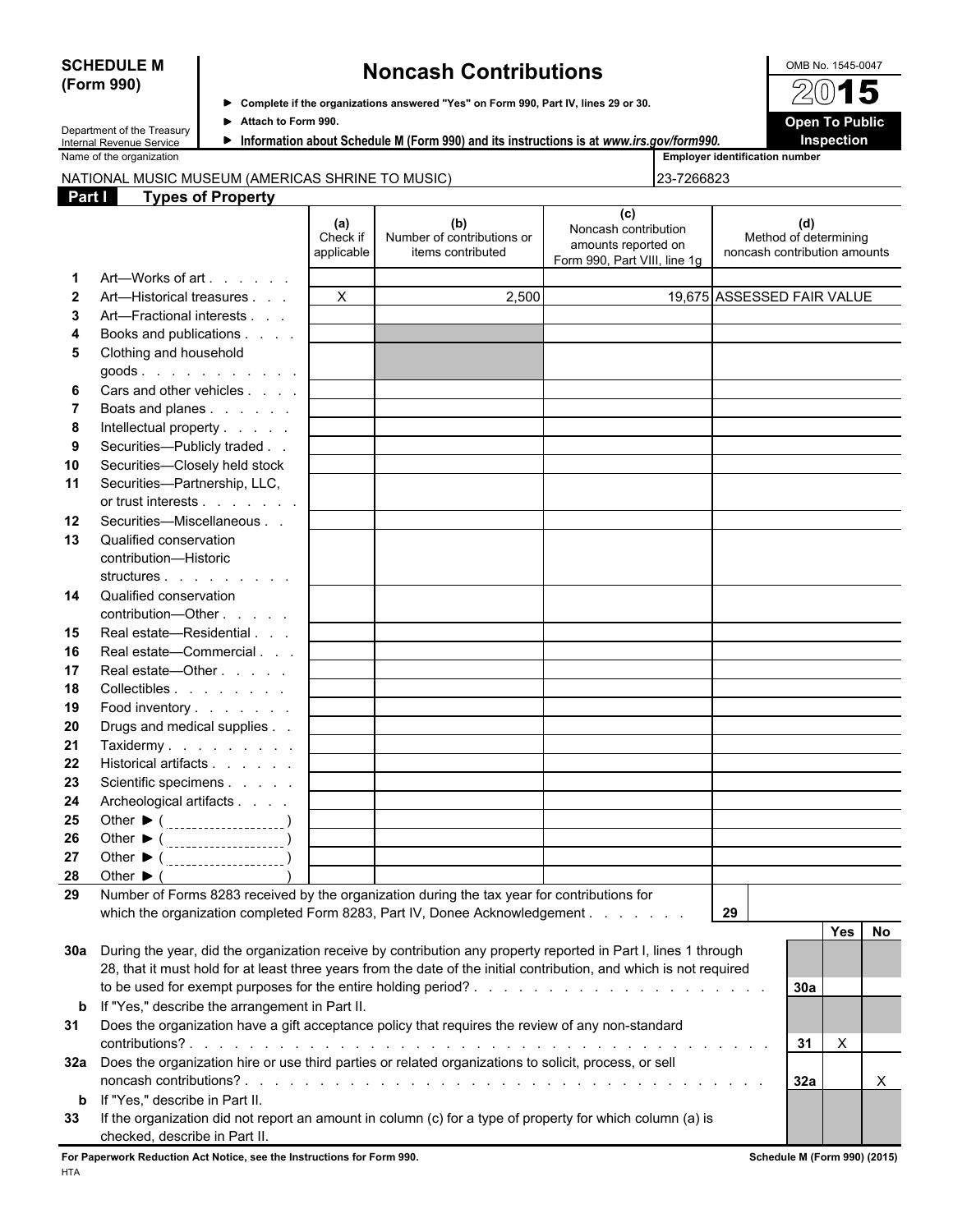| Part II | Schedule M (Form 990) (2015) NATIONAL MUSIC MUSEUM (AMERICAS SHRINE TO MUSIC)<br>Supplemental Information. Provide the information required by Part I, lines 30b, 32b, and 33, and whether<br>the organization is reporting in Part I, column (b), the number of contributions, the number of items received,<br>or a combination of both. Also complete this part for any additional information. | 23-7266823 | Page 2 |
|---------|----------------------------------------------------------------------------------------------------------------------------------------------------------------------------------------------------------------------------------------------------------------------------------------------------------------------------------------------------------------------------------------------------|------------|--------|
|         |                                                                                                                                                                                                                                                                                                                                                                                                    |            |        |
|         |                                                                                                                                                                                                                                                                                                                                                                                                    |            |        |
|         |                                                                                                                                                                                                                                                                                                                                                                                                    |            |        |
|         |                                                                                                                                                                                                                                                                                                                                                                                                    |            |        |
|         |                                                                                                                                                                                                                                                                                                                                                                                                    |            |        |
|         |                                                                                                                                                                                                                                                                                                                                                                                                    |            |        |
|         |                                                                                                                                                                                                                                                                                                                                                                                                    |            |        |
|         |                                                                                                                                                                                                                                                                                                                                                                                                    |            |        |
|         |                                                                                                                                                                                                                                                                                                                                                                                                    |            |        |
|         |                                                                                                                                                                                                                                                                                                                                                                                                    |            |        |
|         |                                                                                                                                                                                                                                                                                                                                                                                                    |            |        |
|         |                                                                                                                                                                                                                                                                                                                                                                                                    |            |        |
|         |                                                                                                                                                                                                                                                                                                                                                                                                    |            |        |
|         |                                                                                                                                                                                                                                                                                                                                                                                                    |            |        |
|         |                                                                                                                                                                                                                                                                                                                                                                                                    |            |        |
|         |                                                                                                                                                                                                                                                                                                                                                                                                    |            |        |
|         |                                                                                                                                                                                                                                                                                                                                                                                                    |            |        |
|         |                                                                                                                                                                                                                                                                                                                                                                                                    |            |        |
|         |                                                                                                                                                                                                                                                                                                                                                                                                    |            |        |
|         |                                                                                                                                                                                                                                                                                                                                                                                                    |            |        |
|         |                                                                                                                                                                                                                                                                                                                                                                                                    |            |        |
|         |                                                                                                                                                                                                                                                                                                                                                                                                    |            |        |
|         |                                                                                                                                                                                                                                                                                                                                                                                                    |            |        |
|         |                                                                                                                                                                                                                                                                                                                                                                                                    |            |        |
|         |                                                                                                                                                                                                                                                                                                                                                                                                    |            |        |
|         |                                                                                                                                                                                                                                                                                                                                                                                                    |            |        |
|         |                                                                                                                                                                                                                                                                                                                                                                                                    |            |        |
|         |                                                                                                                                                                                                                                                                                                                                                                                                    |            |        |
|         |                                                                                                                                                                                                                                                                                                                                                                                                    |            |        |
|         |                                                                                                                                                                                                                                                                                                                                                                                                    |            |        |
|         |                                                                                                                                                                                                                                                                                                                                                                                                    |            |        |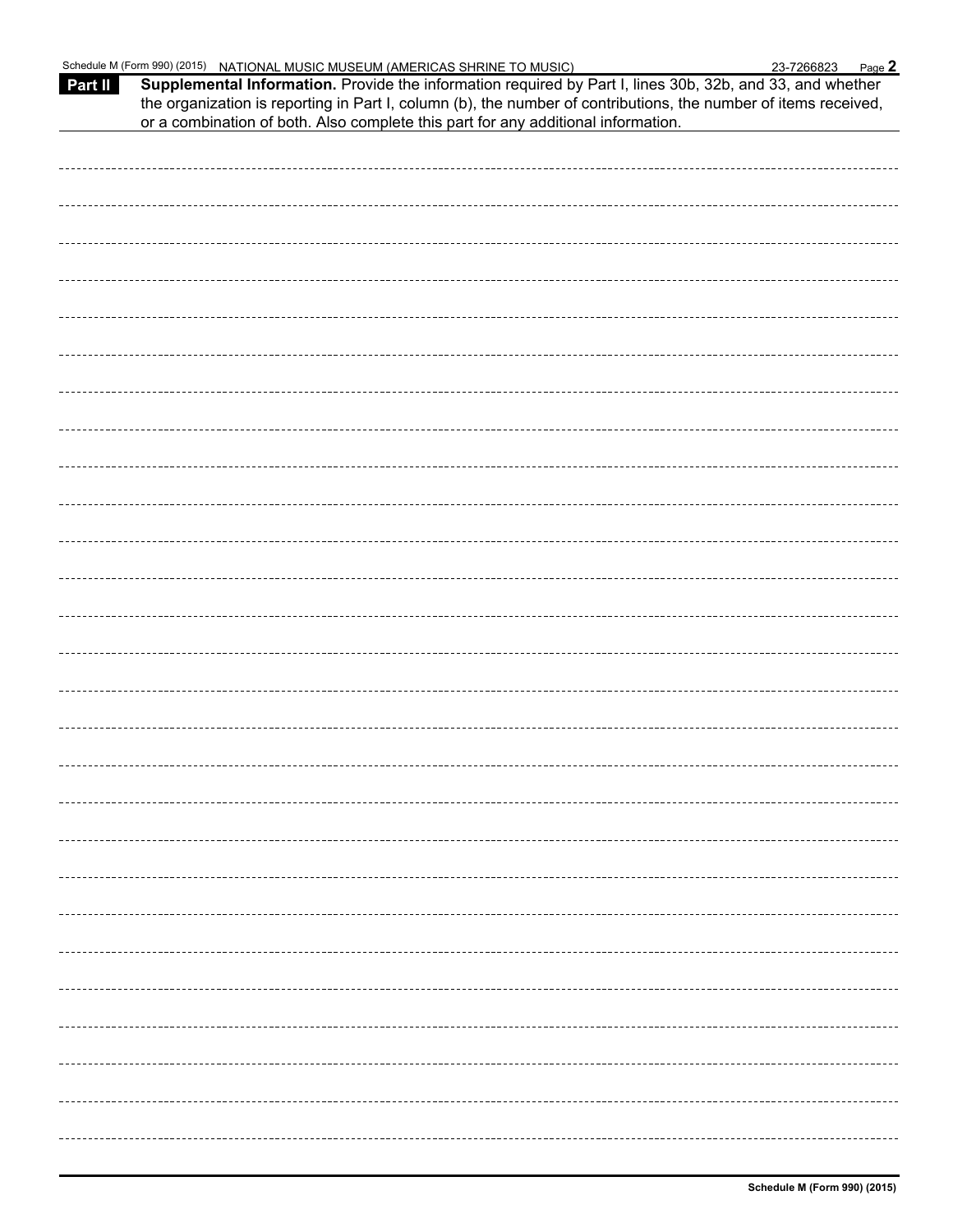| <b>SCHEDULE O</b>   |  |  |
|---------------------|--|--|
| (Form 990 or 990-F2 |  |  |

Department of the Treasury

### **Supplemental Information to Form 990 or 990-EZ** Nomb No. 1545-0047

**(Form 990 or 990-EZ) Complete to provide information for responses to specific questions on Form 990 or 990-EZ or to provide any additional information.** ▶ Attach to Form 990 or 990-EZ. **Depart of Public** 

**Information about Schedule O (Form 990 or 990-EZ) and its instructions is at** *www.irs.gov/form990***.**

5 **Inspection**

**Employer identification number** 

| Internal Revenue Service |  |
|--------------------------|--|
| Name of the organization |  |

NATIONAL MUSIC MUSEUM (AMERICAS SHRINE TO MUSIC) 23-7266823

Form 990, Part VI, Section B, Line 12C: ANY ACTIVITY THAT MAY BE PERCEIVED AS A CONFLICT OF

INTEREST SHOULD BE DISCUSSED AND RESOLVED. ALSO, NEW EMPLOYEES ARE ASKED TO SIGN A CONFLICT OF

INTEREST STATEMENT AGREEING TO DISCLOSE ANY POSSIBLE PERSONAL INTEREST THAT MAY CAUSE

QUESTIONS IN PROPERLY CARRYING OUT THEIR POSITION.

Form 990, Part VI, Section B, Line 15B: THE ORGANIZATION USES DATA FROM SIMILAR ORGANIZATIONS

TO DETERMINE ACCEPTABLE COMPSENSATION FOR MANAGEMENT PERSONNEL.

Form 990, Part VI, Section C, Line 19: GOVERNIMNG DOCUMENTS AND FINANCIAL DATA ARE AVAILABLE

TO THE PUBLIC UPON REQUEST.

Form 990, Part IV, Section A, Line 2: BOARD OF DIRECTOR'S TRUSTEES, MARY F. WOHLENBERG AND JO

WOHLENBERG ARE MOTHER AND DAUGHTER. ALSO, TOM AND CITY LILLIBRIDGE ARE HUSBAND AND WIFE.